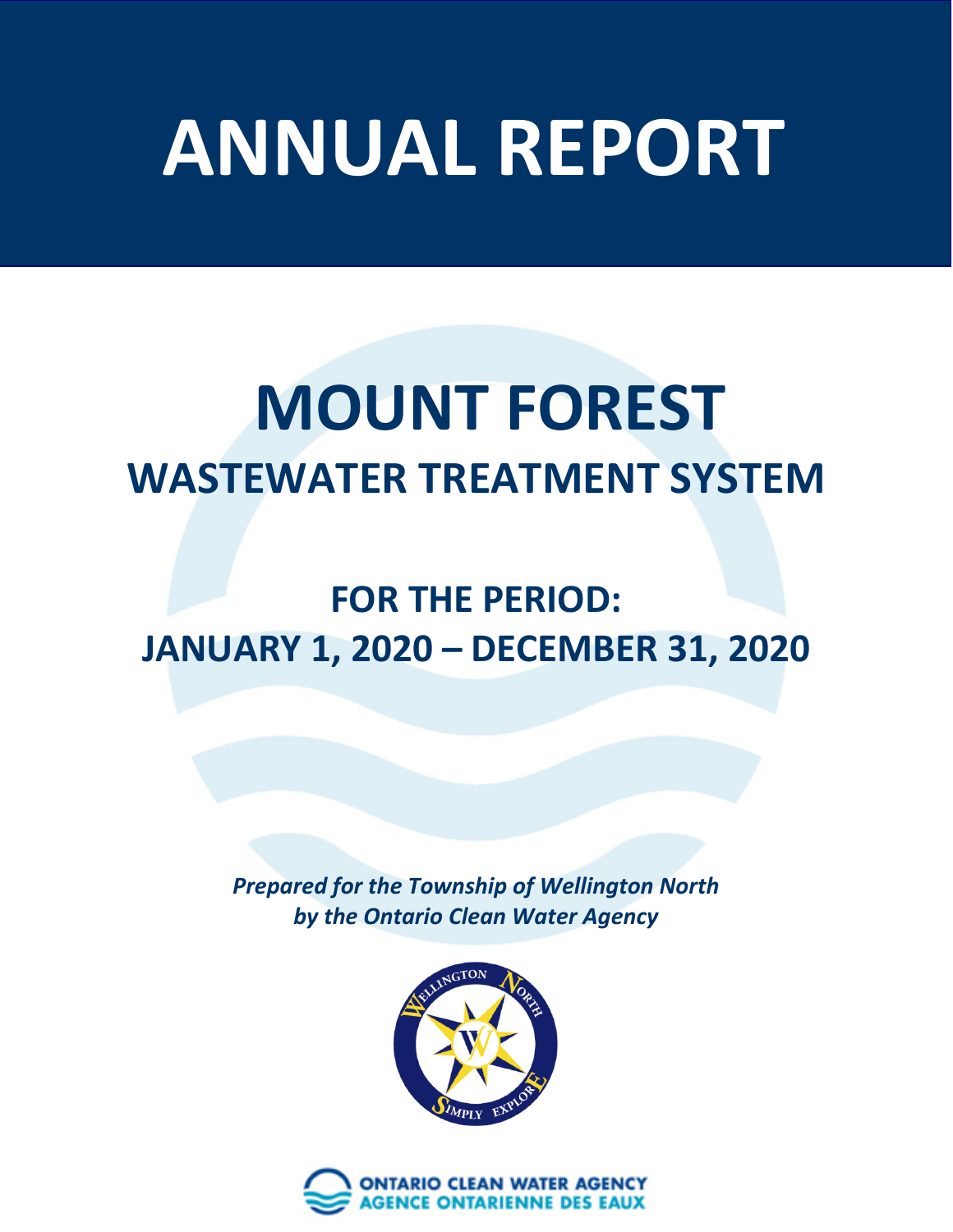#### **Table of Contents**

| 1.  |     |  |  |  |  |  |  |
|-----|-----|--|--|--|--|--|--|
|     | 2.  |  |  |  |  |  |  |
|     | 2.1 |  |  |  |  |  |  |
|     | 2.2 |  |  |  |  |  |  |
|     | 2.3 |  |  |  |  |  |  |
|     | 2.4 |  |  |  |  |  |  |
|     | 2.5 |  |  |  |  |  |  |
| 3.  |     |  |  |  |  |  |  |
| 4.  |     |  |  |  |  |  |  |
| 5.  |     |  |  |  |  |  |  |
| 6.  |     |  |  |  |  |  |  |
| 7.  |     |  |  |  |  |  |  |
| 8.  |     |  |  |  |  |  |  |
| 9.  |     |  |  |  |  |  |  |
|     | 10. |  |  |  |  |  |  |
| 11. |     |  |  |  |  |  |  |

Appendix A: Performance Assessment Report

Appendix B: Sludge Haulage Summary & Sludge Quality Analysis

**Appendix C: Calibration Reports** 

Appendix D: Process Flow Schematic

Appendix E: Environmental Incident Reports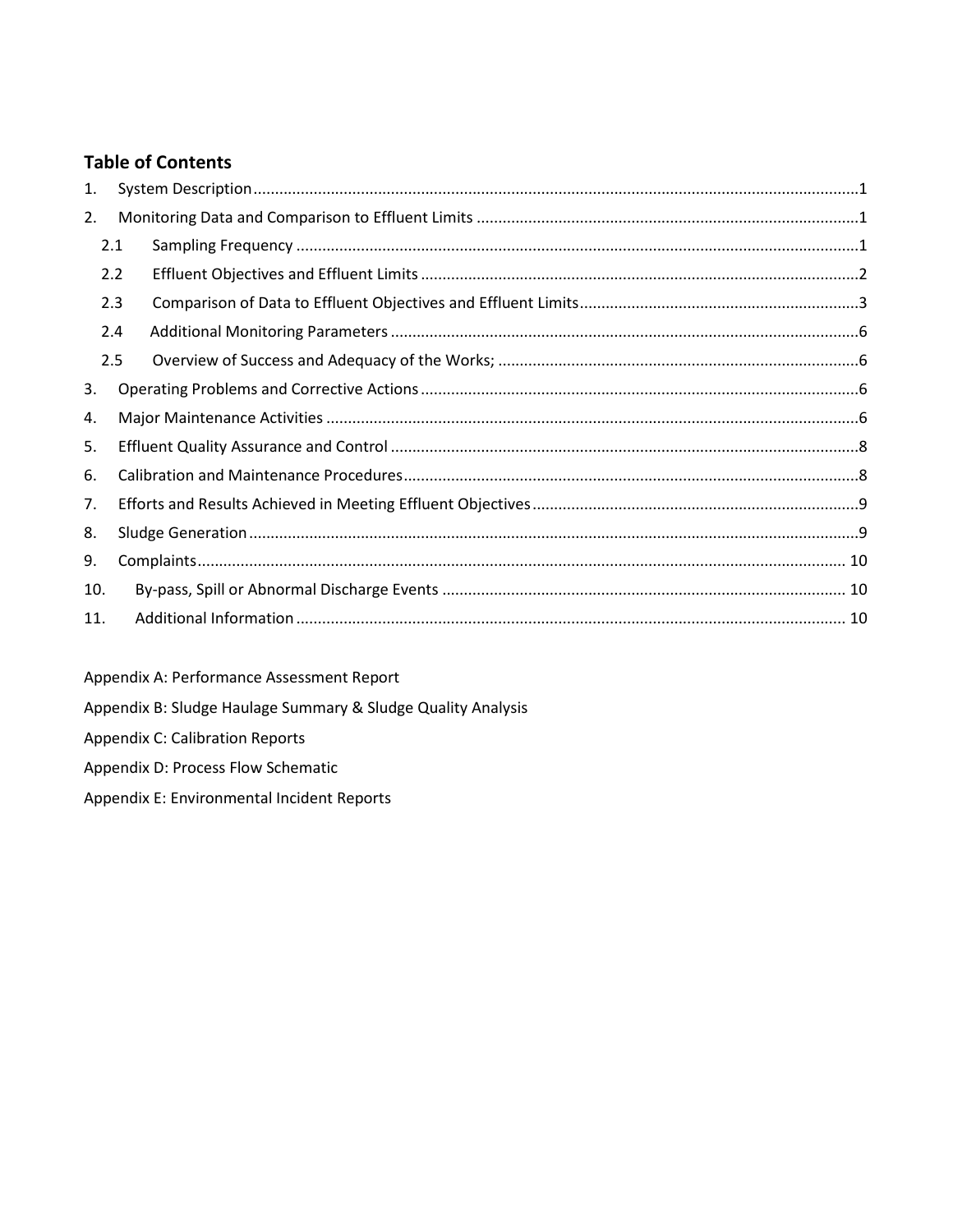#### <span id="page-2-0"></span>**1. System Description**

In November 2008, the Mount Forest Water Pollution Control Plant began operation. The plant consists of a raw water pumping station, which used to be the old sewage treatment plant. This flow now enters the new Influent Works building which contains a vertical bar screen, a washer screw compactor, a circular grit chamber complete with grit extraction equipment and blowers, and a grit dewatering screw all sized to accommodate the hydraulic peak flow rate of 15,000 m<sup>3</sup>/d. This conventional wastewater plant uses diffused air supplied by two (2) duty aeration blowers and one (1) standby blower to supply its two (2) aeration tanks and supplements its phosphorous removal using alum. The plant applies its coagulant aid prior to its two square final clarifiers which are fitted with sludge removal scrapers.

Two final effluent single media filters including traveling backwash mechanism and return of backwash to the head of the aeration tanks follow the final clarifiers. The effluent then flows though the ultraviolet disinfection system which consists of two banks, one duty and one standby, with each bank sized for the Peak Flow Rate. The plant is designed to remove suspended solids, BOD<sub>5</sub>, and phosphorus from the wastewater. Chlorination of bypasses which are metered is done though a manual sodium hypochlorite drip into the existing chlorine contact chamber at the Raw Sewage Pumping Station.

The sludge digestion and storage is located at the new site, and receives sludge from the Mount Forest WPCP and from the Arthur WPCP on an as need basis. Sludge treatment system consists of a five (5) tank aerobic sludge digestion system with a total storage volume of 3,951m<sup>3</sup>, equipped with coarse bubble diffusers, submersible mixers and supernatant decanting.

An overview of Mount Forest Wastewater Treatment Plant can be found in [Table 1:](#page-2-3)

| <b>Facility Name</b>           | Mount Forest Wastewater Treatment Plant         |
|--------------------------------|-------------------------------------------------|
| <b>Facility Type</b>           | <b>Extended Air STP with Tertiary Treatment</b> |
| <b>Plant Classification</b>    | WWT II                                          |
| <b>Works Number</b>            | 120001381                                       |
| <b>Design Capacity</b>         | 2,818 $m^3$ /day                                |
| <b>Receiving Water</b>         | South Saugeen River                             |
| <b>Certificate of Approval</b> | 6134-73FHHU                                     |

<span id="page-2-3"></span>**Table 1.** Mount Forest Wastewater Treatment Plant Overview

#### <span id="page-2-1"></span>**2. Monitoring Data and Comparison to Effluent Limits**

As per Section 10.(5)(a) of C of A 6134-73FHHU, *a summary and interpretation of all monitoring data and a comparison to the effluent limits outlined in Condition 7, including an overview of the success and adequacy of the Works* is required.

#### <span id="page-2-2"></span>**2.1 Sampling Frequency**

Both influent (raw sewage) and effluent are sampled on a regular basis. The sampling types and frequencies are summarized in Table 2 and Table 3. The sampling frequencies meet the requirements set out in Section 9 of C of A 6134-73FFHHU.

**Table 2.** Influent **(**Raw Sewage) Monitoring – Sampling Frequencies

| Parameter                | Sample Type       | Frequency |
|--------------------------|-------------------|-----------|
| $BOD5$ *                 | 24-hour Composite | Weekly    |
| Total Suspended Solids*  | 24-hour Composite | Weekly    |
| Total Phosphorous*       | 24-hour Composite | Weekly    |
| Total Kjeldahl Nitrogen* | 24-hour Composite | Weekly    |

\*Refer to Appendix A for monthly sample results.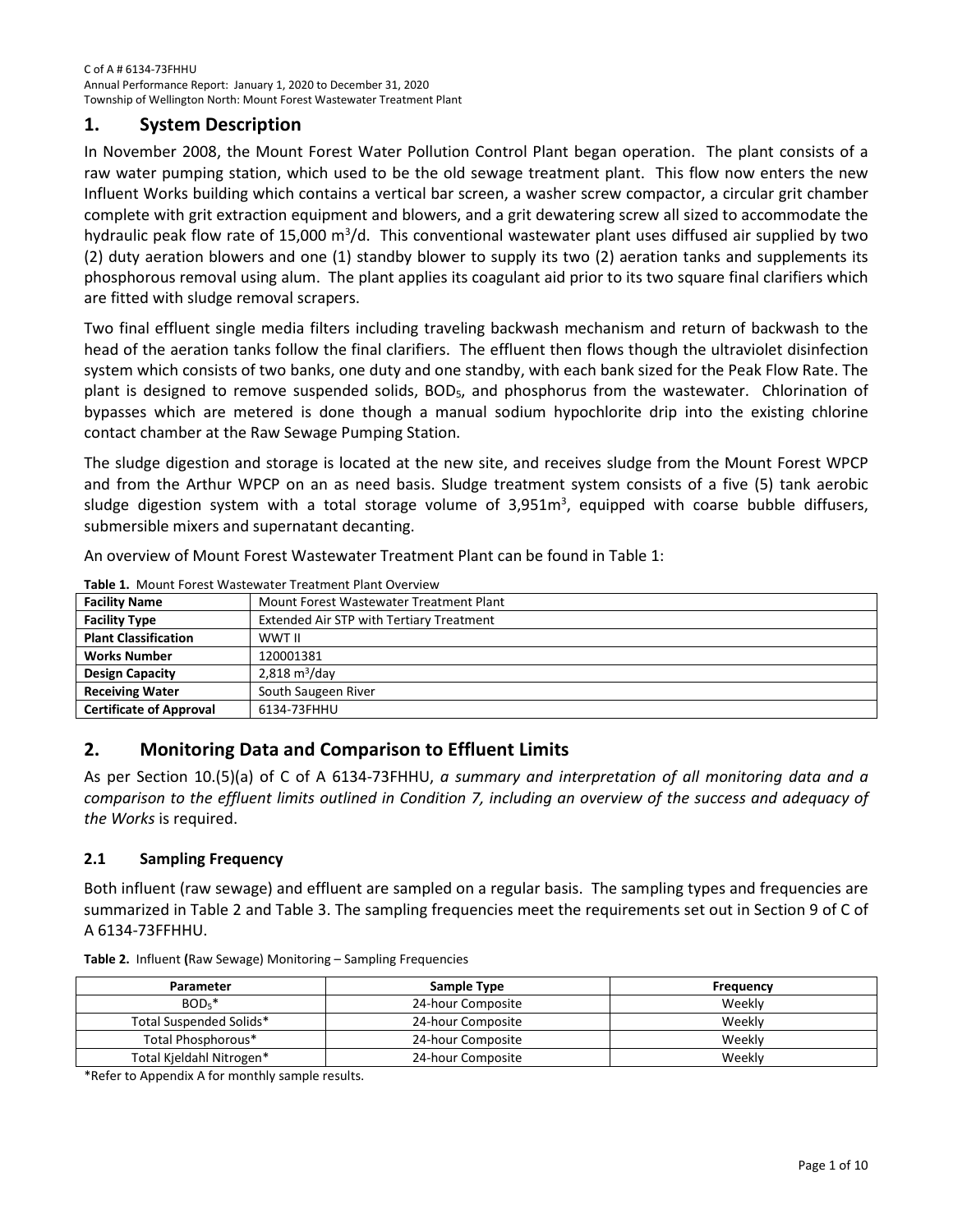#### C of A # 6134-73FHHU

Annual Performance Report: January 1, 2020 to December 31, 2020 Township of Wellington North: Mount Forest Wastewater Treatment Plant

**Table 3.** Effluent Sampling Monitoring – Sampling Frequencies

| <b>Parameters</b>       | Sample Type       | <b>Frequency</b> |
|-------------------------|-------------------|------------------|
| $CBOD_{5*}$             | 24-hour Composite | Weekly           |
| Total Suspended Solids* | 24-hour Composite | Weekly           |
| Total Phosphorous*      | 24-hour Composite | Weekly           |
| Total Ammonia Nitrogen* | 24-hour Composite | Weekly           |
| Nitrate Nitrogen*       | 24-hour Composite | Weekly           |
| E. Coli*                | Grab              | Weekly           |
| pH                      | Grab (on-site)    | Weekly           |
| Temperature             | Grab (on-site)    | Weekly           |

\*Refer to Appendix A for monthly sample results.

#### <span id="page-3-0"></span>**2.2 Effluent Objectives and Effluent Limits**

The effluent objectives as per Section 6 of C of A 6134-73FHHU for the Mount Forest Wastewater Treatment Plant are:

**Table 4.** Effluent Objectives as per Section 6 of C of A 6134-73FHHU

| <b>Effluent Parameter</b>     | Concentration Objective (mg/L)   | Loading Objective (kg/day) |
|-------------------------------|----------------------------------|----------------------------|
| CBOD <sub>5</sub>             | 6.0                              | 17.0                       |
| <b>Total Suspended Solids</b> | 10.0                             | 17.0                       |
| Total Ammonia Nitrogen        |                                  |                            |
| Dec 01 to Apr 30              | 4.0                              | 11.3                       |
| May 01 to Nov 30              | 1.5                              | 4.2                        |
| <b>Total Phosphorous</b>      | 0.3                              | 0.85                       |
| Free Chlorine Residual        |                                  |                            |
| E.Coli                        | 100 CFU/100mL                    |                            |
|                               | (Monthly Geometric Mean Density) |                            |

The effluent limits that are to be met as per Section 7 of C of A 6134-73FHHU for the Mount Forest Wastewater Treatment Plant are found in Table 5. Any exceedance with the limits found in Table 5 constitutes a noncompliance with C of A 6134-73FHHU.

|  |  |  | Table 5. Effluent Limits as per Section 7 of C of A 6134-73FHHU |
|--|--|--|-----------------------------------------------------------------|
|--|--|--|-----------------------------------------------------------------|

<span id="page-3-1"></span>

| <b>Effluent Parameter</b>                                          | Concentration Limit (mg/L)       | Loading Limit (kg/day) |  |  |  |  |
|--------------------------------------------------------------------|----------------------------------|------------------------|--|--|--|--|
| CBOD <sub>5</sub>                                                  | 12.5                             | 35                     |  |  |  |  |
| <b>Total Suspended Solids</b>                                      | 12.5                             | 35                     |  |  |  |  |
| Total Ammonia Nitrogen                                             |                                  |                        |  |  |  |  |
| Dec 01 to Apr 30                                                   | 6.0                              | 17.0                   |  |  |  |  |
| May 01 to Nov 30                                                   | 2.5                              | 7.0                    |  |  |  |  |
| <b>Total Phosphorous</b>                                           | 0.37                             | 1.05                   |  |  |  |  |
| Free Chlorine Residual                                             | 0.02                             |                        |  |  |  |  |
| E.Coli                                                             | 200 CFU/100mL                    |                        |  |  |  |  |
|                                                                    | (Monthly Geometric Mean Density) |                        |  |  |  |  |
| pH of the effluent to be maintained between 6.0 to 9.0, inclusive. |                                  |                        |  |  |  |  |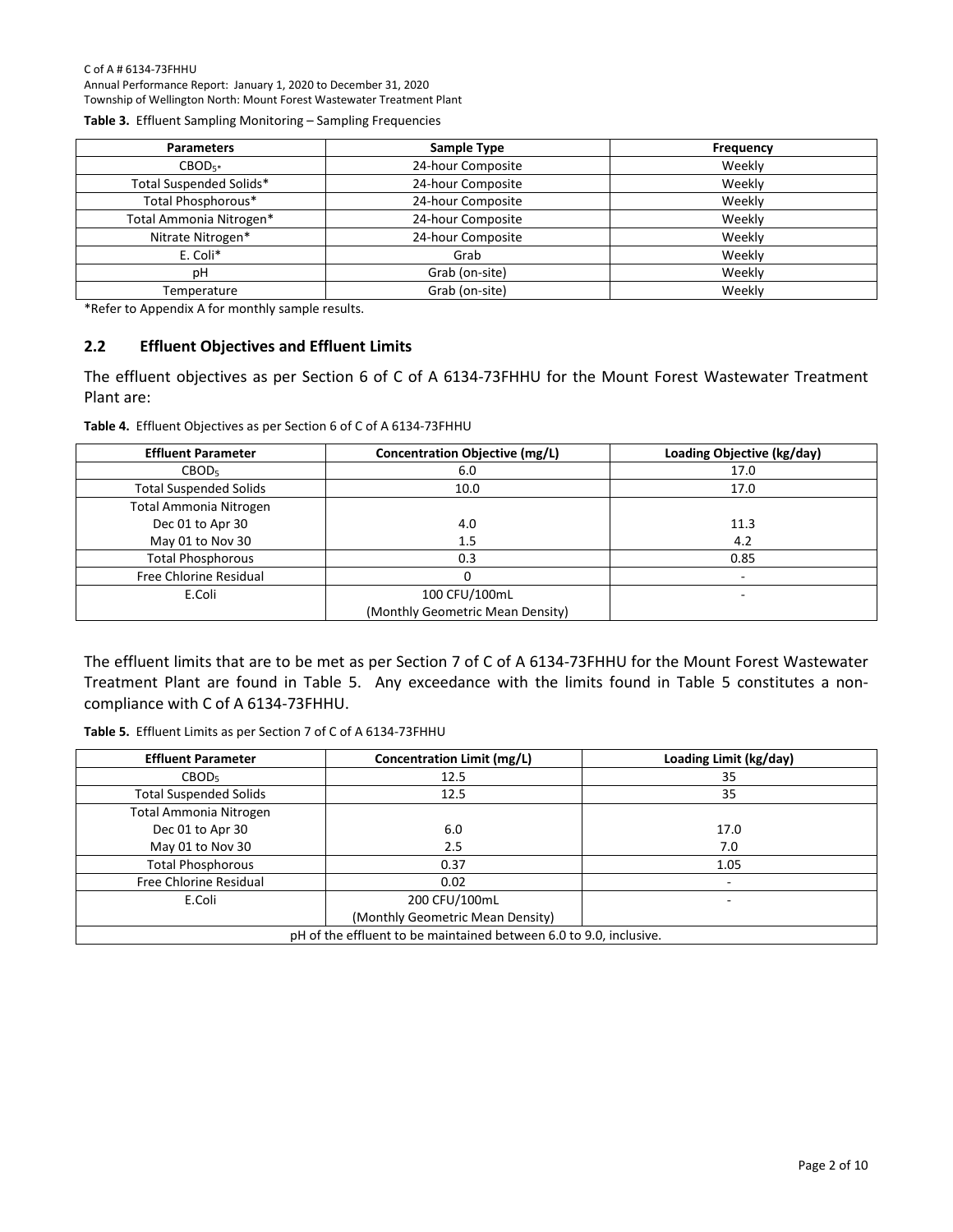#### **2.3 Comparison of Data to Effluent Objectives and Effluent Limits**

Analytical and monitoring data for the Mount Forest Wastewater Treatment Facility is stored in OCWA's data management system (WISKI). Annual and monthly averages for flows, CBOD<sub>5</sub>, BOD<sub>5</sub>, Total Suspended Solids, Total Phosphorous, Nitrogen-series and E.coli can be found in Appendix A. A comparison of analytical data from effluent samples to the effluent objectives and effluent limits are shown in the tables below:

**Table 6.** 

|                 | CBOD <sub>5</sub>                          |                                          |                                                |                                      |                                             |                                                |
|-----------------|--------------------------------------------|------------------------------------------|------------------------------------------------|--------------------------------------|---------------------------------------------|------------------------------------------------|
|                 | Monthly Average<br>Concentration<br>(mg/L) | Within<br>Objectives<br>$(6.00 \, mg/L)$ | <b>Within Limits</b><br>$(12.50 \text{ mg/L})$ | Monthly<br>Average Loading<br>(kg/d) | Within Objectives<br>$(17.00 \text{ kg/d})$ | <b>Within Limits</b><br>$(35.00 \text{ kg/d})$ |
| January         | 2.00                                       | Yes                                      | <b>Yes</b>                                     | 4.22                                 | Yes                                         | Yes                                            |
| February        | 2.00                                       | Yes                                      | Yes                                            | 2.65                                 | <b>Yes</b>                                  | <b>Yes</b>                                     |
| March           | 2.50                                       | Yes                                      | <b>Yes</b>                                     | 6.98                                 | <b>Yes</b>                                  | Yes                                            |
| April           | 2.00                                       | Yes                                      | <b>Yes</b>                                     | 3.56                                 | Yes                                         | Yes                                            |
| May             | 2.00                                       | Yes                                      | Yes                                            | 3.24                                 | Yes                                         | Yes                                            |
| June            | 2.00                                       | Yes                                      | Yes                                            | 2.65                                 | <b>Yes</b>                                  | <b>Yes</b>                                     |
| July            | 2.00                                       | Yes                                      | <b>Yes</b>                                     | 3.04                                 | <b>Yes</b>                                  | <b>Yes</b>                                     |
| August          | 2.50                                       | Yes                                      | Yes                                            | 3.99                                 | <b>Yes</b>                                  | Yes                                            |
| September       | 2.40                                       | Yes                                      | <b>Yes</b>                                     | 3.07                                 | <b>Yes</b>                                  | <b>Yes</b>                                     |
| October         | 2.75                                       | Yes                                      | Yes                                            | 3.90                                 | Yes                                         | Yes                                            |
| <b>November</b> | 2.00                                       | Yes                                      | <b>Yes</b>                                     | 3.16                                 | <b>Yes</b>                                  | Yes                                            |
| <b>December</b> | 2.00                                       | Yes                                      | <b>Yes</b>                                     | 3.45                                 | Yes                                         | Yes                                            |

**Table 7.** 

|                 |                                               | <b>Total Suspended Solids</b>                  |                                                |                                      |                                             |                                                |  |  |
|-----------------|-----------------------------------------------|------------------------------------------------|------------------------------------------------|--------------------------------------|---------------------------------------------|------------------------------------------------|--|--|
|                 | Monthly<br>Average<br>Concentration<br>(mg/L) | Within<br>Objectives<br>$(10.00 \text{ mg/L})$ | <b>Within Limits</b><br>$(12.50 \text{ mg/L})$ | Monthly<br>Average Loading<br>(kg/d) | Within Objectives<br>$(28.20 \text{ kg/d})$ | <b>Within Limits</b><br>$(35.00 \text{ kg/d})$ |  |  |
| January         | 3.00                                          | <b>Yes</b>                                     | <b>Yes</b>                                     | 6.34                                 | <b>Yes</b>                                  | Yes                                            |  |  |
| February        | 2.75                                          | Yes                                            | Yes                                            | 3.64                                 | Yes                                         | Yes                                            |  |  |
| March           | 4.25                                          | <b>Yes</b>                                     | <b>Yes</b>                                     | 11.87                                | <b>Yes</b>                                  | Yes                                            |  |  |
| April           | 3.00                                          | <b>Yes</b>                                     | <b>Yes</b>                                     | 5.33                                 | <b>Yes</b>                                  | Yes                                            |  |  |
| May             | 2.75                                          | <b>Yes</b>                                     | <b>Yes</b>                                     | 4.45                                 | <b>Yes</b>                                  | Yes                                            |  |  |
| June            | 3.40                                          | Yes                                            | Yes                                            | 4.50                                 | Yes                                         | Yes                                            |  |  |
| July            | 2.00                                          | <b>Yes</b>                                     | <b>Yes</b>                                     | 3.04                                 | <b>Yes</b>                                  | Yes                                            |  |  |
| August          | 2.75                                          | <b>Yes</b>                                     | <b>Yes</b>                                     | 4.39                                 | <b>Yes</b>                                  | Yes                                            |  |  |
| September       | 2.60                                          | <b>Yes</b>                                     | <b>Yes</b>                                     | 3.32                                 | Yes                                         | Yes                                            |  |  |
| <b>October</b>  | 3.00                                          | <b>Yes</b>                                     | Yes                                            | 4.26                                 | <b>Yes</b>                                  | Yes                                            |  |  |
| <b>November</b> | 2.00                                          | <b>Yes</b>                                     | Yes                                            | 3.16                                 | Yes                                         | Yes                                            |  |  |
| <b>December</b> | 2.60                                          | Yes                                            | <b>Yes</b>                                     | 4.49                                 | <b>Yes</b>                                  | Yes                                            |  |  |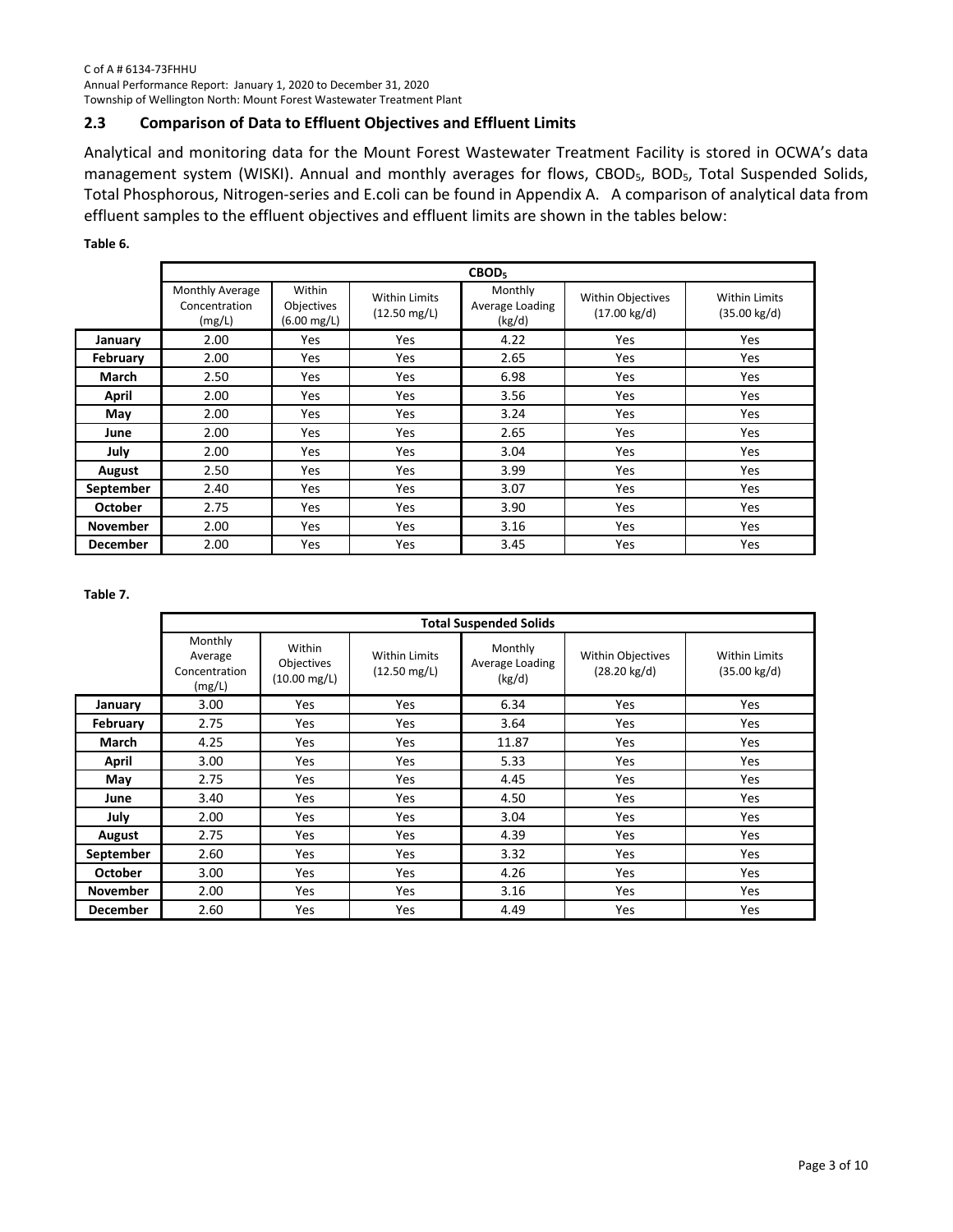#### C of A # 6134-73FHHU

Annual Performance Report: January 1, 2020 to December 31, 2020 Township of Wellington North: Mount Forest Wastewater Treatment Plant

#### **Table 8.**

|                 | <b>Total Ammonia Nitrogen</b>              |                                                   |                                                              |                                                   |                                                                 |                                   |                                                             |                                                     |                                                |                                                  |
|-----------------|--------------------------------------------|---------------------------------------------------|--------------------------------------------------------------|---------------------------------------------------|-----------------------------------------------------------------|-----------------------------------|-------------------------------------------------------------|-----------------------------------------------------|------------------------------------------------|--------------------------------------------------|
|                 |                                            |                                                   |                                                              |                                                   |                                                                 |                                   |                                                             |                                                     |                                                |                                                  |
|                 | (Ammonia Nitrogen + Ammonium Nitrogen)     |                                                   |                                                              |                                                   |                                                                 |                                   |                                                             |                                                     |                                                |                                                  |
|                 | Monthly Average<br>Concentration<br>(mg/L) | Within Objectives<br>(Dec 01-Apr 30<br>4.00 mg/L) | Within Objectives<br>(May 01-Nov 30<br>$1.50 \, \text{mg/L}$ | (Dec 01-Apr 30<br>Within Limits<br>$6.00 \, mg/L$ | $\overline{30}$<br>Within Limits<br>$2.50$ mg/L)<br>Vol-10 VeM) | Monthly Average<br>Loading (kg/d) | Within Objectives<br>(Dec 01-Apr 30<br>$11.30 \text{ kg/d}$ | Within Objectives<br>30<br>May 01-Nov<br>4.20 kg/d) | (Dec 01-Apr 30<br>Within Limits<br>17.00 kg/d) | 30<br>Within Limits<br>VON-TO VEM)<br>7.00 kg/d) |
| January         | 0.10                                       | Yes                                               | n/a                                                          | Yes                                               | n/a                                                             | 0.21                              | Yes                                                         | n/a                                                 | Yes                                            | n/a                                              |
| February        | 0.10                                       | Yes                                               | n/a                                                          | Yes                                               | n/a                                                             | 0.13                              | Yes                                                         | n/a                                                 | Yes                                            | n/a                                              |
| March           | 0.58                                       | Yes                                               | n/a                                                          | Yes                                               | n/a                                                             | 1.61                              | Yes                                                         | n/a                                                 | Yes                                            | n/a                                              |
| <b>April</b>    | 0.10                                       | Yes                                               | n/a                                                          | Yes                                               | n/a                                                             | 0.18                              | Yes                                                         | n/a                                                 | Yes                                            | n/a                                              |
| May             | 0.13                                       | n/a                                               | Yes                                                          | n/a                                               | Yes                                                             | 0.20                              | n/a                                                         | Yes                                                 | n/a                                            | Yes                                              |
| June            | 0.14                                       | n/a                                               | Yes                                                          | n/a                                               | Yes                                                             | 0.19                              | n/a                                                         | Yes                                                 | n/a                                            | Yes                                              |
| July            | 0.10                                       | n/a                                               | Yes                                                          | n/a                                               | Yes                                                             | 0.15                              | n/a                                                         | Yes                                                 | n/a                                            | Yes                                              |
| <b>August</b>   | 0.10                                       | n/a                                               | Yes                                                          | n/a                                               | Yes                                                             | 0.16                              | n/a                                                         | Yes                                                 | n/a                                            | Yes                                              |
| September       | 0.10                                       | n/a                                               | Yes                                                          | n/a                                               | Yes                                                             | 0.13                              | n/a                                                         | Yes                                                 | n/a                                            | Yes                                              |
| <b>October</b>  | 0.10                                       | n/a                                               | Yes                                                          | n/a                                               | Yes                                                             | 0.14                              | n/a                                                         | Yes                                                 | n/a                                            | Yes                                              |
| November        | 0.10                                       | n/a                                               | Yes                                                          | n/a                                               | Yes                                                             | 0.16                              | n/a                                                         | Yes                                                 | n/a                                            | Yes                                              |
| <b>December</b> | 0.10                                       | Yes                                               | n/a                                                          | Yes                                               | n/a                                                             | 0.17                              | Yes                                                         | n/a                                                 | Yes                                            | n/a                                              |

#### **Table 9.**

|                 | <b>Total Phosphorus</b>                       |                                                    |                                                |                                   |                                                   |                                               |  |
|-----------------|-----------------------------------------------|----------------------------------------------------|------------------------------------------------|-----------------------------------|---------------------------------------------------|-----------------------------------------------|--|
|                 | Monthly<br>Average<br>Concentration<br>(mg/L) | <b>Within Objectives</b><br>$(0.300 \text{ mg/L})$ | <b>Within Limits</b><br>$(0.370 \text{ mg/L})$ | Monthly Average<br>Loading (kg/d) | <b>Within Objectives</b><br>$(0.85 \text{ kg/d})$ | <b>Within Limits</b><br>$(1.05 \text{ kg/d})$ |  |
| January         | 0.055                                         | Yes                                                | Yes                                            | 0.116                             | <b>Yes</b>                                        | <b>Yes</b>                                    |  |
| February        | 0.083                                         | Yes                                                | Yes                                            | 0.109                             | Yes                                               | Yes                                           |  |
| March           | 0.130                                         | Yes                                                | Yes                                            | 0.363                             | <b>Yes</b>                                        | Yes                                           |  |
| April           | 0.068                                         | Yes                                                | Yes                                            | 0.121                             | Yes                                               | Yes                                           |  |
| May             | 0.090                                         | Yes                                                | Yes                                            | 0.146                             | <b>Yes</b>                                        | <b>Yes</b>                                    |  |
| June            | 0.112                                         | Yes                                                | Yes                                            | 0.148                             | Yes                                               | Yes                                           |  |
| July            | 0.103                                         | Yes                                                | Yes                                            | 0.156                             | <b>Yes</b>                                        | Yes                                           |  |
| <b>August</b>   | 0.125                                         | Yes                                                | Yes                                            | 0.199                             | <b>Yes</b>                                        | Yes                                           |  |
| September       | 0.290                                         | Yes                                                | Yes                                            | 0.371                             | <b>Yes</b>                                        | <b>Yes</b>                                    |  |
| <b>October</b>  | 0.070                                         | Yes                                                | Yes                                            | 0.099                             | <b>Yes</b>                                        | <b>Yes</b>                                    |  |
| <b>November</b> | 0.068                                         | Yes                                                | Yes                                            | 0.107                             | Yes                                               | Yes                                           |  |
| <b>December</b> | 0.066                                         | Yes                                                | Yes                                            | 0.114                             | Yes                                               | Yes                                           |  |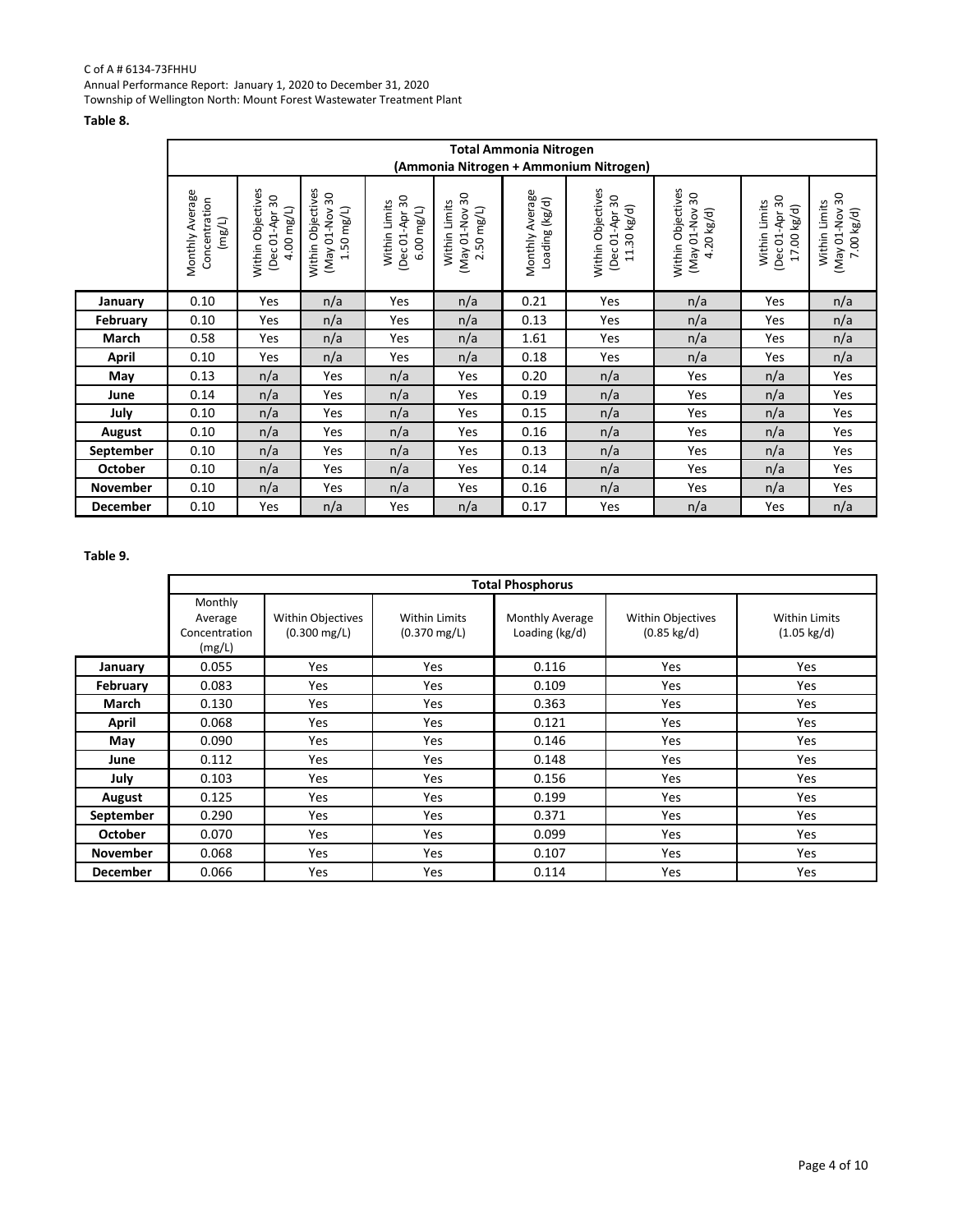#### C of A # 6134-73FHHU Annual Performance Report: January 1, 2020 to December 31, 2020 Township of Wellington North: Mount Forest Wastewater Treatment Plant

#### **Table 10.**

|                 | E.coli                                        |                                      |                                         |  |  |  |  |
|-----------------|-----------------------------------------------|--------------------------------------|-----------------------------------------|--|--|--|--|
|                 | Monthly Geometric Mean Density<br>(CFU/100mL) | Within Objectives<br>(100 CFU/100mL) | <b>Within Limits</b><br>(200 CFU/100mL) |  |  |  |  |
| January         | 2.83                                          | Yes                                  | Yes                                     |  |  |  |  |
| February        | 9.04                                          | Yes                                  | Yes                                     |  |  |  |  |
| March           | 14.92                                         | Yes                                  | Yes                                     |  |  |  |  |
| <b>April</b>    | 2.00                                          | Yes                                  | Yes                                     |  |  |  |  |
| May             | 9.46                                          | Yes                                  | Yes                                     |  |  |  |  |
| June            | 6.92                                          | Yes                                  | Yes                                     |  |  |  |  |
| July            | 15.49                                         | Yes                                  | Yes                                     |  |  |  |  |
| August          | 6.79                                          | Yes                                  | Yes                                     |  |  |  |  |
| September       | 3.60                                          | Yes                                  | Yes                                     |  |  |  |  |
| <b>October</b>  | 1.68                                          | Yes                                  | Yes                                     |  |  |  |  |
| <b>November</b> | 8.46                                          | Yes                                  | Yes                                     |  |  |  |  |
| <b>December</b> | 2.64                                          | Yes                                  | Yes                                     |  |  |  |  |

#### **Table 11.** Annual Effluent Results Summary, 2020

| <b>Parameters</b>             | Average | <b>Minimum</b> | <b>Maximum</b> | <b>Average Annual Loading</b> |
|-------------------------------|---------|----------------|----------------|-------------------------------|
| <b>CBOD</b>                   | 2.18    | 2.00           | 5.00           | 3.66                          |
| <b>Total Suspended Solids</b> | 2.84    | 2.00           | 10.00          | 4.90                          |
| <b>Total Phosphorus</b>       | 0.105   | 0.03           | 0.47           | 0.171                         |
| <b>Total Ammonia Nitrogen</b> | 0.15    | 0.10           | 2.00           | 0.29                          |
| E.Coli                        | 6.99    |                | 6200           | -                             |
| рH                            | 7.47    | 7.28           | 7.79           |                               |
| Temperature                   | 7.54    | 5.20           | 17.1           | -                             |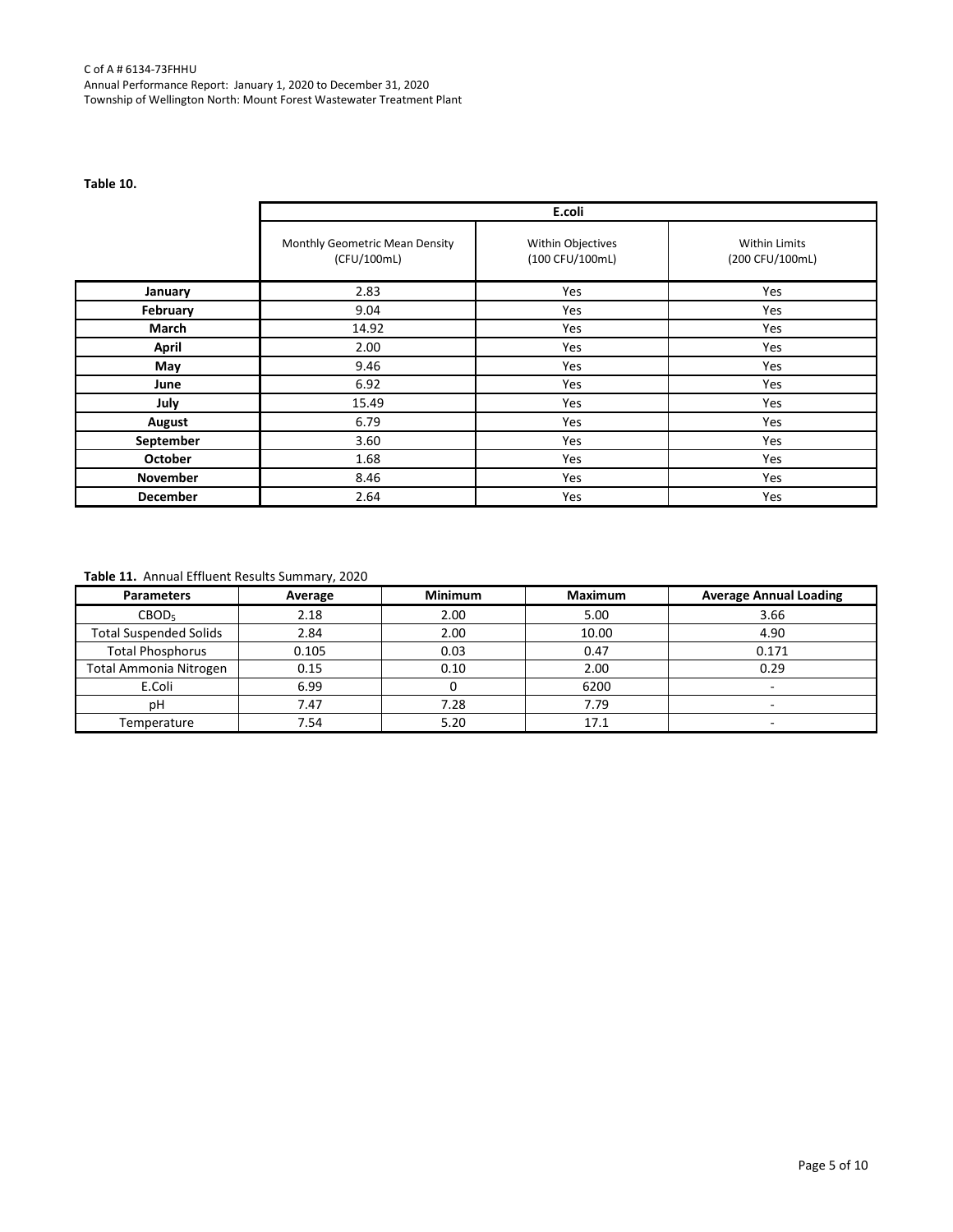#### <span id="page-7-0"></span>**2.4 Additional Monitoring Parameters**

The following parameters in Table 12 do not have limits or objectives but are monitored on a regular basis (see Section 2.1 for sampling frequency) as required by C of A 6134-73FHHU. Table 12 summarizes the monitoring data for the reporting period.

Raw Sewage Quality:

**Table 12.** Raw Sewage Monitoring Parameters as required by C of A 6134-73FHHU for Mount Forest Wastewater Treatment Plant, 2020

| Parameter                       | Average | <b>Minimum</b> | <b>Maximum</b> |
|---------------------------------|---------|----------------|----------------|
| $BOD5*(mg/L)$                   | 79.24   | 43.00          | 123.75         |
| Total Suspended Solids* (mg/L)  | 69.50   | 27.75          | 116.00         |
| Total Phosphorous* (mg/L)       | 2.21    | 1.07           | 4.14           |
| Total Kjeldahl Nitrogen* (mg/L) | 21.77   | 11.10          | 36.20          |

\* Refer to the Appendix A PAR for monthly sample results.

#### <span id="page-7-1"></span>**2.5 Overview of Success and Adequacy of the Works**

The annual average effluent TSS concentration was 2.84 mg/L with an average removal efficiency of >84.69%. The annual average effluent Total Phosphorus concentration was 0.105 mg/L with an average removal efficiency of >87.72%.

The bacteriological quality of the effluent complied with the certificate of approval requirement of <200 CFU per 100 mL sample. The annual geometric mean density of organisms for 2020 was 6.99 CFU per 100 mL, indicating extremely effective effluent disinfection.

The total raw sewage volume of wastewater treated in 2020 was 710,213.60  $m^3$ . The annual average daily flow of raw sewage was 1,936.84 m<sup>3</sup>/day was 68.73 % of the design flow (2,818 m<sup>3</sup>/day). The maximum peak flow of 8,704.70 m<sup>3</sup>/day occurred during March due to higher seasonal temperatures which resulted in rapid snow melt as well as heavy precipitation. This represents a peak flow of 308.90% of the rated capacity. The wastewater treatment plant operated within the rated capacity 91% of the time (332 out of 365 days of the year)

<span id="page-7-2"></span>The sewage treatment operations for 2020 provided effluent quality that met all of the effluent requirements of the CofA and demonstrates average percentage of removal efficiency (>86%) for key parameters. The effluent for 2020 was within all effluent limits and all effluent objectives set out in the CofA. Based on this evidence, the current sewage treatment program is deemed adequate. OCWA will continue to stay within effluent limits and will continue to aim to meet effluent objectives during each reporting period.

#### **3. Operating Problems and Corrective Actions**

As per Section 10.(5)(b) of C of A 6134-73FHHU, *a description of any operating problems encountered and corrective actions taken* is required.

There were no operating problems encountered or corrective actions required at the Mount Forest Water Pollution Control Plant during 2020 that affected the quality of the effluent leaving the plant. All repairs/maintenance can be found in Section 4.

#### <span id="page-7-3"></span>**4. Major Maintenance Activities**

As per 10.(5)(c) of C of A 6134-73FHHU, *a summary of all maintenance carried out on any major structure, equipment, apparatus, mechanisms or thing forming part of the works* is required.

Plant maintenance, including non-scheduled maintenance is monitored using Maximo Workplace Management System. All routine and preventative maintenance was conducted as scheduled in 2020.

For 2020, major maintenance activities that occurred include: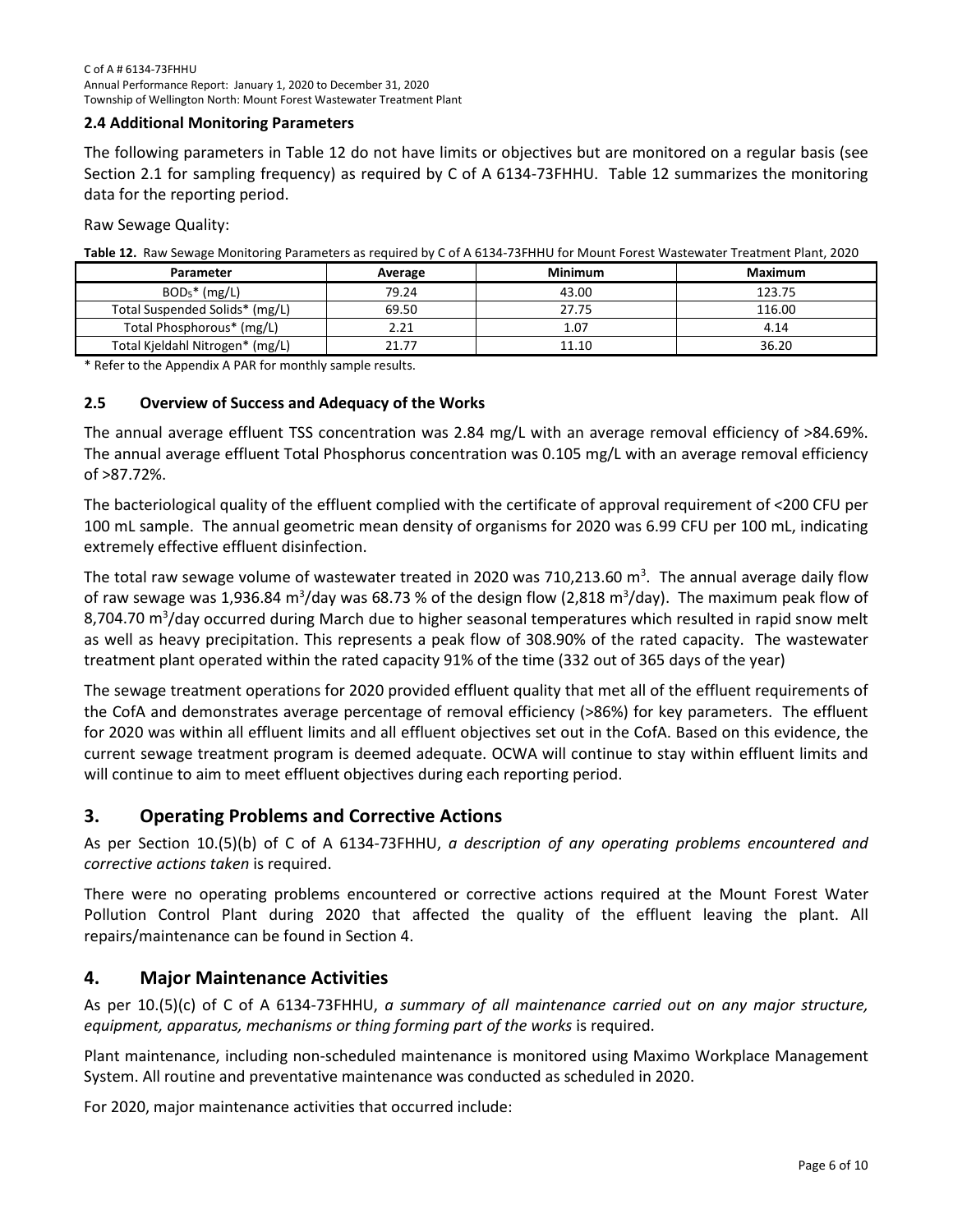C of A # 6134-73FHHU Annual Performance Report: January 1, 2020 to December 31, 2020 Township of Wellington North: Mount Forest Wastewater Treatment Plant

#### **Plant:**

- Hour meter replacement
- Filter bridge #1 rewiring
- Septage receiving tank cleanout
- Grindex pump repairs
- Influent building septage receiving tank cleanout
- New distribution valves in digester
- New gas detection equipment
- New sump pump installed in scum chamber
- New PLC/SCADA installed
- Influent flow meter repair
- New pump installation at Perth St.
- Flow Meter calibrations
- Gas Meter calibrations
- Scum Pit and Clarifier cleaning
- UV Unit servicing

#### **Cork St. Pumping Station:**

- Pump #2 cleaning and repair
- Pump inspection/maintenance
- Generator load test
- Cooling fan installation

#### **Durham St. Pumping Station:**

- Pump inspection/maintenance
- Generator load test
- Cooling fan installation

#### **North Water St. Pumping Station:**

- Wet Well cleanout
- Generator load test
- Pump #1 repair
- Pump inspection/maintenance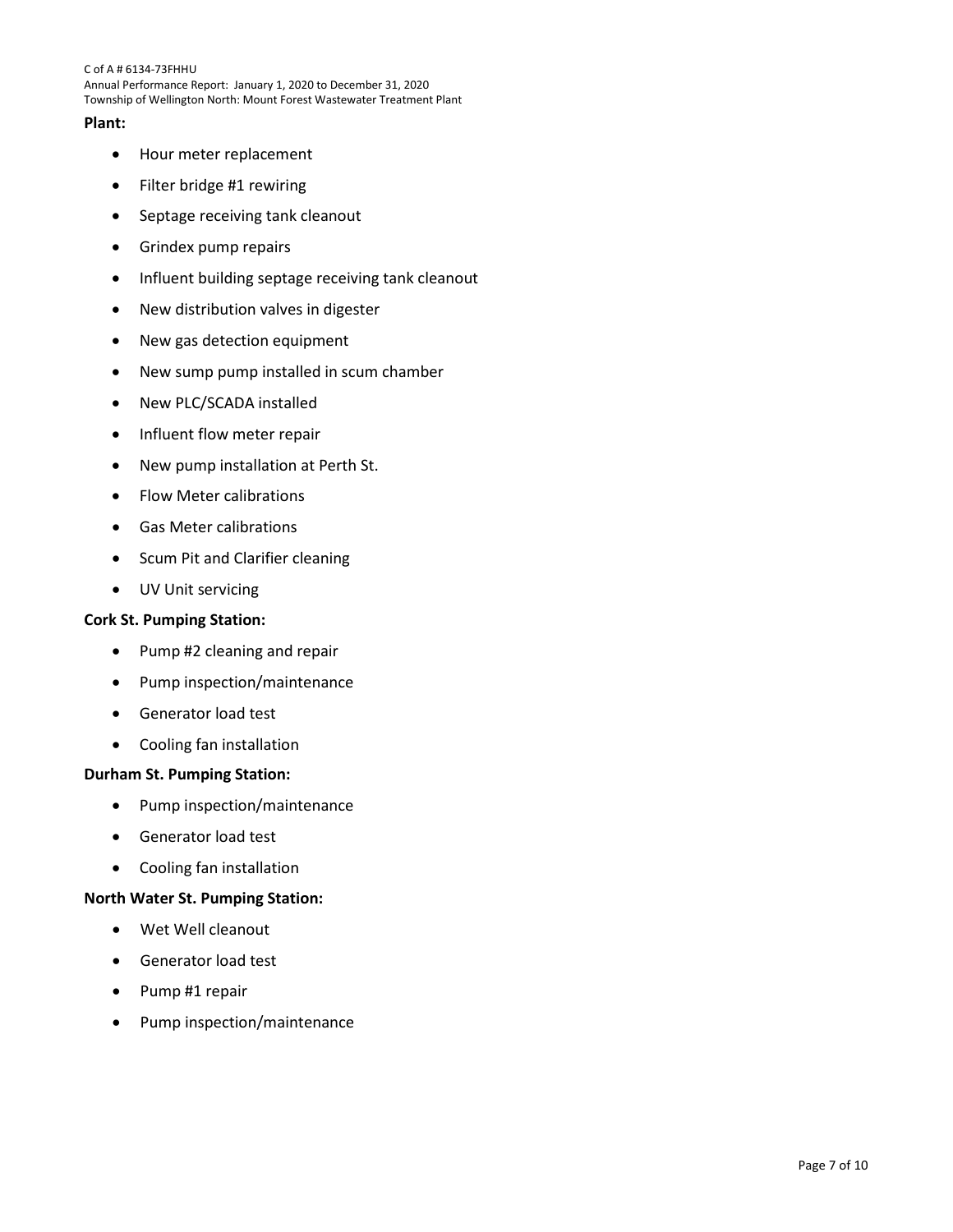#### <span id="page-9-0"></span>**5. Effluent Quality Assurance and Control**

As per 10.(5)(d) of C of A 6134-73FHHU, *a summary of any effluent quality assurance or control measures undertaken in the reporting period* is required:

All laboratory analyzed raw sewage and effluent samples (Section 2.1) are analyzed by SGS Canada Inc., which is an ISO 17025 accredited laboratory. In-house tests are conducted for monitoring purposes by licensed operators using standardized methods. The results from in-house tests are used to determine treatment efficiency and to effectively maintain process control. Calibrations and preventative maintenance are performed on facility equipment and monitoring equipment, see Section 4 for more details. In addition to sample analysis, preventative maintenance is scheduled for equipment at the sewage treatment plant and pumping stations at regular frequency (frequency depends on the equipment and type of maintenance). Maintenance activities are scheduled in the work management system Maximo.

The sewage system is operated and maintained by licensed Operators. The mandatory licensing program for operators of sewage treatment facilities in Ontario is regulated under the Ontario Water Resources Act (OWRA) Ontario Regulation 129/04. A licensed individual meets the education and experience requirements and has successfully passed the licensing examination.

The following are certified operators who operated this facility during 2020 with current certified classification, certificate numbers and certificate expiry dates.

| <b>Operator</b> | Level            | Certificate # | <b>Expiry Date</b> |
|-----------------|------------------|---------------|--------------------|
| Dwight Hallahan | WWT <sub>2</sub> | 15499         | Apr 30, 2022       |
|                 | WWC 1            | 16002         | Oct 31, 2022       |
| Dan Yake        | WWT <sub>2</sub> | 57390         | Jul 31, 2022       |
|                 | WWC 1            | 69121         | Jan 31, 2023       |
| Steve Miller    | WWT <sub>4</sub> | 15422         | Jan 31, 2022       |
|                 | WWC 2            | 17899         | Jan 31, 2022       |
| Jenna Porter    | WWT <sub>4</sub> | 61948         | Mar 31, 2023       |
|                 | WWC 2            | 108856        | Jan 31, 2023       |

**TABLE 13.**

#### <span id="page-9-1"></span>**6. Calibration and Maintenance Procedures**

As per 10.(5)(e) of C of A 6134-73FHHU, *a summary of the calibration and maintenance carried out on all effluent monitoring equipment* is required.

All in-house monitoring equipment is calibrated/verified as per manufacturer's recommendations. Monitoring and metering equipment is also calibrated by a third party on an annual basis. Preventative maintenance is scheduled for all equipment at the sewage treatment plant and pumping stations at regular frequency (frequency depends on the equipment and type of maintenance). Maintenance activities are scheduled within the work management system Maximo, upon completion, Operators set the work order to complete. On a monthly basis, preventative work orders are reviewed for completion.

Indus Control was contracted to calibrate flow measuring equipment on August 31, 2020. Copies of these calibration reports can be found in Appendix C of this report.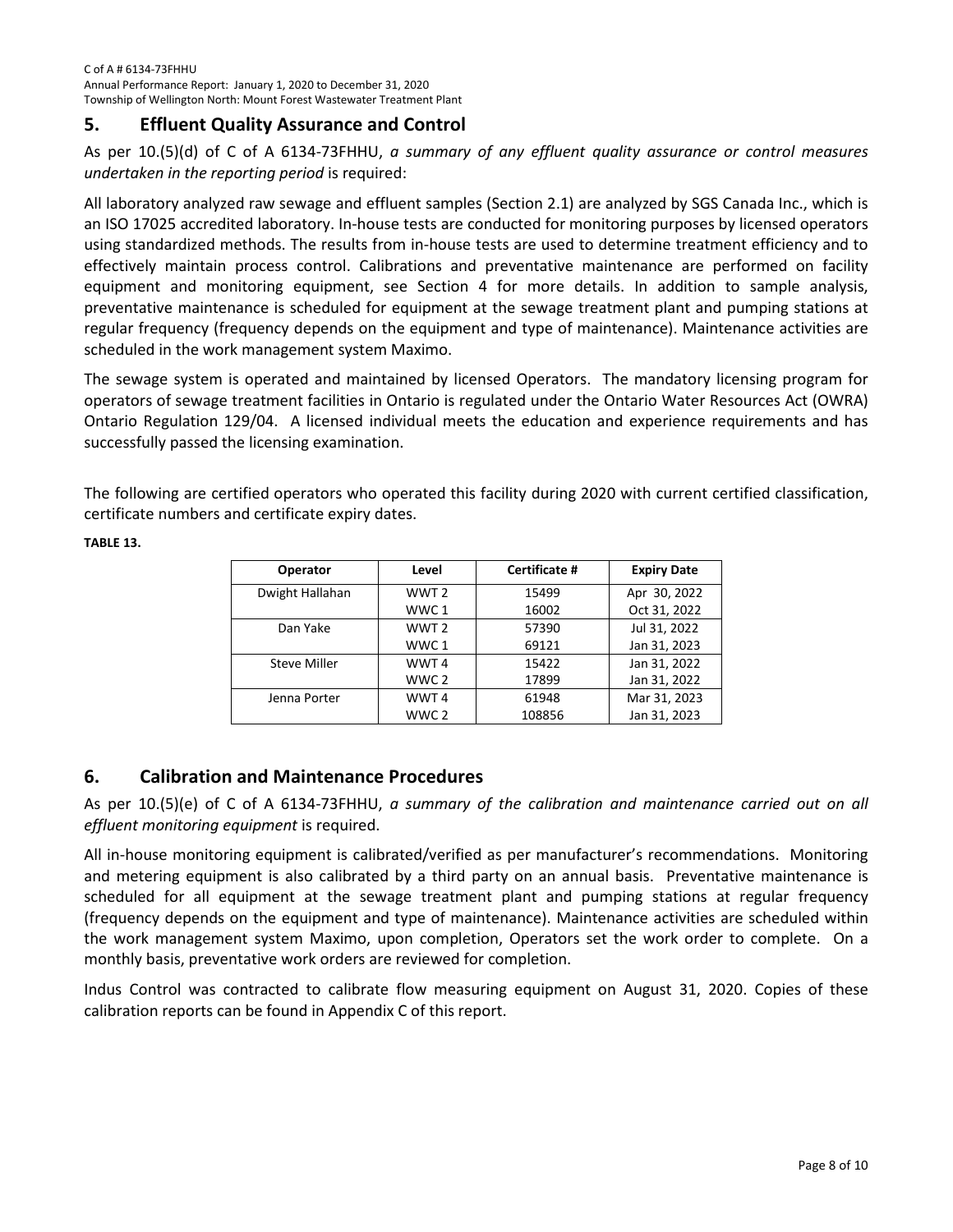#### <span id="page-10-0"></span>**7. Efforts and Results Achieved in Meeting Effluent Objectives**

As per 10.(5)(f) of C of A 6134-FHHU, a description of efforts made and results achieved in meeting the Effluent Objectives of Condition 6 is required.

Condition 6 is imposed "to establish non-enforceable effluent quality objectives which the Owner is obligated to use best efforts to strive towards on an ongoing basis. These objectives are to be used as a mechanism to trigger corrective action proactively and voluntarily before environmental impairment occurs and before the compliances limits of Condition 7 are exceeded."

OCWA as the Operating Authority (on behalf of the Owner) has made best efforts to stay within the Effluent Objectives in the CofA. These efforts are supported through:

- Continuous monitoring equipment
- Regular plant inspections/checks
- In-house sampling and testing
- Laboratory ( $3<sup>rd</sup>$  party) analysis of influent and effluent samples
- Data review
- Process optimization and adjustments (as required)
- Scheduled/preventative maintenance
- Repairs as necessary

A summary of the effluent quality in comparison to the effluent objectives can be found in Tables 6-10 of section 2.3 of this report. These results show that sewage treatment operations for 2020 provided effluent quality that was within all effluent objectives outlined in the CofA and minimized environmental impairment.

#### <span id="page-10-1"></span>**8. Sludge Generation**

As per 10.(5)(g) of C of A 6134-FHHU, *a tabulation of the volume of sludge generated in the reporting period, an outline of anticipated volumes to be generated in the next reporting period and a summary of the locations to where the sludge was disposed* is required*.*

Digested sludge produced at the Mount Forest Wastewater Treatment Plant is land-applied in accordance with the Nutrient Management Act 2002 and Ontario Regulation 267/03.

Grab samples of digested (aerobic) sludge are collected and tested as per these guidelines. In 2020, sludge sample analyses was carried out by SGS Lakefield Research Limited. A summary of sludge sample results is provided in Appendix B.

A total volume of 816  $m<sup>3</sup>$  was hauled from the Arthur WWTP to the Mount Forest Sludge Storage Facility in 2020.

Wessuc Environmental Services Inc. was contracted to haul and spread sludge from the Mount Forest plant in 2020. (Certificate of Approval - Waste Management System #1603-4LGJBN)

Based on the design flow, average wastewater quality, and a linear regression with an  $R<sup>2</sup>$  value of 77.03%, the anticipated volume to be generated in the next reporting period is approximately 4,350  $m^3$ .

The following certified sites were utilized in 2020

| <b>Site</b>               | <b>Site Location</b> | Volume of Biosolids (m <sup>3</sup> ) | Hauler |
|---------------------------|----------------------|---------------------------------------|--------|
| NASM Submission ID: 23730 | W1007                | 1021.00                               | Wessuc |
| NASM Submission ID: 23002 | W1001                | 606.00                                | Wessuc |
| NASM Submission ID: 24433 | W1004                | 2737.50                               | Wessuc |

**Table 14.** Volume of Sludge Generated from Mount Forest Wastewater Treatment Plant in 2020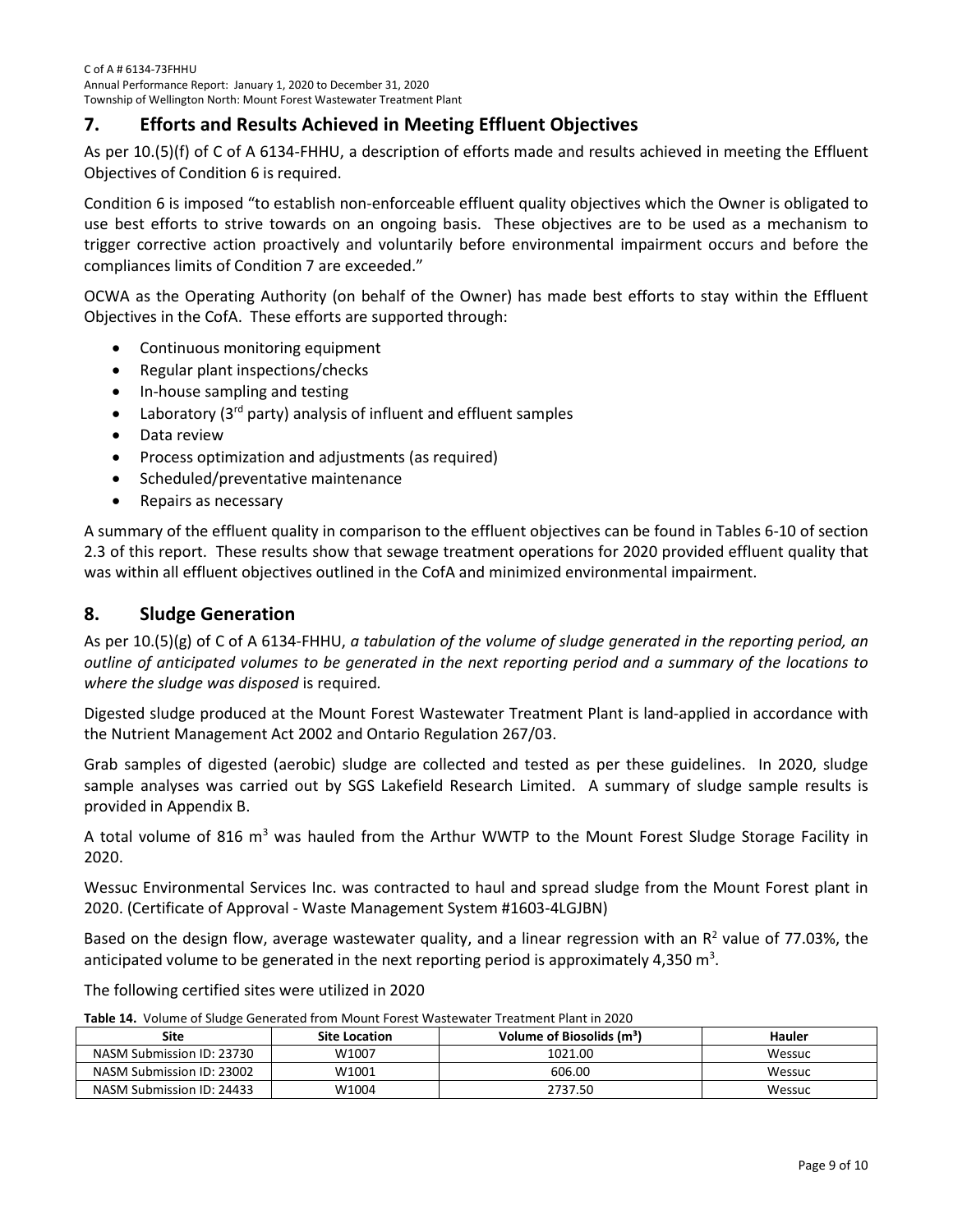

**Figure 1.** Mount Forest Wastewater Treatment Plant Haulage Volumes (2010 to 2020)

#### <span id="page-11-0"></span>**9. Complaints**

As per 10.(5)(h) of C of A 6134-73FHHU, *a summary of any complaints received during the reporting period and any steps taken to address the complaints* is required.

A standard operating procedure (SOP) is in place for addressing complaints received from the community. All complaints are addressed and documented in the facility logbook. Community complaint information is entered in OCWA's WMS database system "Maximo". This system contains all the required information and history of all complaints.

There were no complaints registered during the reporting period.

#### <span id="page-11-1"></span>**10. By-pass, Spill or Abnormal Discharge Events**

As per 10.(5)(i) of C of A 6134-73FHHU, *a summary of all By-pass, spill or abnormal discharge events* is required.

There was one bypass event and one overflow event that occurred during the reporting period. Incident reports for these events are recorded in OCWA's database "OPEX" and are provided in Appendix E.

#### <span id="page-11-2"></span>**11. Additional Information**

As per 10.(5)(j) of C of A 6134-73FHHU, *any other information the Direct Manager requires from time to time* is required.

There were no requests from the District Manager for any other information during the reporting period.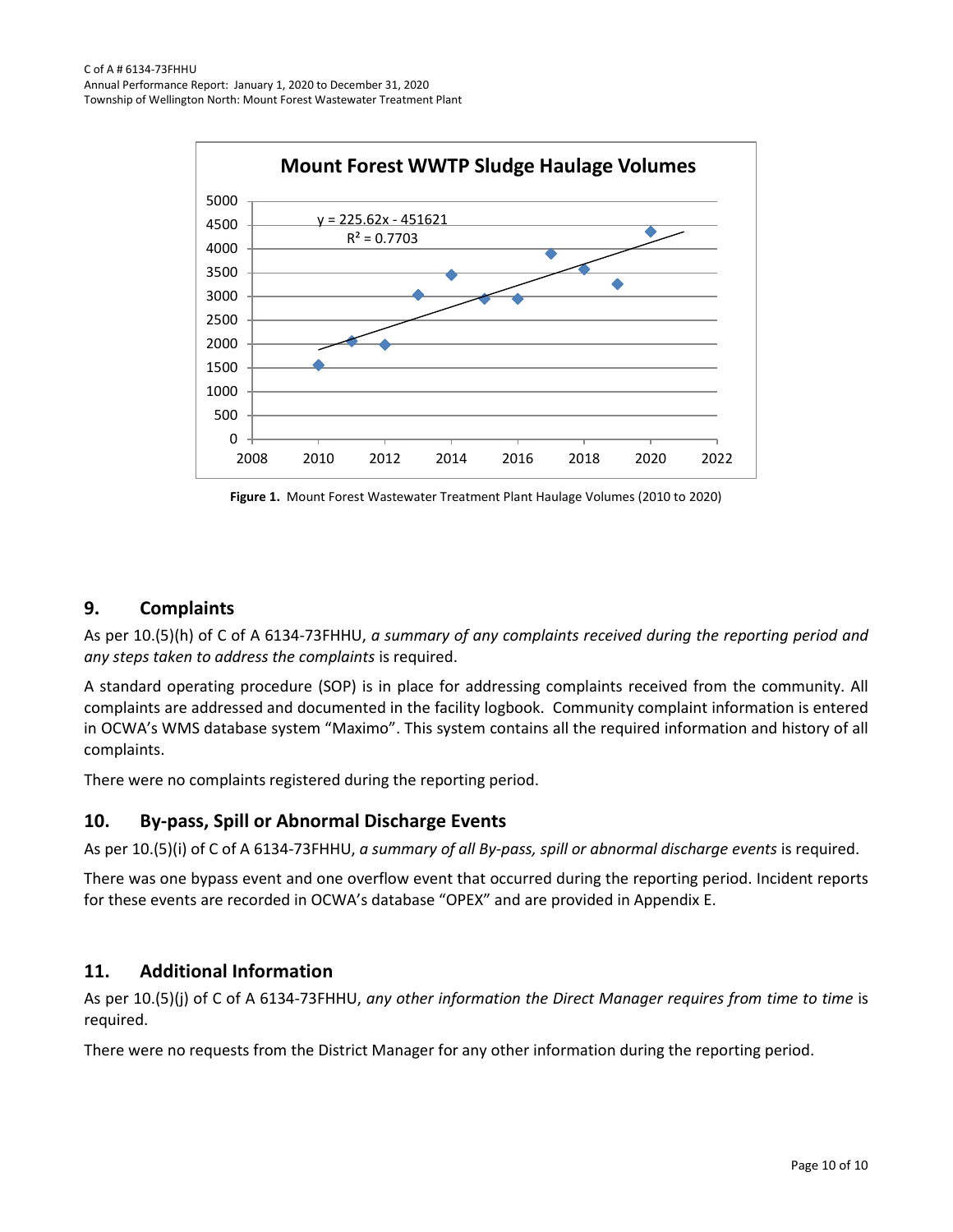**2020 Annual Performance Report Mount Forest Wastewater Treatment Plant Certificate of Approval No. 6134-73F3FHHU**

# Appendix A

# Performance Assessment Report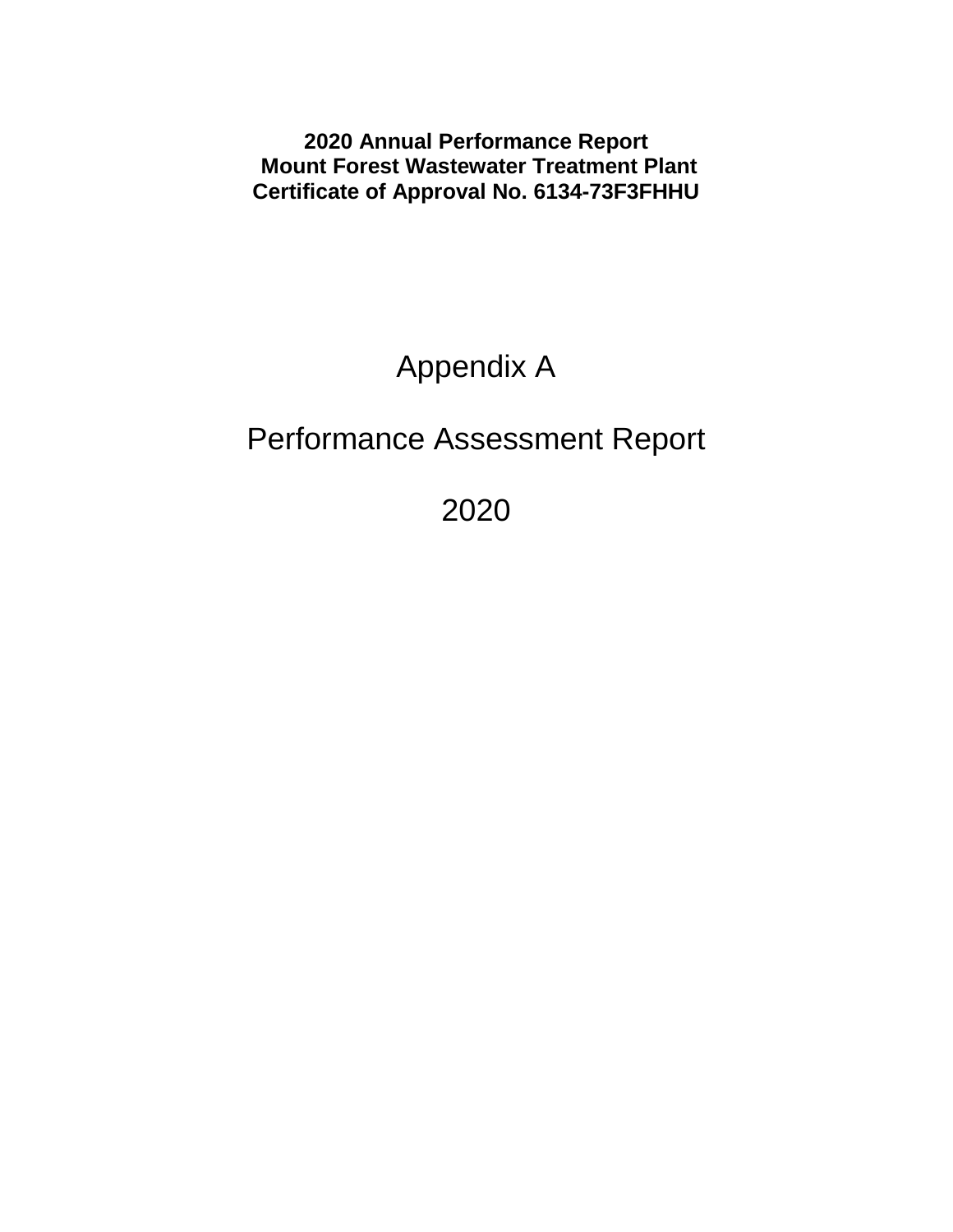#### **Ontario Clean Water Agency Performance Assessment Report Wastewater/Lagoon**

#### **01/01/2020 to 31/12/2020**

#### **Report extracted 02/12/2021 13:36 From: Facility: [5541] MOUNT FOREST WASTEWATER TREATMENT FACILITY Works: [120001381]**

|                                                           | 01/2020                | 02/2020                | 03/2020                | 04/2020  | 05/2020                | 06/2020        | 07/2020                | 08/2020        | 09/2020    | 10/2020        | 11/2020                | 12/2020  | <-Total--> | $\leftarrow$ Avg. $\rightarrow$ | $\leftarrow$ Max. $\rightarrow$ | <-- Criteria-->                      |
|-----------------------------------------------------------|------------------------|------------------------|------------------------|----------|------------------------|----------------|------------------------|----------------|------------|----------------|------------------------|----------|------------|---------------------------------|---------------------------------|--------------------------------------|
| Flows:                                                    |                        |                        |                        |          |                        |                |                        |                |            |                |                        |          |            |                                 |                                 |                                      |
| Raw Flow: Total - Raw Sewage (m <sup>3</sup> )            | 77179.50               | 49656.50               | 101508.30              | 65652.80 | 60053.00               | 45586.80       | 48224.40               | 51629.20       | 38293.20   | 50892.60       | 56436.70               | 65100.60 | 710213.60  |                                 |                                 |                                      |
| Raw Flow: Avg - Raw Sewage (m <sup>3</sup> /d)            | 2489.66                | 1712.29                | 3274.46                | 2188.43  | 1937.19                | 1519.56        | 1555.63                | 1665.46        | 1276.44    | 1641.70        | 1881.22                | 2100.02  |            | 1936.84                         |                                 | 2818.0000000000005                   |
| Raw Flow: Max - Raw Sewage (m <sup>3</sup> /d)            | 7351.40                | 2084.60                | 8704.70                | 3267.40  | 2951.90                | 1970.30        | 2965.50                | 3193.30        | 1785.30    | 2473.20        | 2260.40                | 3501.30  |            |                                 | 8704.70                         |                                      |
| Eff. Flow: Total - Final Effluent (m <sup>3</sup> )       | 65471.10               | 38354.80               | 86544.10               | 53339.40 | 50182.70               | 39711.80       | 47154.10               | 49430.50       | 38354.20   | 43986.50       | 47461.60               | 53495.60 | 613486.40  |                                 |                                 |                                      |
| Eff. Flow: Avg - Final Effluent (m <sup>3</sup> /d)       | 2111.97                | 1322.58                | 2791.75                | 1777.98  | 1618.80                | 1323.73        | 1521.10                | 1594.53        | 1278.47    | 1418.92        | 1582.05                | 1725.66  |            | 1672.30                         |                                 |                                      |
| Eff. Flow: Max - Final Effluent (m <sup>3</sup> /d)       | 7002.00                | 1695.80                | 7994.60                | 2742.70  | 2499.80                | 1821.50        | 2805.90                | 2941.70        | 1793.80    | 2208.00        | 1927.60                | 3067.90  |            |                                 | 7994.60                         |                                      |
| Carbonaceous Biochemical Oxygen Demand: CBOD:             |                        |                        |                        |          |                        |                |                        |                |            |                |                        |          |            |                                 |                                 |                                      |
| Eff: Avg cBOD5 - Final Effluent (mg/L)                    | 2.000                  | 2.000                  | 2.500                  | 2.000    | 2.000                  | 2.000          | 2.000                  | 2.500          | 2.400      | 2.750          | 2.000                  | 2.000    |            | 2.179                           | 2.750                           | 12.5                                 |
| Eff: # of samples of cBOD5 - Final Effluent (mg/L)        | $\overline{4}$         | $\mathbf{A}$           | $\overline{4}$         | -5       | $\overline{4}$         | 5              | $\boldsymbol{\Lambda}$ | $\Delta$       | -5         | $\overline{4}$ | $\boldsymbol{\Lambda}$ | - 5      | 52         |                                 |                                 |                                      |
| Loading: cBOD5 - Final Effluent (kg/d)                    | 4.224                  | 2.645                  | 6.979                  | 3.556    | 3.238                  | 2.647          | 3.042                  | 3.986          | 3.068      | 3.902          | 3.164                  | 3.451    |            | 3.659                           | 6.979                           |                                      |
| <b>Biochemical Oxygen Demand: BOD5:</b>                   |                        |                        |                        |          |                        |                |                        |                |            |                |                        |          |            |                                 |                                 |                                      |
| Raw: Avg BOD5 - Raw Sewage (mg/L)                         | 99,000                 | 72.750                 | 43,000                 | 57,800   | 50,500                 | 61,800         | 57,500                 | 113,000        | 105,000    | 74,000         | 123,750                | 92,800   |            | 79.242                          | 123.750                         |                                      |
| Raw: # of samples of BOD5 - Raw Sewage (mg/L)             | $\boldsymbol{\Lambda}$ | $\overline{4}$         | $\overline{4}$         | 5        | $\boldsymbol{\Lambda}$ | 5              | $\boldsymbol{\Lambda}$ | $\Delta$       | 5          | $\overline{4}$ | $\boldsymbol{\Lambda}$ | 5        | 52         |                                 |                                 |                                      |
| <b>Total Suspended Solids: TSS:</b>                       |                        |                        |                        |          |                        |                |                        |                |            |                |                        |          |            |                                 |                                 |                                      |
| Raw: Avg TSS - Raw Sewage (mg/L)                          | 103,000                | 52,500                 | 27,750                 | 45.000   | 48.000                 | 45,600         | 47,000                 | 107.250        | 107.000    | 67,500         | 116,000                | 67.400   |            | 69,500                          | 116,000                         |                                      |
| Raw: # of samples of TSS - Raw Sewage (mg/L)              | $\mathbf{A}$           | $\boldsymbol{\Lambda}$ | $\overline{4}$         | $-5$     | $\overline{4}$         | $\overline{5}$ | $\overline{4}$         |                | -5         | $\overline{4}$ |                        | -5       | 52         |                                 |                                 |                                      |
| Eff: Avg TSS - Final Effluent (mg/L)                      | 3.000                  | 2.750                  | 4.250                  | 3.000    | 2.750                  | 3.400          | 2.000                  | 2.750          | 2.600      | 3.000          | 2.000                  | 2.600    |            | 2.842                           | 4.250                           | 12.5                                 |
| Eff: # of samples of TSS - Final Effluent (mg/L)          | $\overline{4}$         | $\overline{4}$         | $\overline{4}$         | 5        | $\overline{4}$         | 5              | $\overline{4}$         | $\overline{4}$ | -5         | $\overline{4}$ | $\boldsymbol{\Lambda}$ | $-5$     | 52         |                                 |                                 |                                      |
| Loading: TSS - Final Effluent (kg/d)                      | 6.336                  | 3.637                  | 11.865                 | 5.334    | 4.452                  | 4.501          | 3.042                  | 4.385          | 3.324      | 4.257          | 3.164                  | 4.487    |            | 4.899                           | 11.865                          |                                      |
| Percent Removal: TSS - Final Effluent (mg/L)              | 97.087                 | 94.762                 | 84,685                 | 93.333   | 94.271                 | 92.544         | 95.745                 | 97.436         | 97.570     | 95,556         | 98.276                 | 96.142   |            |                                 | 98.276                          |                                      |
| <b>Total Phosphorus: TP:</b>                              |                        |                        |                        |          |                        |                |                        |                |            |                |                        |          |            |                                 |                                 |                                      |
| Raw: Avg TP - Raw Sewage (mg/L)                           | 4.137                  | 2.120                  | 1.073                  | 1.672    | 1.605                  | 1.838          | 2.098                  | 2.015          | 2.362      | 2.398          | 2.935                  | 2.250    |            | 2.209                           | 4.137                           |                                      |
| Raw: # of samples of TP - Raw Sewage (mg/L)               | $\overline{4}$         | $\overline{4}$         | $\boldsymbol{\Lambda}$ | 5        | $\overline{4}$         | 5              | $\boldsymbol{\Lambda}$ | $\Delta$       | 5          | $\overline{4}$ | $\Delta$               | -5       | 52         |                                 |                                 |                                      |
| Eff: Avg TP - Final Effluent (mg/L)                       | 0.055                  | 0.083                  | 0.130                  | 0.068    | 0.090                  | 0.112          | 0.103                  | 0.125          | 0.290      | 0.070          | 0.068                  | 0.066    |            | 0.105                           | 0.290                           | 0.37                                 |
| Eff: # of samples of TP - Final Effluent (mg/L)           | $\overline{4}$         | $\overline{4}$         | $\overline{4}$         | -5       | $\overline{4}$         | 5              | $\overline{4}$         | $\Delta$       | 5          | $\overline{4}$ | $\Delta$               | 5        | 52         |                                 |                                 |                                      |
| Loading: TP - Final Effluent (kg/d)                       | 0.116                  | 0.109                  | 0.363                  | 0.121    | 0.146                  | 0.148          | 0.156                  | 0.199          | 0.371      | 0.099          | 0.107                  | 0.114    |            | 0.171                           | 0.371                           |                                      |
| Percent Removal: TP - Final Effluent (mg/L)               | 98.671                 | 96.108                 | 87,879                 | 95.933   | 94.393                 | 93.906         | 95.113                 | 93.797         | 87.722     | 97.080         | 97.700                 | 97.067   |            |                                 | 98.671                          |                                      |
| <b>Nitrogen Series:</b>                                   |                        |                        |                        |          |                        |                |                        |                |            |                |                        |          |            |                                 |                                 |                                      |
| Raw: Avg TKN - Raw Sewage (mg/L)                          | 18.175                 | 20.900                 | 11.100                 | 19.020   | 18.575                 | 20.980         | 21.375                 | 19.075         | 26.320     | 27.250         | 36.200                 | 22.260   |            | 21.769                          | 36.200                          |                                      |
| Raw: # of samples of TKN - Raw Sewage (mg/L)              | $\overline{4}$         | $\boldsymbol{\Lambda}$ | $\overline{4}$         | $-5$     | $\boldsymbol{\Lambda}$ | $\overline{5}$ | $\overline{A}$         | $\overline{4}$ | -5         | $\overline{4}$ | $\boldsymbol{\Lambda}$ | 5        | 52         |                                 |                                 |                                      |
| Eff: Avg TAN - Final Effluent (mg/L)                      | 0.100                  | 0.100                  | 0.575                  | 0.100    | 0.125                  | 0.140          | 0.100                  | 0.100          | 0.100      | 0.100          | 0.100                  | 0.100    |            | 0.145                           | 0.575                           | $-2.5 - 2.5 - 2.5 - 2.5 - 2.5 - 2.5$ |
| Eff: # of samples of TAN - Final Effluent (mg/L)          | $\overline{4}$         | $\overline{4}$         | $\overline{4}$         | 5        | $\overline{4}$         | $\overline{5}$ | $\overline{4}$         | $\overline{4}$ | 5          | $\overline{4}$ | $\overline{4}$         | 5        | 52         |                                 |                                 |                                      |
| Loading: TAN - Final Effluent (kg/d)                      | 0.211                  | 0.132                  | 1.605                  | 0.178    | 0.202                  | 0.185          | 0.152                  | 0.159          | 0.128      | 0.142          | 0.158                  | 0.173    |            | 0.286                           | 1.605                           |                                      |
| Eff: Avg NO3-N - Final Effluent (mg/L)                    | 15,873                 | 22,000                 | 14,453                 | 16,760   | 19.725                 | 23,480         | 23,600                 | 22,600         | 28,060     | 28,950         | 22,900                 | 20.040   |            | 21.537                          | 28,950                          |                                      |
| Eff: # of samples of NO3-N - Final Effluent (mg/L)        | $\overline{4}$         | $\boldsymbol{\Lambda}$ | $\overline{4}$         | 5        | $\overline{4}$         | 5              | $\overline{4}$         | $\Delta$       | -5         | $\overline{4}$ | $\Delta$               | 5        | 52         |                                 |                                 |                                      |
| Eff: Avg NO2-N - Final Effluent (mg/L)                    | 0.030                  | 0.030                  | 0.098                  | 0.036    | 0.030                  | 0.040          | 0.035                  | 0.030          | 0.030      | 0.030          | 0.030                  | 0.030    |            | 0.037                           | 0.098                           |                                      |
| Eff: # of samples of NO2-N - Final Effluent (mg/L)        | $\overline{4}$         | $\overline{4}$         | $\overline{4}$         | -5       | $\overline{4}$         | 5              | $\overline{4}$         | $\Delta$       | -5         | $\overline{4}$ | $\Delta$               | 5        | 52         |                                 |                                 |                                      |
| <b>Disinfection:</b>                                      |                        |                        |                        |          |                        |                |                        |                |            |                |                        |          |            |                                 |                                 |                                      |
| Eff: GMD E. Coli - Final Effluent (cfu/100mL)             | 2.828                  | 9.043                  | 14.923                 | 2.000    | 9.455                  | 6.918          | 15.492                 | 6.792          | 3.604      | 1.682          | 8.459                  | 2.639    |            | 6.986                           | 15.492                          | 200.0                                |
| Eff: # of samples of E. Coli - Final Effluent (cfu/100mL) | $\overline{4}$         | $\boldsymbol{\Lambda}$ | $\boldsymbol{\Lambda}$ |          | $\boldsymbol{\Lambda}$ | $\sqrt{2}$     | $\boldsymbol{\Lambda}$ |                | $\sqrt{2}$ | $\overline{4}$ | $\boldsymbol{\Lambda}$ | -5       | 52         |                                 |                                 |                                      |
|                                                           |                        |                        |                        |          |                        |                |                        |                |            |                |                        |          |            |                                 |                                 |                                      |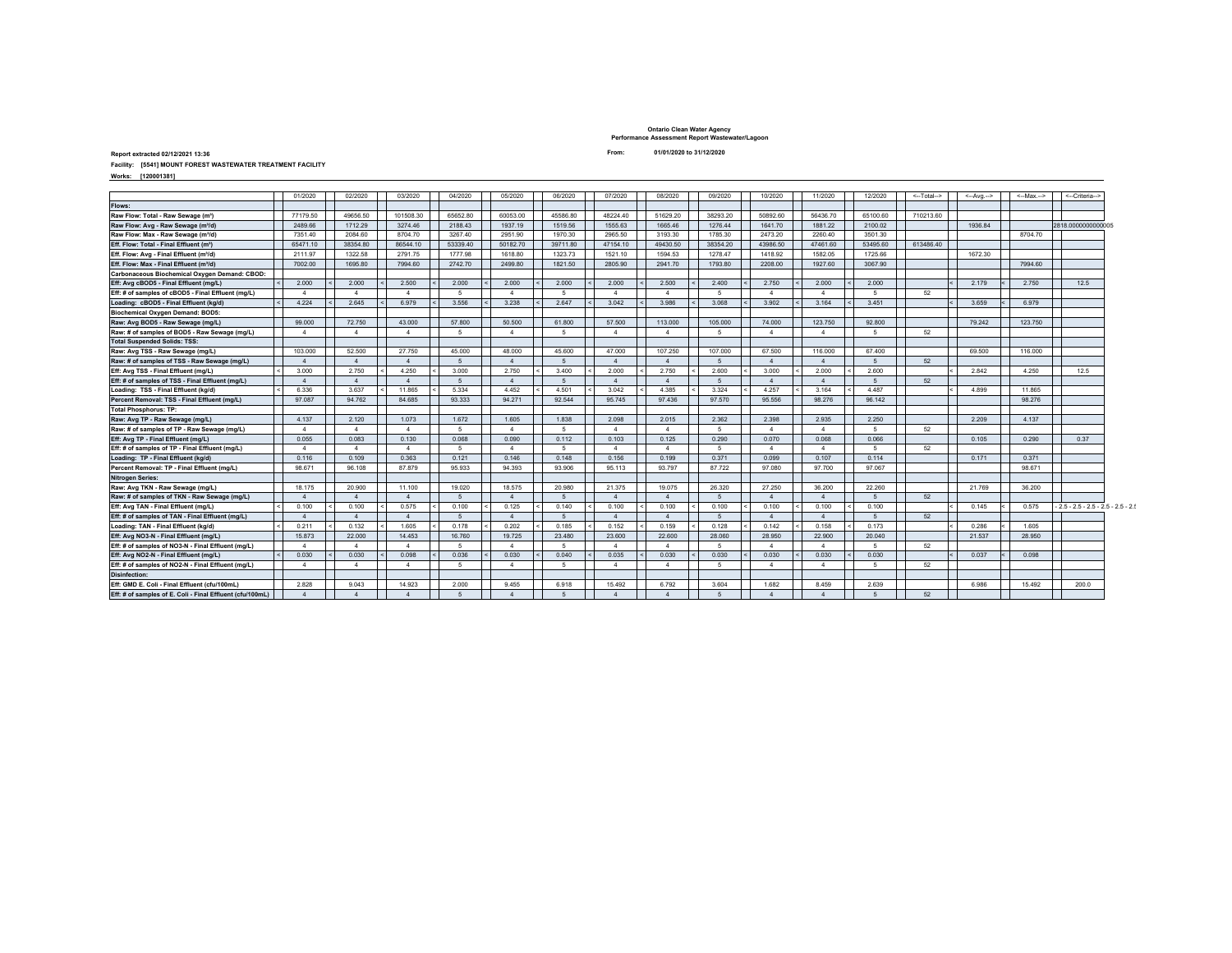**2020 Annual Performance Report Mount Forest Wastewater Treatment Plant Certificate of Approval No. 6134-73F3FHHU**

# Appendix B

# Sludge Haulage Summary & Sludge Quality Analysis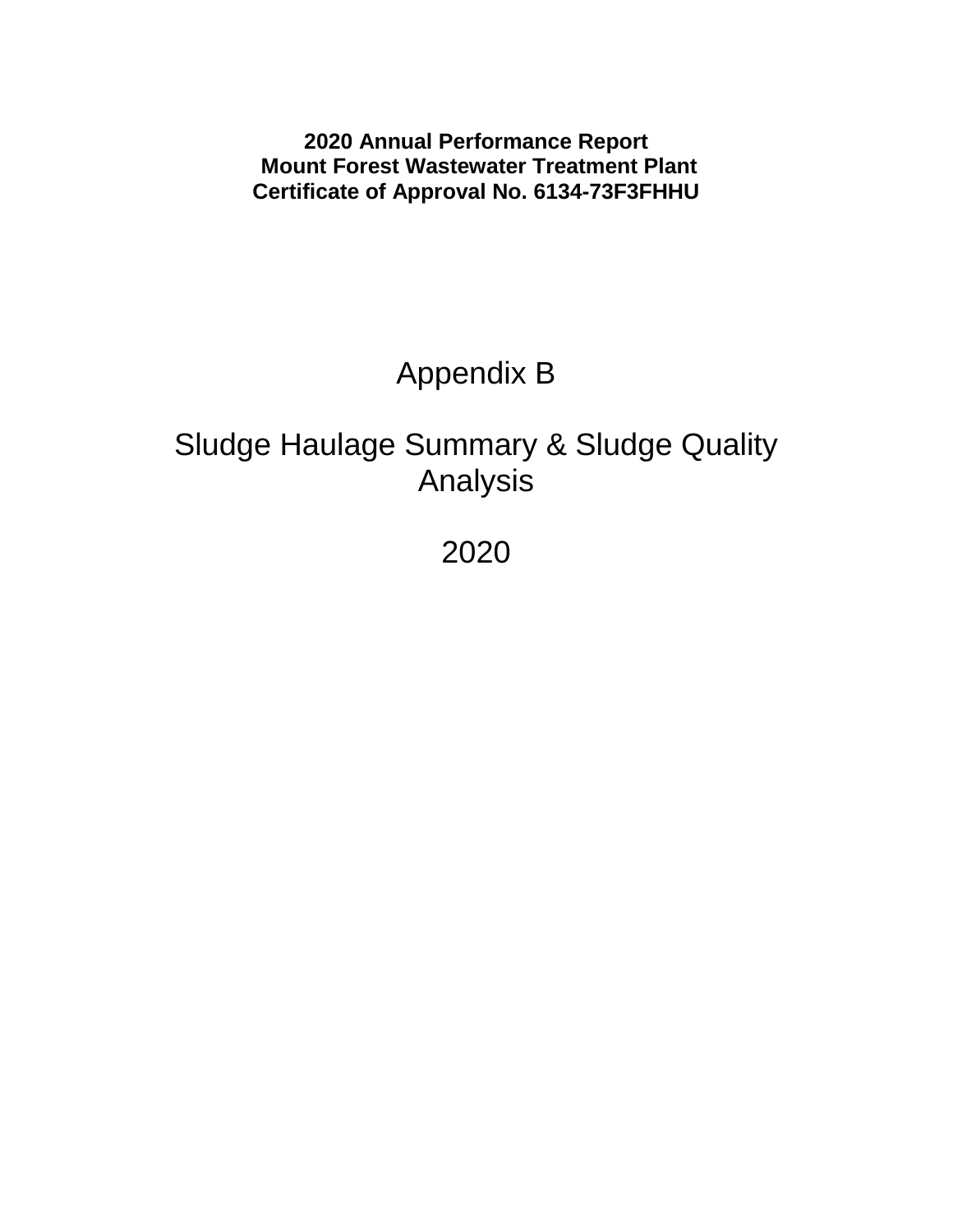| <b>Mount Forest WWTP - Daily Haulage Summary</b> |             |                                           |         |  |  |  |  |  |  |  |  |  |  |
|--------------------------------------------------|-------------|-------------------------------------------|---------|--|--|--|--|--|--|--|--|--|--|
| <b>Date</b>                                      | <b>Site</b> | <b>Sludge Hauled</b><br>(m <sup>3</sup> ) |         |  |  |  |  |  |  |  |  |  |  |
|                                                  | <b>May</b>  |                                           |         |  |  |  |  |  |  |  |  |  |  |
| 05/12/20                                         | W1007       | 23730                                     | 1021.00 |  |  |  |  |  |  |  |  |  |  |
| 05/22/20                                         | W1001       | 23002                                     | 606.00  |  |  |  |  |  |  |  |  |  |  |
|                                                  |             | <b>October</b>                            |         |  |  |  |  |  |  |  |  |  |  |
| 10/14/20                                         | W1004       | 24433                                     | 727.00  |  |  |  |  |  |  |  |  |  |  |
| 10/15/20                                         | W1004       | 24433                                     | 309.00  |  |  |  |  |  |  |  |  |  |  |
| 10/30/20                                         | W1004       | 24433                                     | 1208.50 |  |  |  |  |  |  |  |  |  |  |
| 10/31/20                                         | W1004       | 24433                                     | 493.00  |  |  |  |  |  |  |  |  |  |  |
|                                                  |             | <b>Total</b>                              | 4364.50 |  |  |  |  |  |  |  |  |  |  |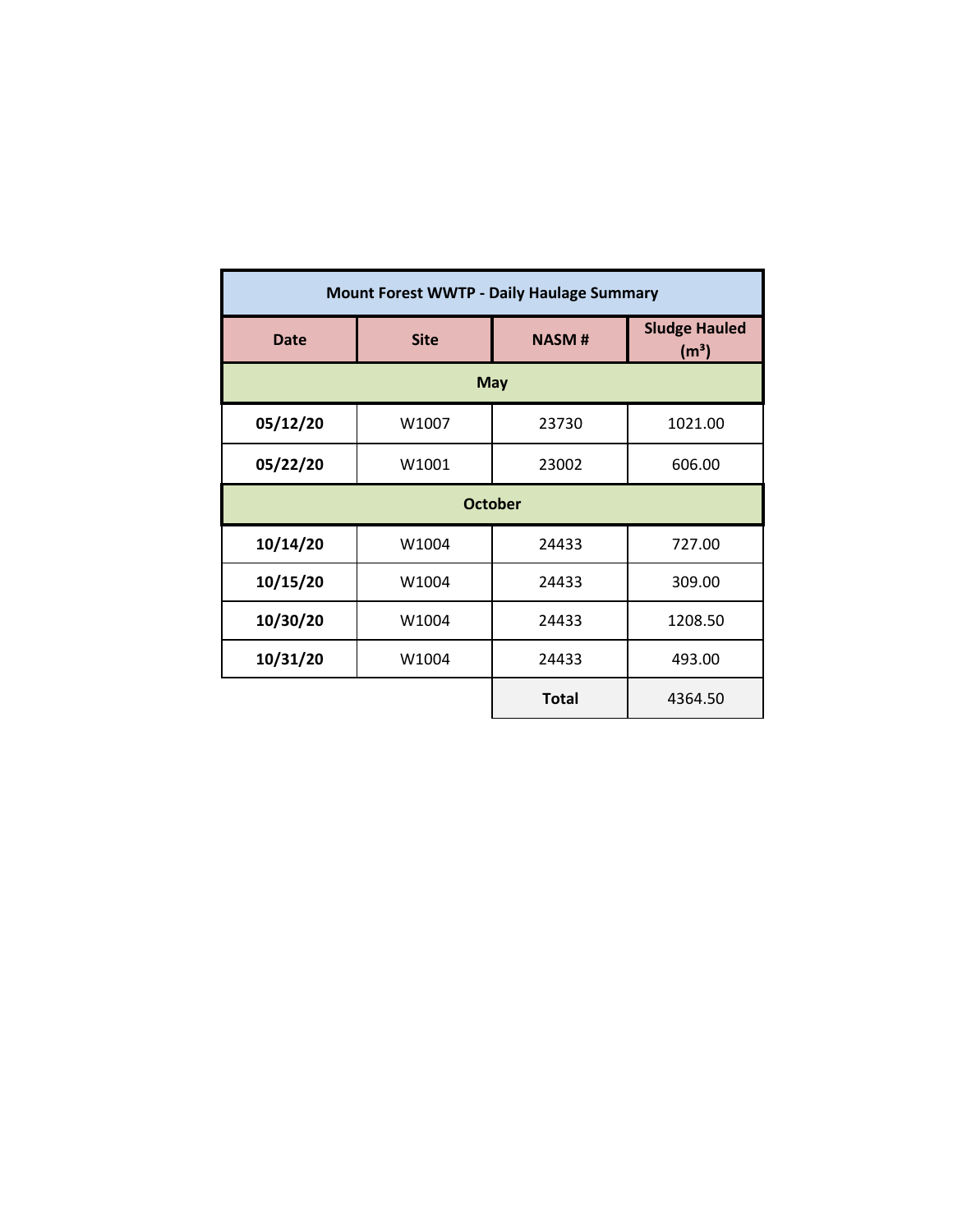#### **MOUNT FOREST WASTEWATER TREATMENT PLANT SLUDGE QUALITY DATA**

|                                   |         | <b>JAN</b>   | FEB            | <b>MAR</b>   | <b>APR</b>     | MAY          | <b>JUN</b>     | JUL                     | <b>AUG</b>     | <b>SEP</b>     | ОСТ            | <b>NOV</b>     | DEC            | <b>AVERAGE</b>  |
|-----------------------------------|---------|--------------|----------------|--------------|----------------|--------------|----------------|-------------------------|----------------|----------------|----------------|----------------|----------------|-----------------|
| <b>Nutrients</b>                  |         |              |                |              |                |              |                |                         |                |                |                |                |                |                 |
| <b>TS</b>                         | (mg/L)  | 15800        | 16500          | 20100        | 14700          | 21700        | 23200          | 11550                   | 13100          | 16700          | 14300          | 18800          | 21300          | 17313           |
| Ammonia+Ammonium                  | (mg/L)  | 48.8         | 21.3           | 26.4         | 6.5            | 5.6          | 60.4           | 173.2                   | 25.4           | 1.4            | 1.0            | 88.3           | 23.9           | 40.2            |
| Nitrate                           | (mg/L)  | 0.30         | 0.30           | 0.30         | 0.40           | 42.00        | 0.30           | 0.75                    | 0.30           | 0.30           | 86.00          | 41.00          | 0.30           | 14.35           |
| Ammonia + Nitrate                 | (mg/L)  | 49.1         | 21.6           | 26.7         | 6.9            | 47.6         | 60.7           | 173.9                   | 25.7           | 1.7            | 87.0           | 129.3          | 24.2           | 54.5            |
| <b>TKN</b>                        | (mg/L)  | 940          | 889            | 1110         | 876            | 760          | 1340           | 667                     | 560            | 388            | 1440           | 856            | 1150           | 915             |
| Phosphorus                        | (mg/L)  | 1300         | 690            | 940          | 420            | 470          | 790            | 760                     | 220            | 780            | 600            | 590            | 450            | 668             |
|                                   |         |              |                |              |                |              |                |                         |                |                |                |                |                |                 |
| <b>Metal Concentrations</b>       |         |              |                |              |                |              |                |                         |                |                |                |                |                |                 |
| Arsenic                           | (mg/L)  | 0.10         | 0.10           | 0.10         | 0.10           | 0.10         | 0.10           | 0.10                    | 0.10           | 0.10           | 0.10           | 0.10           | 0.10           | 0.10            |
| Cadmium                           | (mg/L)  | 0.005        | 0.008          | 0.006        | 0.005          | 0.008        | 0.023          | 0.005                   | 0.005          | 0.015          | 0.009          | 0.012          | 0.007          | 0.01            |
| Cobalt                            | (mg/L)  | 0.02         | 0.02           | 0.03         | 0.02           | 0.030        | 0.03           | 0.02                    | 0.02           | 0.03           | 0.01           | 0.04           | 0.03           | 0.02            |
| Chromium                          | (mg/L)  | 0.20         | 0.25           | 0.29         | 0.20           | 0.34         | 0.34           | 0.16                    | 0.20           | 0.65           | 0.35           | 0.47           | 0.39           | 0.32            |
| Copper                            | (mg/L)  | 6.10         | 7.30           | 8.50         | 6.20           | 9.50         | 8.90           | 4.55                    | 5.50           | 11.00          | 8.50           | 12.00          | 7.10           | 7.93            |
| Mercury                           | (mg/L)  | 0.013        | 0.022          | 0.020        | 0.011          | 0.0250       | 0.0250         | 0.021                   | 0.011          | 0.0050         | 0.012          | 0.028          | 0.018          | 0.018           |
| Potassium                         | (mg/L)  | 53           | 61.0           | 66.0         | 52.0           | 72.0         | 72.0           | 43.5                    | 39.0           | 60.0           | 65.0           | 58.0           | 63.0           | 59              |
| Molybdenum                        | (mg/L)  | 0.10         | 0.11           | 0.13         | 0.09           | 0.14         | 0.16           | 0.08                    | 0.10           | 0.17           | 0.16           | 0.20           | 0.10           | 0.13            |
| Nickel                            | (mg/L)  | 0.27         | 0.32           | 0.35         | 0.27           | 0.41         | 0.43           | 0.19                    | 0.19           | 0.35           | 0.32           | 0.47           | 0.24           | 0.32            |
| Lead                              | (mg/L)  | 0.20         | 0.20           | 0.20         | 0.10           | 0.30         | 0.30           | 0.10                    | 0.10           | 0.20           | 0.20           | 0.30           | 0.30           | 0.21            |
| Selenium                          | (mg/L)  | 0.10         | 0.10           | 0.10         | 0.10           | 0.10         | 0.10           | 0.10                    | 0.10           | 0.10           | 0.10           | 0.10           | 0.10           | 0.10            |
| Zinc                              | (mg/L)  | 4.90         | 6.00           | 7.00         | 5.00           | 9.00         | 8.00           | 4.00                    | 5.00           | 9.00           | 8.00           | 11.00          | 8.00           | 7.08            |
|                                   |         |              |                |              |                |              |                |                         |                |                |                |                |                |                 |
| Bacti                             |         |              |                |              |                |              |                |                         |                |                |                |                |                |                 |
| E. coli (cfu/1g dried wgt)        |         | 392,405      | 448,485        | 159,204      | 40,136         | 13,825       | 11,638         | 16,535                  | 167,939        | 18,563         | 26,573         | 11,702         | 300,469        | 133,956         |
| E. coli (cfu/100mL)               |         | 620,000      | 740,000        | 320,000      | 59,000         | 30,000       | 27,000         | 220,000                 | 220,000        | 3,100          | 38,000         | 22,000         | 640,000        | 244,925         |
|                                   |         |              |                |              |                |              |                |                         |                |                |                |                |                |                 |
| <b>Metal/Solids Concentration</b> |         |              |                |              |                |              |                |                         |                |                |                |                |                |                 |
| Arsenic [170]                     | (mg/kg) | 6            | 6              | 5            | 7              | 5            | 4              | $\boldsymbol{9}$        | 8              | 6              | 7              | 5              | 5 <sup>1</sup> | 6               |
| Cadmium [34]                      | (mg/kg) | 0            | $\mathbf 0$    | 0            | 0              | 0            | $\mathbf{1}$   | $\mathbf 0$             | 0              | $\overline{1}$ | $\mathbf 1$    | $\mathbf 1$    | 0              | $\mathbf 1$     |
| Cobalt [340]                      | (mg/kg) | $\mathbf{1}$ | $\mathbf{1}$   | $\mathbf{1}$ | $\mathbf{1}$   | $\mathbf{1}$ | $\mathbf{1}$   | $\mathbf 1$             | $\overline{2}$ | $\overline{2}$ | $\mathbf{1}$   | $\overline{2}$ | $\mathbf{1}$   | $\mathbf{1}$    |
| Chromium [2800]                   | (mg/kg) | 13           | 15             | 14           | 14             | 16           | 15             | 14                      | 15             | 39             | 24             | 25             | 18             | 18              |
| Copper [1700]                     | (mg/kg) | 386          | 442            | 423          | 422            | 438          | 384            | 394                     | 420            | 659            | 594            | 638            | 333            | 461             |
| Mercury [11]                      | (mg/kg) | 1            | $\mathbf{1}$   | $\mathbf{1}$ | $\mathbf 1$    | $\mathbf 1$  | $\mathbf{1}$   | $\overline{\mathbf{c}}$ | 1              | 0              | $\mathbf{1}$   | $\mathbf 1$    | $\mathbf{1}$   | $\mathbf 1$     |
| Molybdenum [94]                   | (mg/kg) | 6            | $\overline{7}$ | 6            | 6              | 6            | $\overline{7}$ | $\overline{7}$          | 8              | 10             | 11             | 11             | 5              | 8               |
| Nickel [420]                      | (mg/kg) | 17           | 19             | 17           | 18             | 19           | 19             | 16                      | 15             | 21             | 22             | 25             | 11             | 18              |
| Lead [1100]                       | (mg/kg) | 13           | 12             | 10           | $\overline{7}$ | 14           | 13             | 9                       | 8              | 12             | 14             | 16             | 14             | $\overline{12}$ |
| Selenium [34]                     | (mg/kg) | 6            | 6              | 5            | $\overline{7}$ | 5            | 4              | 9                       | 8              | 6              | $\overline{7}$ | 5              | 5              | 6               |
| Zinc [4200]                       | (mg/kg) | 310          | 364            | 348          | 340            | 415          | 345            | 346                     | 382            | 539            | 559            | 585            | 376            | 409             |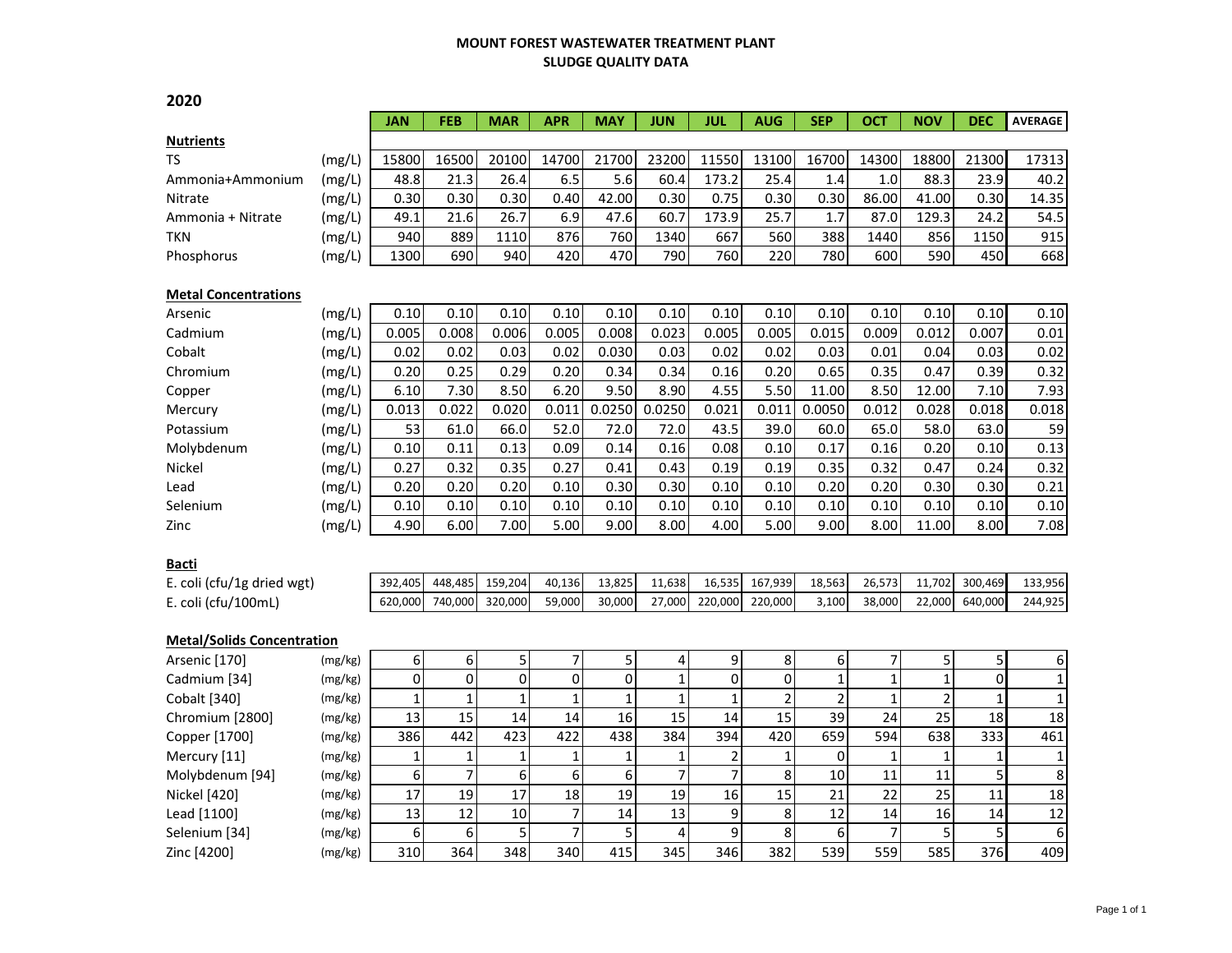**2020 Annual Performance Report Mount Forest Wastewater Treatment Plant Certificate of Approval No. 6134-73F3FHHU**

Appendix C

Calibration Reports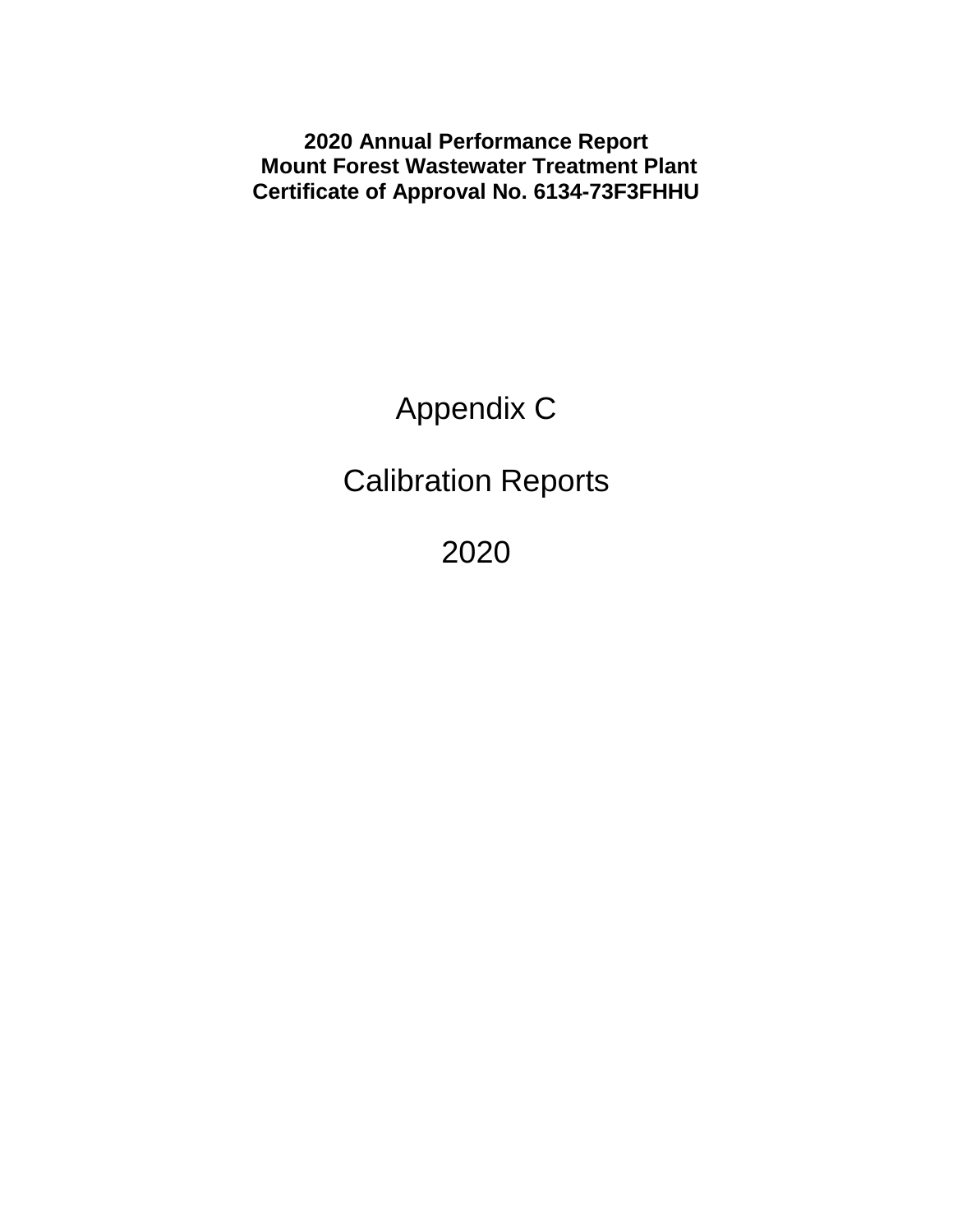

151 Superior Blvd, Unit #13 Mississauga, ON, L5T 2L1. www.Indus-Control.com

#### VERIFICATION REPORT - **KHRONE**  ELECTRO-MAGNETIC FLOW MEASUREMENT

| <b>Customer Name:</b>               |                                         |                                                                       |                                     |                        |                                       | 650 cork street,                    |                |  |  |
|-------------------------------------|-----------------------------------------|-----------------------------------------------------------------------|-------------------------------------|------------------------|---------------------------------------|-------------------------------------|----------------|--|--|
| <b>Plant Name:</b>                  | Georgian Highlands Region               |                                                                       |                                     | Site/Plant Address:    |                                       | Mount Forest, ON N0G2L3             |                |  |  |
|                                     | <b>Mount Forest WWTP</b>                |                                                                       |                                     |                        |                                       |                                     |                |  |  |
|                                     | Device Information                      |                                                                       |                                     |                        |                                       | Service Information                 |                |  |  |
| Make:                               | Khrone                                  |                                                                       | Date:                               |                        |                                       | August 31, 2020                     |                |  |  |
| Model:                              | <b>IFC 010D</b>                         |                                                                       | Report No:                          |                        |                                       | CO1150-2009-01                      |                |  |  |
| Order Code:                         | <b>NA</b>                               |                                                                       | Job No:                             |                        |                                       | CO1150-2009                         |                |  |  |
| Serial No.:                         | C080284                                 |                                                                       |                                     |                        |                                       |                                     |                |  |  |
| Tag:                                | <b>FIT101</b>                           |                                                                       |                                     |                        |                                       | <b>Flow Details</b>                 |                |  |  |
| <b>Job Location:</b>                | RAS Pump 1 Flow                         |                                                                       | Unit:                               |                        |                                       | I/sec                               |                |  |  |
| Asset ID:                           | 205520                                  |                                                                       | Flow Range:                         |                        |                                       | $0 - 50$                            |                |  |  |
|                                     |                                         |                                                                       |                                     | <b>Current Output:</b> |                                       | 4-20 mA                             |                |  |  |
|                                     | <b>Sensor Details</b>                   |                                                                       |                                     | 4 mA Set Point         |                                       | $\overline{0}$                      |                |  |  |
| Line size:                          | 4"                                      |                                                                       |                                     | 20 mA Set Point        |                                       | 50                                  |                |  |  |
| GKL:                                | 5.5354                                  |                                                                       |                                     |                        |                                       |                                     |                |  |  |
| Mounting:                           | Remote                                  |                                                                       | Inst. Reading                       |                        |                                       | <b>AS FOUND</b>                     | <b>AS LEFT</b> |  |  |
|                                     |                                         |                                                                       |                                     | TOTALIZER (m3)         |                                       | 2794586                             | 2794587        |  |  |
|                                     |                                         |                                                                       | FLOW (I/sec)                        |                        |                                       | 4.9                                 | 4.5            |  |  |
|                                     |                                         |                                                                       |                                     |                        |                                       |                                     |                |  |  |
|                                     | <b>Maintenance Checklist</b>            |                                                                       |                                     |                        |                                       | <b>Remarks</b>                      |                |  |  |
| <b>Visual Inspection:</b>           | OK<br>$\checkmark$                      | NOT OK                                                                |                                     |                        |                                       |                                     |                |  |  |
| <b>Electrical Inspection:</b>       | OK<br>$\checkmark$                      | NOT OK                                                                |                                     |                        |                                       |                                     |                |  |  |
| <b>Sensor Installation:</b>         | $\checkmark$<br>OK                      | NOT OK                                                                |                                     |                        |                                       |                                     |                |  |  |
| <b>Transmitter Installation:</b>    | $\checkmark$<br>OK                      | NOT OK                                                                |                                     |                        |                                       |                                     |                |  |  |
|                                     |                                         |                                                                       |                                     |                        |                                       |                                     |                |  |  |
|                                     |                                         | Instrument Test Information and Results                               |                                     |                        |                                       |                                     |                |  |  |
| Set-Point as Per Calibration<br>KIT | <b>Calculated Flow</b><br>$($ l/sec $)$ | Calculated O/P<br>(mA)                                                | <b>UUT Display</b><br>$($ I/sec $)$ |                        | <b>UUT</b><br>Measured<br>Output (mA) | Deviation<br>$($ l/sec $)$          |                |  |  |
| 0                                   | 0.00                                    | 4.00                                                                  | 0.03                                |                        | 3.99                                  | $-0.03$                             |                |  |  |
| Α                                   | 3.31                                    | 5.06                                                                  | 3.25                                |                        | 5.06                                  | 0.06                                |                |  |  |
| $\sf B$                             | 6.63                                    | 6.12                                                                  | 6.56                                |                        | 6.07                                  | 0.07                                |                |  |  |
| $\mathsf C$                         | 13.25                                   | 8.24                                                                  | 13.56                               |                        | 8.15                                  | $-0.31$                             |                |  |  |
| D                                   | 33.13                                   | 14.60                                                                 | 33.08                               |                        | 14.28                                 | 0.05                                |                |  |  |
|                                     |                                         | Information of Tools used for Verification of the Instruments         |                                     |                        |                                       |                                     |                |  |  |
| <b>Details</b>                      |                                         | Tool/Kit 1                                                            |                                     | Tool/Kit 2             |                                       | Tool/Kit 3                          |                |  |  |
| Device Description:                 | Calibrator                              |                                                                       | <b>Electrical Multimeter</b>        |                        |                                       | N/A                                 |                |  |  |
| Manufacturer:                       | Khrone                                  |                                                                       | Fluke                               |                        |                                       | N/A                                 |                |  |  |
| Model No:                           | GS8B                                    |                                                                       | 179                                 |                        |                                       | N/A                                 |                |  |  |
|                                     |                                         | * Refer Calibration Tools Certificates submittal for more Information |                                     |                        |                                       |                                     |                |  |  |
|                                     |                                         |                                                                       |                                     |                        |                                       |                                     |                |  |  |
| <b>Verification Test Result:</b>    | $\overline{\mathcal{L}}$                | Passed                                                                | O                                   | Fail                   |                                       | $\mathsf{L}$<br><b>Not Verified</b> |                |  |  |
| <b>Overall Remarks:</b>             |                                         | Measurement Works within Specification.                               |                                     |                        |                                       |                                     |                |  |  |
| Service Technician :                | Sagar Patel                             |                                                                       |                                     | Stamp/Signature        |                                       |                                     |                |  |  |
| <b>Printed Date:</b>                | August 31, 2020                         |                                                                       |                                     |                        |                                       |                                     |                |  |  |
|                                     |                                         |                                                                       | End of Report                       |                        |                                       | Version: 19-12                      |                |  |  |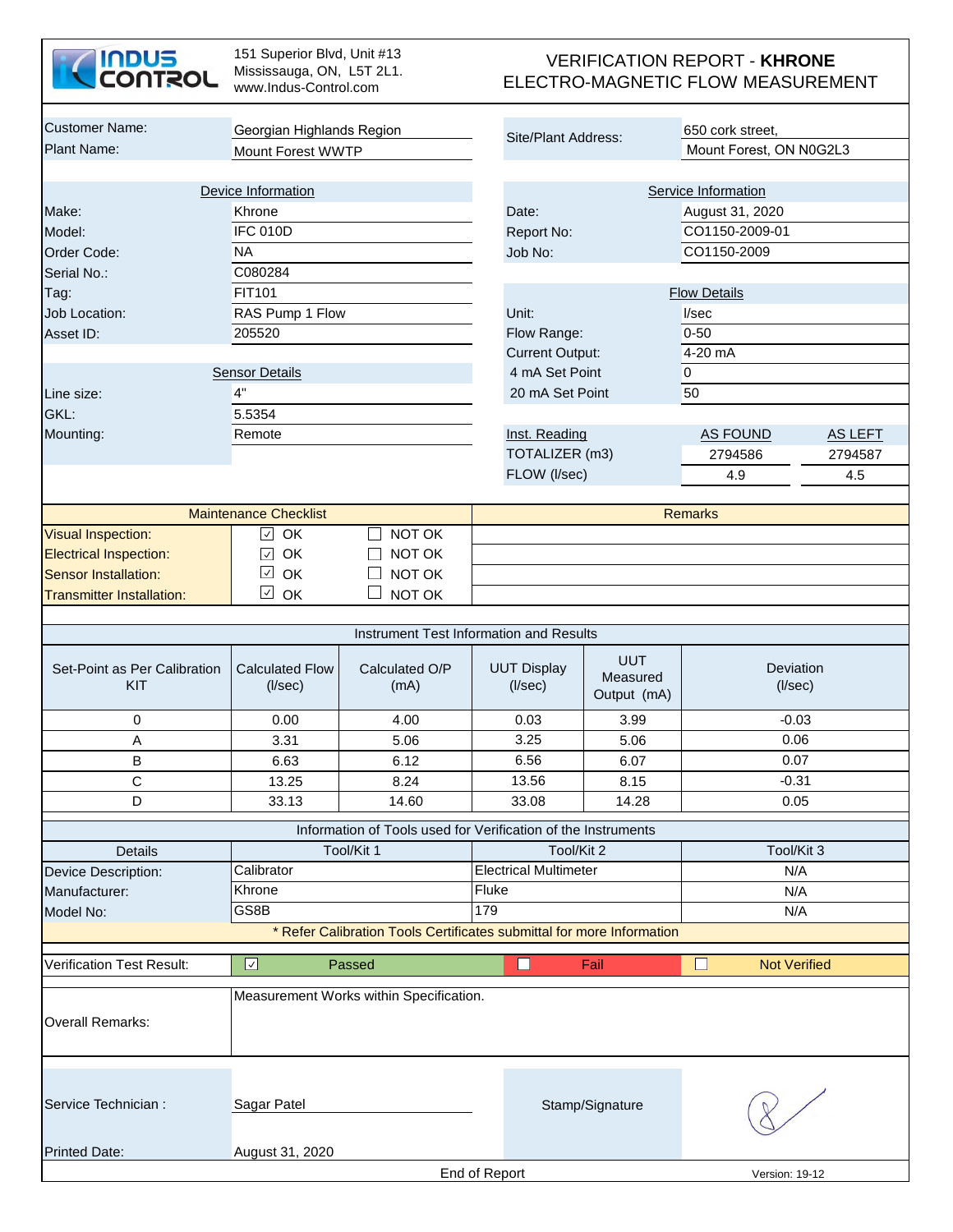| <b>INDUS</b><br><b>CONTROL</b>      | 151 Superior Blvd, Unit #13<br>Mississauga, ON, L5T 2L1.<br>www.Indus-Control.com |                                                                       |                                     | <b>VERIFICATION REPORT - KHRONE</b><br>ELECTRO-MAGNETIC FLOW MEASUREMENT |                            |                |  |  |  |  |  |
|-------------------------------------|-----------------------------------------------------------------------------------|-----------------------------------------------------------------------|-------------------------------------|--------------------------------------------------------------------------|----------------------------|----------------|--|--|--|--|--|
| <b>Customer Name:</b>               | Georgian Highlands Region                                                         |                                                                       |                                     |                                                                          | 650 cork street            |                |  |  |  |  |  |
| <b>Plant Name:</b>                  | <b>Mount Forest WWTP</b>                                                          |                                                                       | Site/Plant Address:                 |                                                                          | Mount Forest, ON N0G2L3    |                |  |  |  |  |  |
|                                     |                                                                                   |                                                                       |                                     |                                                                          |                            |                |  |  |  |  |  |
|                                     | Device Information                                                                |                                                                       |                                     |                                                                          | Service Information        |                |  |  |  |  |  |
| Make:                               | Khrone                                                                            |                                                                       | Date:                               |                                                                          | August 31, 2020            |                |  |  |  |  |  |
| Model:                              | <b>IFC 010D</b>                                                                   |                                                                       | Report No:                          |                                                                          | CO1150-2009-02             |                |  |  |  |  |  |
| Order Code:                         | <b>NA</b>                                                                         |                                                                       | Job No:                             |                                                                          | CO1150-2009                |                |  |  |  |  |  |
| Serial No.:                         | C080272                                                                           |                                                                       |                                     |                                                                          |                            |                |  |  |  |  |  |
| Tag:                                | FIT102                                                                            |                                                                       |                                     |                                                                          | <b>Flow Details</b>        |                |  |  |  |  |  |
| Job Location:                       | RAS Pump 2 Flow                                                                   |                                                                       | Unit:                               |                                                                          | V <sub>sec</sub>           |                |  |  |  |  |  |
| Asset ID:                           | 205521                                                                            |                                                                       | Flow Range:                         |                                                                          | $0 - 50$                   |                |  |  |  |  |  |
|                                     |                                                                                   |                                                                       | <b>Current Output:</b>              |                                                                          | 4-20 mA                    |                |  |  |  |  |  |
|                                     | <b>Sensor Details</b>                                                             |                                                                       | 4 mA Set Point                      |                                                                          | 0                          |                |  |  |  |  |  |
| Line size:                          | 4"                                                                                |                                                                       | 20 mA Set Point                     |                                                                          | 50                         |                |  |  |  |  |  |
| GKL:                                | 5.4975                                                                            |                                                                       |                                     |                                                                          |                            |                |  |  |  |  |  |
|                                     | Remote                                                                            |                                                                       | Inst. Reading                       |                                                                          |                            |                |  |  |  |  |  |
| Mounting:                           |                                                                                   |                                                                       | TOTALIZER (m3)                      |                                                                          | <b>AS FOUND</b>            | <b>AS LEFT</b> |  |  |  |  |  |
|                                     |                                                                                   |                                                                       |                                     |                                                                          | 3315740                    | 3315741        |  |  |  |  |  |
|                                     |                                                                                   |                                                                       | FLOW (I/sec)                        |                                                                          | 7.13                       | 7.14           |  |  |  |  |  |
|                                     | <b>Maintenance Checklist</b>                                                      |                                                                       |                                     |                                                                          | <b>Remarks</b>             |                |  |  |  |  |  |
| <b>Visual Inspection:</b>           | OK<br>$\checkmark$                                                                | NOT OK                                                                |                                     |                                                                          |                            |                |  |  |  |  |  |
| <b>Electrical Inspection:</b>       | OK<br>$\checkmark$                                                                | NOT OK                                                                |                                     |                                                                          |                            |                |  |  |  |  |  |
| <b>Sensor Installation:</b>         | $\checkmark$<br>OK                                                                | NOT OK                                                                |                                     |                                                                          |                            |                |  |  |  |  |  |
| <b>Transmitter Installation:</b>    | $\checkmark$<br>OK                                                                | NOT OK                                                                |                                     |                                                                          |                            |                |  |  |  |  |  |
|                                     |                                                                                   |                                                                       |                                     |                                                                          |                            |                |  |  |  |  |  |
|                                     |                                                                                   | Instrument Test Information and Results                               |                                     |                                                                          |                            |                |  |  |  |  |  |
| Set-Point as Per Calibration<br>KIT | <b>Calculated Flow</b><br>$($ l/sec $)$                                           | Calculated O/P<br>(mA)                                                | <b>UUT Display</b><br>$($ //sec $)$ | <b>UUT</b><br>Measured<br>Output (mA)                                    | Deviation<br>$($ l/sec $)$ |                |  |  |  |  |  |
| 0                                   | 0.00                                                                              | 4.00                                                                  | 0.02                                | 4.00                                                                     | $-0.02$                    |                |  |  |  |  |  |
| Α                                   | 3.29                                                                              | 5.05                                                                  | 3.21                                | 5.04                                                                     | 0.08                       |                |  |  |  |  |  |
| В                                   | 6.58                                                                              | 6.11                                                                  | 6.58                                | 6.08                                                                     | 0.00                       |                |  |  |  |  |  |
| С                                   | 13.16                                                                             | 8.21                                                                  | 13.54                               | 8.16                                                                     | $-0.38$                    |                |  |  |  |  |  |
| D                                   | 32.90                                                                             | 14.53                                                                 | 32.59                               | 14.89                                                                    | 0.31                       |                |  |  |  |  |  |
|                                     |                                                                                   | Information of Tools used for Verification of the Instruments         |                                     |                                                                          |                            |                |  |  |  |  |  |
| Details                             |                                                                                   | Tool/Kit 1                                                            | Tool/Kit 2                          |                                                                          | Tool/Kit 3                 |                |  |  |  |  |  |
| Device Description:                 | Calibrator                                                                        |                                                                       | <b>Electrical Multimeter</b>        |                                                                          | N/A                        |                |  |  |  |  |  |
| Manufacturer:                       | Khrone                                                                            |                                                                       | Fluke                               |                                                                          | N/A                        |                |  |  |  |  |  |
| Model No:                           | GS8B                                                                              |                                                                       | 179                                 |                                                                          | N/A                        |                |  |  |  |  |  |
|                                     |                                                                                   | * Refer Calibration Tools Certificates submittal for more Information |                                     |                                                                          |                            |                |  |  |  |  |  |
|                                     | $\checkmark$                                                                      |                                                                       | $\Box$                              | Fail                                                                     | <b>Not Verified</b>        |                |  |  |  |  |  |
| Verification Test Result:           |                                                                                   | Passed                                                                |                                     |                                                                          |                            |                |  |  |  |  |  |
| <b>Overall Remarks:</b>             |                                                                                   | Measurement Works within Specification.                               |                                     |                                                                          |                            |                |  |  |  |  |  |
| Service Technician :                | Sagar Patel                                                                       |                                                                       |                                     | Stamp/Signature                                                          |                            |                |  |  |  |  |  |
| <b>Printed Date:</b>                | August 31, 2020                                                                   |                                                                       |                                     |                                                                          |                            |                |  |  |  |  |  |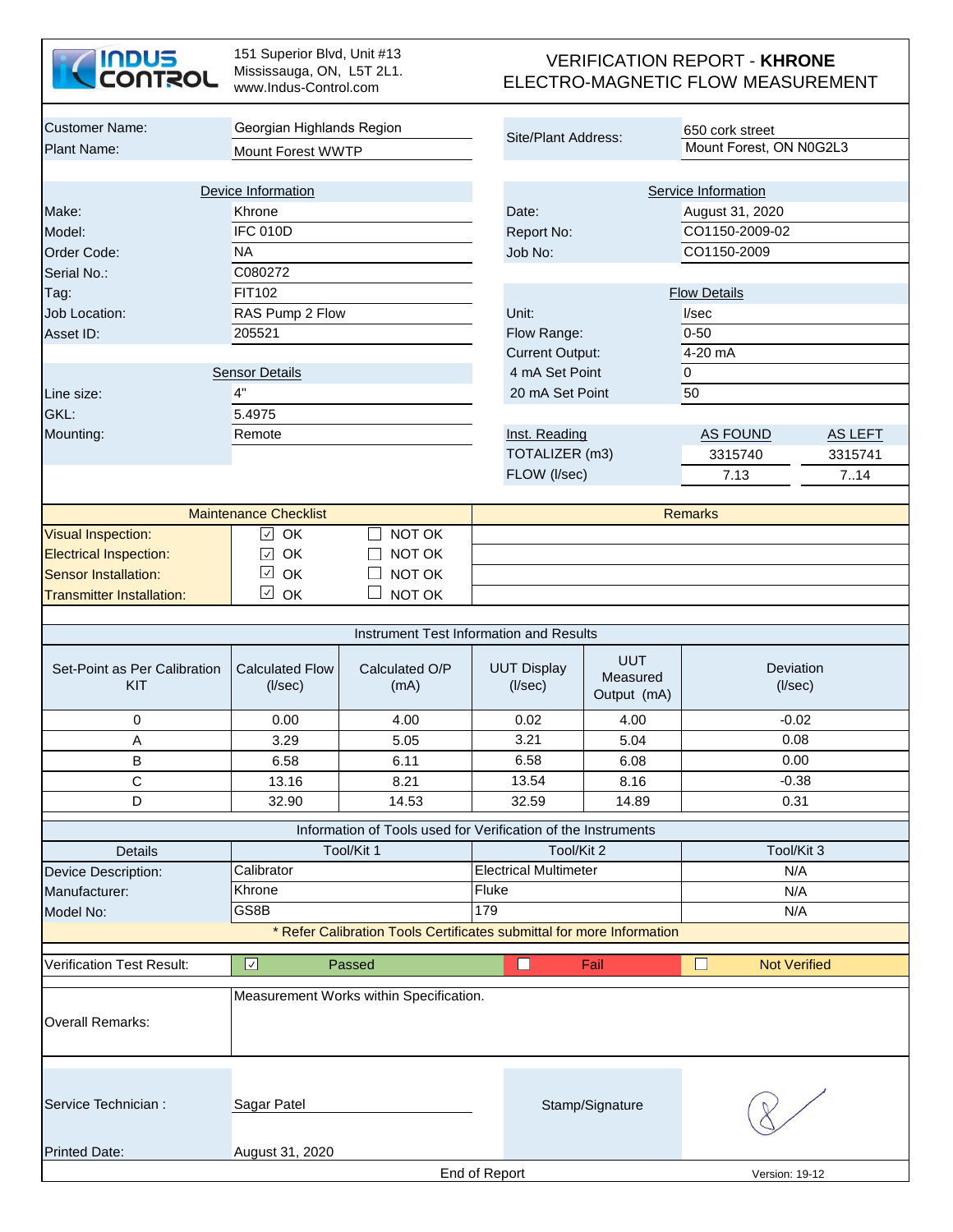| <b>INDUS</b><br><b>CONTROL</b>      | 151 Superior Blvd, Unit #13<br>Mississauga, ON, L5T 2L1.<br>www.Indus-Control.com |                                                                       |                               |                                       | <b>VERIFICATION REPORT - KHRONE</b><br>ELECTRO-MAGNETIC FLOW MEASUREMENT |                |  |
|-------------------------------------|-----------------------------------------------------------------------------------|-----------------------------------------------------------------------|-------------------------------|---------------------------------------|--------------------------------------------------------------------------|----------------|--|
| <b>Customer Name:</b>               | Georgian Highlands Region                                                         |                                                                       |                               |                                       | 650 cork street,                                                         |                |  |
| <b>Plant Name:</b>                  | Mount Forest WWTP                                                                 |                                                                       | Site/Plant Address:           |                                       | Mount Forest, ON N0G2L3                                                  |                |  |
|                                     |                                                                                   |                                                                       |                               |                                       |                                                                          |                |  |
|                                     | Device Information                                                                |                                                                       |                               |                                       | Service Information                                                      |                |  |
| Make:                               | Khrone                                                                            |                                                                       | Date:                         |                                       | August 31, 2020                                                          |                |  |
| Model:                              | <b>IFC 010D</b>                                                                   |                                                                       | Report No:                    |                                       | CO1150-2009-03                                                           |                |  |
| Order Code:                         | <b>NA</b>                                                                         |                                                                       | Job No:                       |                                       | CO1150-2009                                                              |                |  |
| Serial No.:                         | C080308                                                                           |                                                                       |                               |                                       |                                                                          |                |  |
| Tag:                                | FIT102                                                                            |                                                                       |                               |                                       | <b>Flow Details</b>                                                      |                |  |
| Job Location:                       | <b>WAS/SCUM Flow</b>                                                              |                                                                       | Unit:                         |                                       | V <sub>sec</sub>                                                         |                |  |
| Asset ID:                           | 205522                                                                            |                                                                       | Flow Range:                   |                                       | $0 - 30$                                                                 |                |  |
|                                     |                                                                                   |                                                                       | <b>Current Output:</b>        |                                       | 4-20 mA                                                                  |                |  |
|                                     | <b>Sensor Details</b>                                                             |                                                                       | 4 mA Set Point                |                                       | $\overline{0}$                                                           |                |  |
| Line size:                          | 3"                                                                                |                                                                       | 20 mA Set Point               |                                       | 30                                                                       |                |  |
| GKL:                                | 5.3725                                                                            |                                                                       |                               |                                       |                                                                          |                |  |
|                                     | Remote                                                                            |                                                                       |                               |                                       |                                                                          |                |  |
| Mounting:                           |                                                                                   |                                                                       | Inst. Reading                 |                                       | <b>AS FOUND</b>                                                          | <b>AS LEFT</b> |  |
|                                     |                                                                                   |                                                                       | TOTALIZER (m3)                |                                       | 144171                                                                   | 144172         |  |
|                                     |                                                                                   |                                                                       | FLOW (I/sec)                  |                                       | 0.013                                                                    | 0.016          |  |
|                                     | <b>Maintenance Checklist</b>                                                      |                                                                       |                               |                                       | <b>Remarks</b>                                                           |                |  |
| <b>Visual Inspection:</b>           | $\vee$ OK                                                                         | NOT OK                                                                |                               |                                       |                                                                          |                |  |
| <b>Electrical Inspection:</b>       | OK<br>$\checkmark$                                                                | NOT OK                                                                |                               |                                       |                                                                          |                |  |
| <b>Sensor Installation:</b>         | $\checkmark$<br>OK                                                                | NOT OK                                                                |                               |                                       |                                                                          |                |  |
| <b>Transmitter Installation:</b>    | $\overline{\sim}$ OK                                                              | NOT OK                                                                |                               |                                       |                                                                          |                |  |
|                                     |                                                                                   |                                                                       |                               |                                       |                                                                          |                |  |
|                                     |                                                                                   | Instrument Test Information and Results                               |                               |                                       |                                                                          |                |  |
| Set-Point as Per Calibration<br>KIT | <b>Calculated Flow</b><br>$($ l/sec $)$                                           | Calculated O/P<br>(mA)                                                | <b>UUT Display</b><br>(I/sec) | <b>UUT</b><br>Measured<br>Output (mA) | Deviation<br>$($ l/sec $)$                                               |                |  |
| 0                                   | 0.00                                                                              | 4.00                                                                  | 0.02                          | 3.98                                  | $-0.02$                                                                  |                |  |
| A                                   | 2.06                                                                              | 5.10                                                                  | 2.01                          | 5.06                                  | 0.05                                                                     |                |  |
| В                                   | 4.12                                                                              | 6.19                                                                  | 4.06                          | 6.14                                  | 0.06                                                                     |                |  |
| С                                   | 8.23                                                                              | 8.39                                                                  | 8.16                          | 8.25                                  | 0.07                                                                     |                |  |
| D                                   | 20.58                                                                             | 14.97                                                                 | 20.51                         | 14.91                                 | 0.07                                                                     |                |  |
|                                     |                                                                                   | Information of Tools used for Verification of the Instruments         |                               |                                       |                                                                          |                |  |
| Details                             |                                                                                   | Tool/Kit 1                                                            | Tool/Kit 2                    |                                       | Tool/Kit 3                                                               |                |  |
| Device Description:                 | Calibrator                                                                        |                                                                       | <b>Electrical Multimeter</b>  |                                       | N/A                                                                      |                |  |
| Manufacturer:                       | Khrone                                                                            |                                                                       | Fluke                         |                                       | N/A                                                                      |                |  |
| Model No:                           | GS8B                                                                              |                                                                       | 179                           |                                       | N/A                                                                      |                |  |
|                                     |                                                                                   | * Refer Calibration Tools Certificates submittal for more Information |                               |                                       |                                                                          |                |  |
|                                     |                                                                                   |                                                                       |                               |                                       |                                                                          |                |  |
| <b>Verification Test Result:</b>    | $\blacktriangledown$                                                              | Passed                                                                | $\Box$                        | Fail                                  | <b>Not Verified</b><br>⊔                                                 |                |  |
| <b>Overall Remarks:</b>             |                                                                                   | Measurement Works within Specification.                               |                               |                                       |                                                                          |                |  |
| Service Technician :                | Sagar Patel                                                                       |                                                                       |                               | Stamp/Signature                       |                                                                          |                |  |
| <b>Printed Date:</b>                | August 31, 2020                                                                   |                                                                       |                               |                                       |                                                                          |                |  |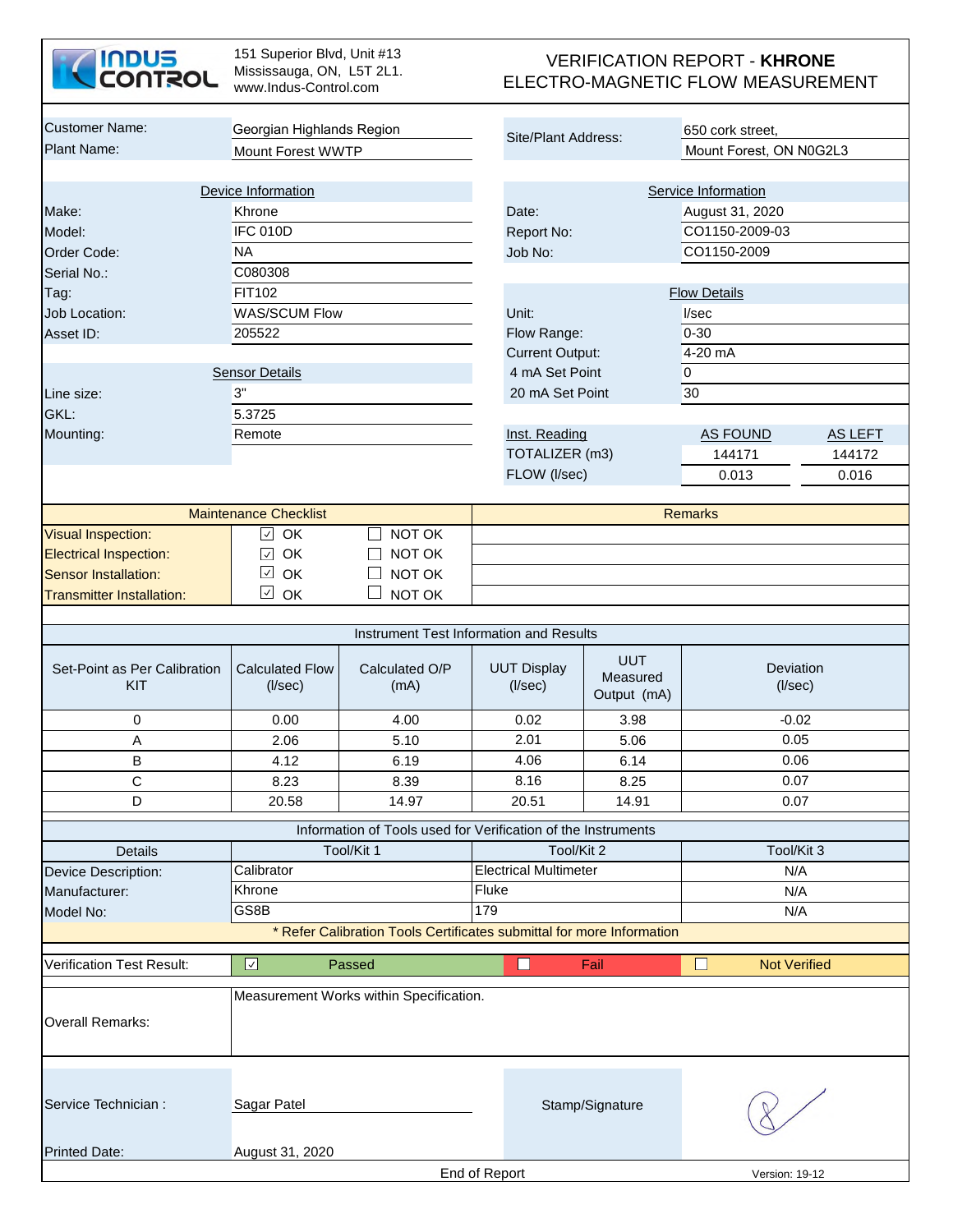| <b>INDUS<br/>CONTROL</b>            | 151 Superior Blvd, Unit #13<br>Mississauga, ON, L5T 2L1.<br>www.Indus-Control.com |                                                                       |                                         |                                       | <b>VERIFICATION REPORT - KHRONE</b><br>ELECTRO-MAGNETIC FLOW MEASUREMENT |                |
|-------------------------------------|-----------------------------------------------------------------------------------|-----------------------------------------------------------------------|-----------------------------------------|---------------------------------------|--------------------------------------------------------------------------|----------------|
| <b>Customer Name:</b>               | Georgian Highlands Region                                                         |                                                                       | Site/Plant Address:                     |                                       | 650 cork street,                                                         |                |
| Plant Name:                         | Mount Forest WWTP                                                                 |                                                                       |                                         |                                       | Mount Forest, ON N0G2L3                                                  |                |
|                                     |                                                                                   |                                                                       |                                         |                                       |                                                                          |                |
|                                     | Device Information                                                                |                                                                       |                                         |                                       | Service Information                                                      |                |
| Make:                               | Khrone<br>IFC 010D                                                                |                                                                       | Date:                                   |                                       | August 31, 2020                                                          |                |
| Model:                              |                                                                                   |                                                                       | Report No:                              |                                       | CO1150-2009-04                                                           |                |
| Order Code:                         | <b>NA</b>                                                                         |                                                                       | Job No:                                 |                                       | CO1150-2009                                                              |                |
| Serial No.:                         | C081357                                                                           |                                                                       |                                         |                                       |                                                                          |                |
| Tag:                                | <b>NA</b>                                                                         |                                                                       |                                         |                                       | <b>Flow Details</b>                                                      |                |
| Job Location:                       | Septage receiving                                                                 |                                                                       | Unit:                                   |                                       | l/sec                                                                    |                |
| Asset ID:                           | 205514                                                                            |                                                                       | Flow Range:                             |                                       | $0 - 40$                                                                 |                |
|                                     |                                                                                   |                                                                       | <b>Current Output:</b>                  |                                       | 4-20 mA                                                                  |                |
|                                     | <b>Sensor Details</b>                                                             |                                                                       | 4 mA Set Point                          |                                       | 0                                                                        |                |
| Line size:                          | 4"                                                                                |                                                                       | 20 mA Set Point                         |                                       | 40                                                                       |                |
| GK:                                 | 2.7538                                                                            |                                                                       |                                         |                                       |                                                                          |                |
| Mounting:                           | Remote                                                                            |                                                                       | Inst. Reading                           |                                       | <b>AS FOUND</b>                                                          | <b>AS LEFT</b> |
|                                     |                                                                                   |                                                                       | TOTALIZER (m3)                          |                                       | 51346639                                                                 | 51346640       |
|                                     |                                                                                   |                                                                       | FLOW (I/sec)                            |                                       | 0.05                                                                     | 0.1            |
|                                     | <b>Maintenance Checklist</b>                                                      |                                                                       |                                         |                                       | <b>Remarks</b>                                                           |                |
| <b>Visual Inspection:</b>           | OK<br>$\checkmark$                                                                | NOT OK<br>$\Box$                                                      |                                         |                                       |                                                                          |                |
| <b>Electrical Inspection:</b>       | OK<br>$\checkmark$                                                                | NOT OK                                                                |                                         |                                       |                                                                          |                |
| <b>Sensor Installation:</b>         | $\checkmark$<br>OK                                                                | NOT OK                                                                |                                         |                                       |                                                                          |                |
|                                     | $\checkmark$<br>OK                                                                | $\Box$<br>NOT OK                                                      |                                         |                                       |                                                                          |                |
| <b>Transmitter Installation:</b>    |                                                                                   |                                                                       |                                         |                                       |                                                                          |                |
|                                     |                                                                                   |                                                                       | Instrument Test Information and Results |                                       |                                                                          |                |
| Set-Point as Per Calibration<br>KIT | <b>Calculated Flow</b><br>$($ l/sec $)$                                           | Calculated O/P<br>(mA)                                                | <b>UUT Display</b><br>$($ l/sec $)$     | <b>UUT</b><br>Measured<br>Output (mA) | Deviation<br>$($ l/sec $)$                                               |                |
| 0                                   | 0.00                                                                              | 4.00                                                                  | 0.02                                    | 3.98                                  | $-0.02$                                                                  |                |
| A                                   | 1.65                                                                              | 4.66                                                                  | 1.59                                    | 4.65                                  | 0.06                                                                     |                |
| B                                   | 3.30                                                                              | 5.32                                                                  | 3.24                                    | 5.31                                  | 0.06                                                                     |                |
| C                                   | 6.59                                                                              | 6.64                                                                  | 6.54                                    | 6.56                                  | 0.05                                                                     |                |
| D                                   | 16.48                                                                             | 10.59                                                                 | 16.51                                   | 10.54                                 | $-0.03$                                                                  |                |
| E                                   | 32.96                                                                             | 17.18                                                                 | 32.89                                   | 17.11                                 | 0.07                                                                     |                |
|                                     |                                                                                   |                                                                       |                                         |                                       |                                                                          |                |
|                                     |                                                                                   | Information of Tools used for Verification of the Instruments         |                                         |                                       |                                                                          |                |
| Details                             |                                                                                   | Tool/Kit 1                                                            | Tool/Kit 2                              |                                       | Tool/Kit 3                                                               |                |
| Device Description:                 | Calibrator                                                                        |                                                                       | <b>Electrical Multimeter</b>            |                                       | N/A                                                                      |                |
| Manufacturer:                       | Khrone                                                                            |                                                                       | Fluke                                   |                                       | N/A                                                                      |                |
| Model No:                           | GS8B                                                                              | * Refer Calibration Tools Certificates submittal for more Information | 179                                     |                                       | N/A                                                                      |                |
|                                     | $\boxed{\vee}$                                                                    |                                                                       |                                         |                                       |                                                                          |                |
| Verification Test Result:           |                                                                                   | Passed                                                                | $\Box$                                  | Fail                                  | <b>Not Verified</b><br><b>Tara</b>                                       |                |
| <b>Overall Remarks:</b>             |                                                                                   | Measurement Works within Specification.                               |                                         |                                       |                                                                          |                |
| Service Technician :                | Sagar Patel                                                                       |                                                                       |                                         | Stamp/Signature                       |                                                                          |                |
| <b>Printed Date:</b>                | August 31, 2020                                                                   |                                                                       |                                         |                                       |                                                                          |                |
|                                     |                                                                                   |                                                                       | End of Report                           |                                       | Version: 19-12                                                           |                |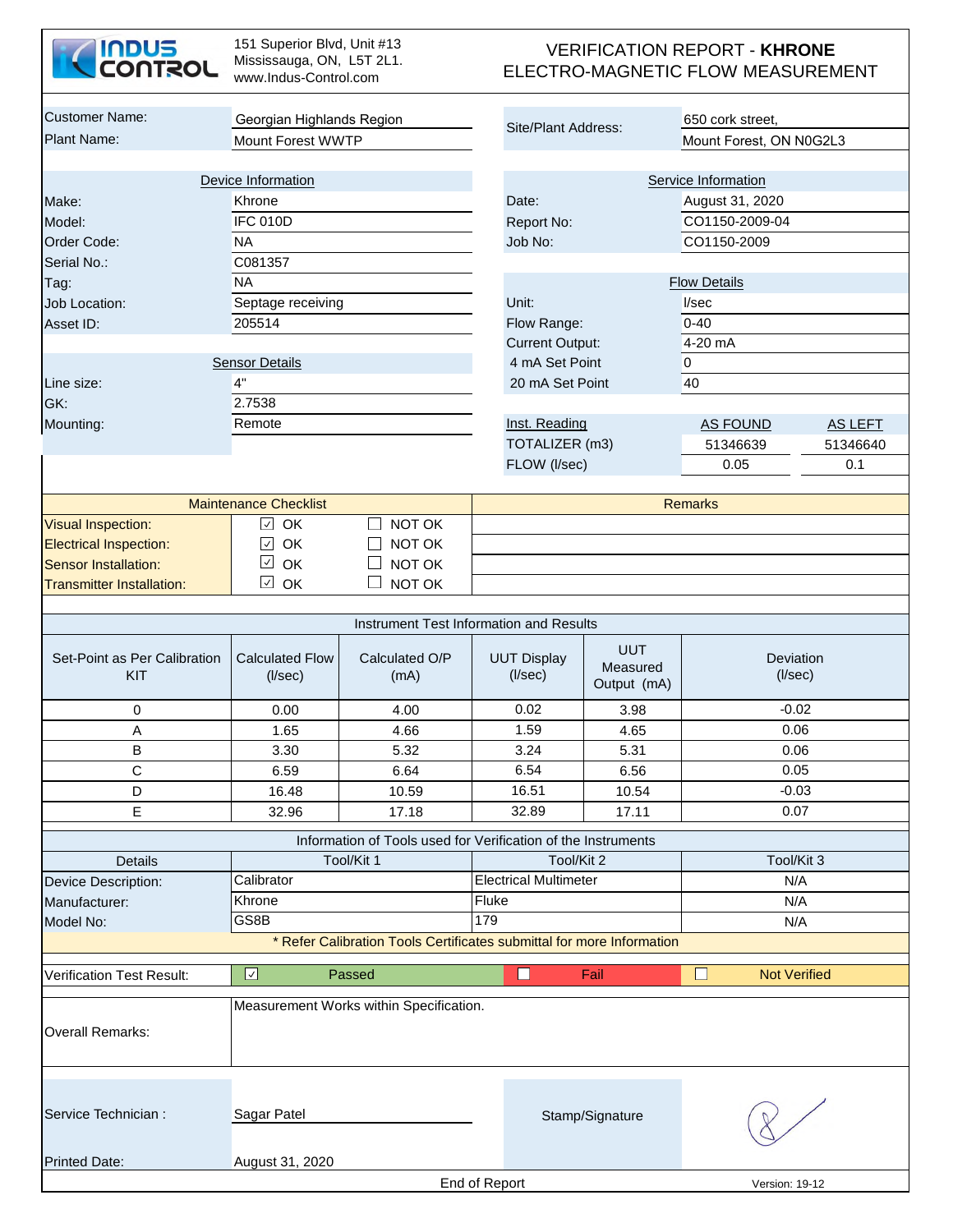| <b>INDUS<br/>CONTROL</b>            | 151 Superior Blvd, Unit #13<br>Mississauga, ON, L5T 2L1.<br>www.Indus-Control.com |                                                                       |                                         |                 | <b>VERIFICATION REPORT - KHRONE</b><br>ELECTRO-MAGNETIC FLOW MEASUREMENT |          |  |
|-------------------------------------|-----------------------------------------------------------------------------------|-----------------------------------------------------------------------|-----------------------------------------|-----------------|--------------------------------------------------------------------------|----------|--|
| Customer Name:                      | Georgian Highlands Region                                                         |                                                                       |                                         |                 | 650 cork street,                                                         |          |  |
| Plant Name:                         | <b>Mount Forest WWTP</b>                                                          |                                                                       | Site/Plant Address:                     |                 | Mount Forest, ON N0G2L3                                                  |          |  |
|                                     |                                                                                   |                                                                       |                                         |                 |                                                                          |          |  |
|                                     | Device Information                                                                |                                                                       |                                         |                 | Service Information                                                      |          |  |
| Make:                               | Khrone                                                                            |                                                                       | Date:                                   |                 | August 31, 2020                                                          |          |  |
| Model:                              | <b>IFC 020D</b>                                                                   |                                                                       | Report No:                              |                 | CO1150-2009-05                                                           |          |  |
| Order Code:                         | <b>NA</b>                                                                         |                                                                       | Job No:                                 |                 | CO1150-2009                                                              |          |  |
| Serial No.:                         | 0429/03                                                                           |                                                                       |                                         |                 |                                                                          |          |  |
| Tag:                                | <b>NA</b>                                                                         |                                                                       |                                         |                 | <b>Flow Details</b>                                                      |          |  |
| Job Location:                       | Sludge Receiving flow                                                             |                                                                       | Unit:                                   |                 | V <sub>sec</sub>                                                         |          |  |
| Asset ID:                           | 205524                                                                            |                                                                       | Flow Range:                             |                 | $0 - 100$                                                                |          |  |
|                                     |                                                                                   |                                                                       | <b>Current Output:</b>                  |                 | 4-20 mA                                                                  |          |  |
|                                     | <b>Sensor Details</b>                                                             |                                                                       | 4 mA Set Point                          |                 | $\overline{0}$                                                           |          |  |
| Line size:                          | 6"                                                                                |                                                                       | 20 mA Set Point                         |                 | 100                                                                      |          |  |
| GK:                                 | 3.24                                                                              |                                                                       |                                         |                 |                                                                          |          |  |
| Mounting:                           | Compact                                                                           |                                                                       | Inst. Reading                           |                 | AS FOUND                                                                 | AS LEFT  |  |
|                                     |                                                                                   |                                                                       | TOTALIZER (m3)                          |                 | 51346639                                                                 | 51346640 |  |
|                                     |                                                                                   |                                                                       | FLOW (I/sec)                            |                 | 0.05                                                                     | 0.1      |  |
|                                     |                                                                                   |                                                                       |                                         |                 |                                                                          |          |  |
|                                     | <b>Maintenance Checklist</b>                                                      |                                                                       |                                         |                 | <b>Remarks</b>                                                           |          |  |
| <b>Visual Inspection:</b>           | $\checkmark$<br>OK                                                                | NOT OK                                                                |                                         |                 |                                                                          |          |  |
| <b>Electrical Inspection:</b>       | OK<br>$\checkmark$<br>$\checkmark$<br>OK                                          | NOT OK                                                                |                                         |                 |                                                                          |          |  |
| <b>Sensor Installation:</b>         | $\checkmark$<br>OK                                                                | NOT OK<br>NOT OK                                                      |                                         |                 |                                                                          |          |  |
| <b>Transmitter Installation:</b>    |                                                                                   |                                                                       |                                         |                 |                                                                          |          |  |
|                                     |                                                                                   |                                                                       | Instrument Test Information and Results |                 |                                                                          |          |  |
|                                     |                                                                                   |                                                                       |                                         | <b>UUT</b>      |                                                                          |          |  |
| Set-Point as Per Calibration<br>KIT | <b>Calculated Flow</b><br>(I/sec)                                                 | Calculated O/P<br>(mA)                                                | <b>UUT Display</b><br>$($ l/sec $)$     | Measured        | Deviation<br>$($ I/sec $)$                                               |          |  |
|                                     |                                                                                   |                                                                       |                                         | Output (mA)     |                                                                          |          |  |
| 0                                   | 0.00                                                                              | 4.00                                                                  | 0.02                                    | 3.99            | $-0.02$                                                                  |          |  |
| Α                                   | 8.73                                                                              | 5.40                                                                  | 8.75                                    | 5.38            | $-0.02$                                                                  |          |  |
| B                                   | 17.45                                                                             | 6.79                                                                  | 17.38                                   | 6.71            | 0.07                                                                     |          |  |
| $\mathbf C$                         | 34.90                                                                             | 9.58                                                                  | 34.56                                   | 9.52            | 0.34                                                                     |          |  |
| D                                   | 87.26                                                                             | 17.96                                                                 | 87.21                                   | 17.91           | 0.05                                                                     |          |  |
|                                     |                                                                                   | Information of Tools used for Verification of the Instruments         |                                         |                 |                                                                          |          |  |
| Details                             |                                                                                   | Tool/Kit 1                                                            | Tool/Kit 2                              |                 | Tool/Kit 3                                                               |          |  |
| Device Description:                 | Calibrator                                                                        |                                                                       | <b>Electrical Multimeter</b>            |                 | N/A                                                                      |          |  |
| Manufacturer:                       | Khrone                                                                            |                                                                       | Fluke                                   |                 | N/A                                                                      |          |  |
| Model No:                           | GS8B                                                                              |                                                                       | 179                                     |                 | N/A                                                                      |          |  |
|                                     |                                                                                   | * Refer Calibration Tools Certificates submittal for more Information |                                         |                 |                                                                          |          |  |
| <b>Verification Test Result:</b>    | $\overline{\mathcal{S}}$                                                          | Passed                                                                | $\Box$                                  | Fail            | <b>Not Verified</b>                                                      |          |  |
|                                     |                                                                                   | Measurement Works within Specification.                               |                                         |                 |                                                                          |          |  |
| <b>Overall Remarks:</b>             |                                                                                   |                                                                       |                                         |                 |                                                                          |          |  |
|                                     |                                                                                   |                                                                       |                                         |                 |                                                                          |          |  |
| Service Technician:                 | Sagar Patel                                                                       |                                                                       |                                         | Stamp/Signature |                                                                          |          |  |
| <b>Printed Date:</b>                | August 31, 2020                                                                   |                                                                       |                                         |                 |                                                                          |          |  |
|                                     |                                                                                   |                                                                       | End of Report                           |                 | Version: 19-12                                                           |          |  |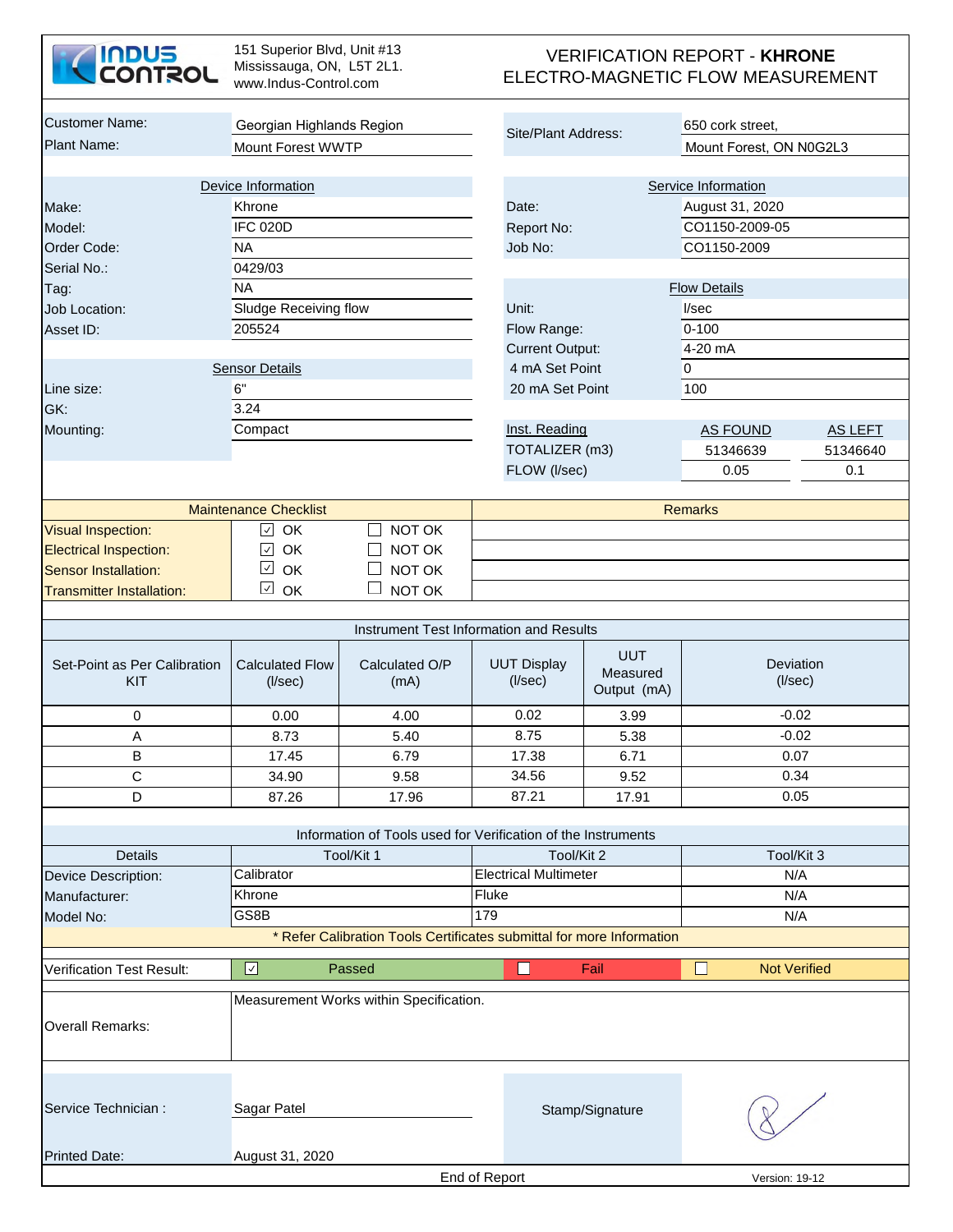| <b>INDUS<br/>CONTROL</b>            | 151 Superior Blvd, Unit #13<br>Mississauga, ON, L5T 2L1.<br>www.Indus-Control.com |                                                                       |                                     | <b>VERIFICATION REPORT - KHRONE</b><br>ELECTRO-MAGNETIC FLOW MEASUREMENT |                            |         |
|-------------------------------------|-----------------------------------------------------------------------------------|-----------------------------------------------------------------------|-------------------------------------|--------------------------------------------------------------------------|----------------------------|---------|
| <b>Customer Name:</b>               | Georgian Highlands Region                                                         |                                                                       |                                     |                                                                          | 650 cork street,           |         |
| Plant Name:                         | Mount Forest WWTP                                                                 |                                                                       | Site/Plant Address:                 |                                                                          | Mount Forest, ON N0G2L3    |         |
|                                     |                                                                                   |                                                                       |                                     |                                                                          |                            |         |
|                                     | Device Information                                                                |                                                                       |                                     |                                                                          | Service Information        |         |
| Make:                               | Khrone                                                                            |                                                                       | Date:                               |                                                                          | August 31, 2020            |         |
| Model:                              | <b>IFC 020D</b>                                                                   |                                                                       | Report No:                          |                                                                          | CO1150-2009-06             |         |
| Order Code:                         | <b>NA</b>                                                                         |                                                                       | Job No:                             |                                                                          | CO1150-2009                |         |
| Serial No.:                         | 42T/03                                                                            |                                                                       |                                     |                                                                          |                            |         |
| Tag:                                | <b>NA</b>                                                                         |                                                                       |                                     |                                                                          | <b>Flow Details</b>        |         |
| Job Location:                       | Sludge Loading flow                                                               |                                                                       | Unit:                               |                                                                          | I/sec                      |         |
| Asset ID:                           | <b>NA</b>                                                                         |                                                                       | Flow Range:                         |                                                                          | $0 - 90$                   |         |
|                                     |                                                                                   |                                                                       | <b>Current Output:</b>              |                                                                          | 4-20 mA                    |         |
|                                     | <b>Sensor Details</b>                                                             |                                                                       | 4 mA Set Point                      |                                                                          | $\overline{0}$             |         |
| Line size:                          | 4"                                                                                |                                                                       | 20 mA Set Point                     |                                                                          | 90                         |         |
| GK:                                 | 2.587                                                                             |                                                                       |                                     |                                                                          |                            |         |
| Mounting:                           | Compact                                                                           |                                                                       | Inst. Reading                       |                                                                          | <b>AS FOUND</b>            | AS LEFT |
|                                     |                                                                                   |                                                                       | TOTALIZER (m3)                      |                                                                          | 278228                     | 278228  |
|                                     |                                                                                   |                                                                       | FLOW (I/sec)                        |                                                                          | 0.05                       | 0.1     |
|                                     | <b>Maintenance Checklist</b>                                                      |                                                                       |                                     |                                                                          | <b>Remarks</b>             |         |
| <b>Visual Inspection:</b>           | OK<br>$\checkmark$                                                                | NOT OK                                                                |                                     |                                                                          |                            |         |
| <b>Electrical Inspection:</b>       | OK<br>$\checkmark$                                                                | NOT OK                                                                |                                     |                                                                          |                            |         |
| <b>Sensor Installation:</b>         | $\checkmark$<br>OK                                                                | NOT OK                                                                |                                     |                                                                          |                            |         |
| <b>Transmitter Installation:</b>    | $\checkmark$<br>OK                                                                | NOT OK                                                                |                                     |                                                                          |                            |         |
|                                     |                                                                                   |                                                                       |                                     |                                                                          |                            |         |
|                                     |                                                                                   | Instrument Test Information and Results                               |                                     |                                                                          |                            |         |
| Set-Point as Per Calibration<br>KIT | <b>Calculated Flow</b><br>$($ l/sec $)$                                           | Calculated O/P<br>(mA)                                                | <b>UUT Display</b><br>$($ l/sec $)$ | <b>UUT</b><br>Measured<br>Output (mA)                                    | Deviation<br>$($ l/sec $)$ |         |
| 0                                   | 0.00                                                                              | 4.00                                                                  | 0.01                                | 4.01                                                                     | $-0.01$                    |         |
| A                                   | 3.10                                                                              | 4.55                                                                  | 3.02                                | 4.53                                                                     | 0.08                       |         |
| В                                   | 6.19                                                                              | 5.10                                                                  | 6.12                                | 5.03                                                                     | 0.07                       |         |
| $\mathbf C$                         | 12.39                                                                             | 6.20                                                                  | 12.36                               | 6.18                                                                     | 0.03                       |         |
| D                                   | 30.97                                                                             | 9.50                                                                  | 30.92                               | 9.14                                                                     | 0.05                       |         |
| Е                                   | 61.93                                                                             | 15.01                                                                 | 61.89                               | 15.06                                                                    | 0.04                       |         |
|                                     |                                                                                   | Information of Tools used for Verification of the Instruments         |                                     |                                                                          |                            |         |
| <b>Details</b>                      |                                                                                   | Tool/Kit 1                                                            | Tool/Kit 2                          |                                                                          | Tool/Kit 3                 |         |
| Device Description:                 | Calibrator                                                                        |                                                                       | <b>Electrical Multimeter</b>        |                                                                          | N/A                        |         |
| Manufacturer:                       | Khrone                                                                            |                                                                       | Fluke                               |                                                                          | N/A                        |         |
| Model No:                           | GS8B                                                                              |                                                                       | 179                                 |                                                                          | N/A                        |         |
|                                     |                                                                                   | * Refer Calibration Tools Certificates submittal for more Information |                                     |                                                                          |                            |         |
| <b>Verification Test Result:</b>    | $\boxed{\vee}$                                                                    | Passed                                                                | $\Box$                              | Fail                                                                     | ◻<br><b>Not Verified</b>   |         |
|                                     |                                                                                   |                                                                       |                                     |                                                                          |                            |         |
| <b>Overall Remarks:</b>             |                                                                                   | Measurement Works within Specification.                               |                                     |                                                                          |                            |         |
| Service Technician :                | Sagar Patel                                                                       |                                                                       |                                     | Stamp/Signature                                                          |                            |         |
| <b>Printed Date:</b>                | August 31, 2020                                                                   |                                                                       | End of Report                       |                                                                          | Version: 19-12             |         |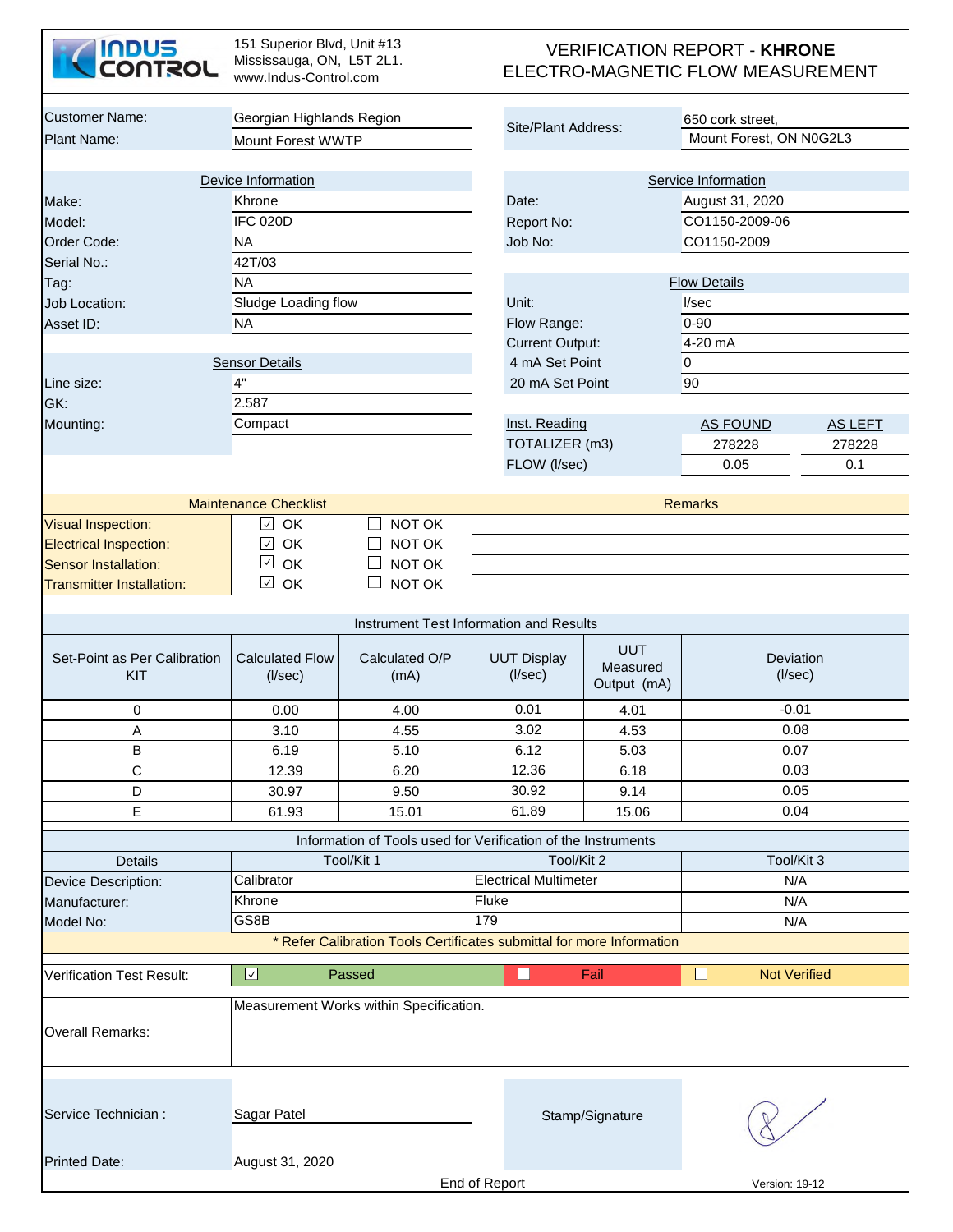| <u>INDUS</u><br>CONTROL                                              | 151 Superior Blvd, Unit #13<br>Mississauga, ON, L5T 2L1.<br>www.Indus-Control.com |                                         | <b>VERIFICATION REPORT- MULTIRANGER 200</b><br>OPEN CHANNEL FLOW MEASUREMENT |                                          |                                        |  |
|----------------------------------------------------------------------|-----------------------------------------------------------------------------------|-----------------------------------------|------------------------------------------------------------------------------|------------------------------------------|----------------------------------------|--|
| <b>Customer Name:</b>                                                | Georgian Highlands Region                                                         |                                         |                                                                              | Site/Plant                               | 650 cork street,                       |  |
| Plant Name:                                                          | <b>Mount Forest WWTP</b>                                                          |                                         |                                                                              | Address:                                 | Mount Forest. ON N0G2L3                |  |
| Make:                                                                | Device Information<br><b>Siemens</b>                                              |                                         |                                                                              | Date:                                    | Service Information<br>August 31, 2020 |  |
| Model:<br>Order Code:                                                | Multiranger 200<br><b>NA</b>                                                      |                                         |                                                                              | Report No:<br>Job No:                    | CO1150-2009-08<br>CO1150-2009          |  |
| Serial No.:                                                          | PBD/V7100076                                                                      |                                         |                                                                              |                                          |                                        |  |
| Tag:                                                                 | <b>LIT-201</b>                                                                    |                                         |                                                                              |                                          | <b>Flow Details</b>                    |  |
| <b>Job Location:</b>                                                 | <b>Final effluent</b>                                                             |                                         |                                                                              | Unit:                                    | I/sec                                  |  |
|                                                                      |                                                                                   |                                         |                                                                              | Flow Range:                              | $0 - 245$<br>4-20 mA                   |  |
| Inst. Reading<br>TOTALIZER (m3)                                      | <b>AS FOUND</b><br>375811.72                                                      | AS LEFT<br>375815.69                    |                                                                              | <b>Current Output:</b><br>4 mA Set Point | $\overline{0}$                         |  |
| FLOW (L/S)                                                           | 14.27                                                                             | 14.56                                   |                                                                              | 20 mA Set Point                          | 245                                    |  |
|                                                                      |                                                                                   |                                         |                                                                              |                                          |                                        |  |
| <b>Visual Inspection:</b>                                            | <b>Maintenance Checklist</b><br>$\checkmark$<br>OK                                | NOT OK<br>$\Box$                        | <b>Remarks</b>                                                               |                                          |                                        |  |
| <b>Electrical Inspection:</b>                                        | $\checkmark$<br>OK                                                                | $\Box$<br>NOT OK                        |                                                                              |                                          |                                        |  |
|                                                                      |                                                                                   |                                         |                                                                              |                                          |                                        |  |
|                                                                      |                                                                                   | Programming Parameter of Instrument     |                                                                              |                                          |                                        |  |
| Parameter                                                            | <b>Discription</b>                                                                | Value                                   | Parameter                                                                    | <b>Discription</b>                       | Value                                  |  |
| P001                                                                 | Operation                                                                         | 6.00000                                 | P601                                                                         | Flow Exponent                            | 1.53                                   |  |
| P002                                                                 | Material                                                                          | 1.000                                   | P602                                                                         | <b>PMD Dimension</b>                     | <b>NA</b>                              |  |
| P004                                                                 | Transducer                                                                        | 112(XRS-5)                              | P603                                                                         | Maximum Head                             | 4670 mm                                |  |
| P005                                                                 | Units                                                                             | $3$ (mm)                                | P604                                                                         | <b>Maximum Flow</b>                      | 245 l/s                                |  |
| P006                                                                 | Empty                                                                             | 1600                                    | P605                                                                         | Zero Head                                | $0 \text{ mm}$                         |  |
| P007                                                                 | Span                                                                              | 1260mm                                  | P608                                                                         | Flow rate Units                          | 0(Ratiometric)                         |  |
| P620                                                                 | Low Flow cuttoff                                                                  | 234 mm                                  | P210                                                                         | 4mA Setpoint                             | 0 <sub>mm</sub>                        |  |
| 5000 mm<br>P600<br>Primary Mea. Device<br>0<br>P211<br>20mA Setpoint |                                                                                   |                                         |                                                                              |                                          |                                        |  |
|                                                                      |                                                                                   | Instrument Test Information and Results |                                                                              |                                          |                                        |  |
| Input<br>(% )                                                        | Calculated<br>Flow(I/sec)                                                         | <b>Calculated Input</b><br>(mA)         | Flow on<br><b>Scada</b><br>$($ l/sec $)$                                     | <b>UUT Measured</b><br>Output (mA)       | <b>Deviation</b><br>$($ l/sec $)$      |  |
| 0                                                                    | 0.00                                                                              | 4.00                                    | 0.02                                                                         | 3.99                                     | $-0.02$                                |  |
| 25                                                                   | 61.25                                                                             | 8.00                                    | 61.00                                                                        | 7.99                                     | 0.25                                   |  |
| 50                                                                   | 122.50                                                                            | 12.00                                   | 122.50                                                                       | 11.99                                    | 0.00                                   |  |
| 75                                                                   | 183.75                                                                            | 16.00                                   | 182.65                                                                       | 15.99                                    | 1.10                                   |  |
| 100                                                                  | 245.00                                                                            | 20.00                                   | 244.56                                                                       | 19.99                                    | 0.44                                   |  |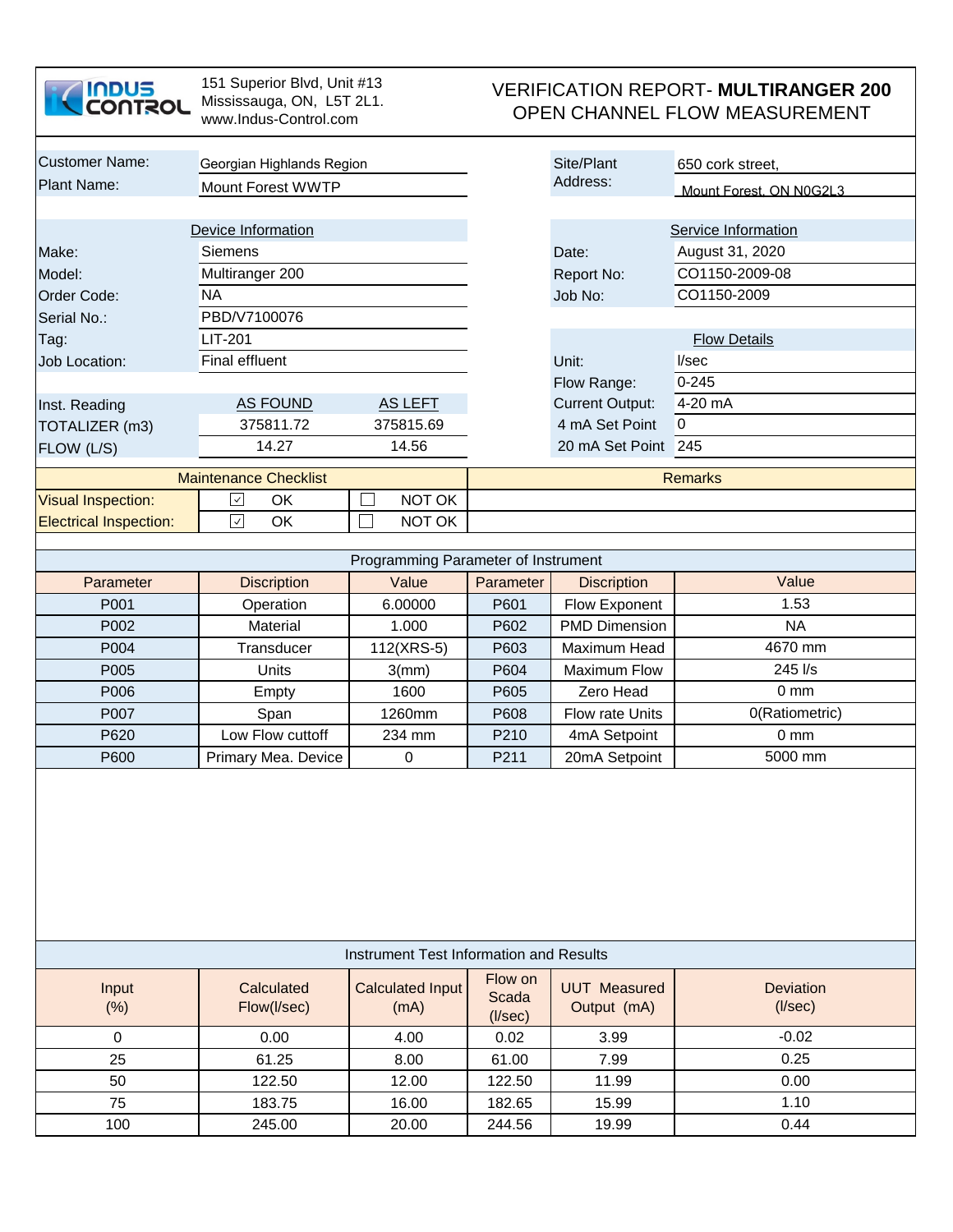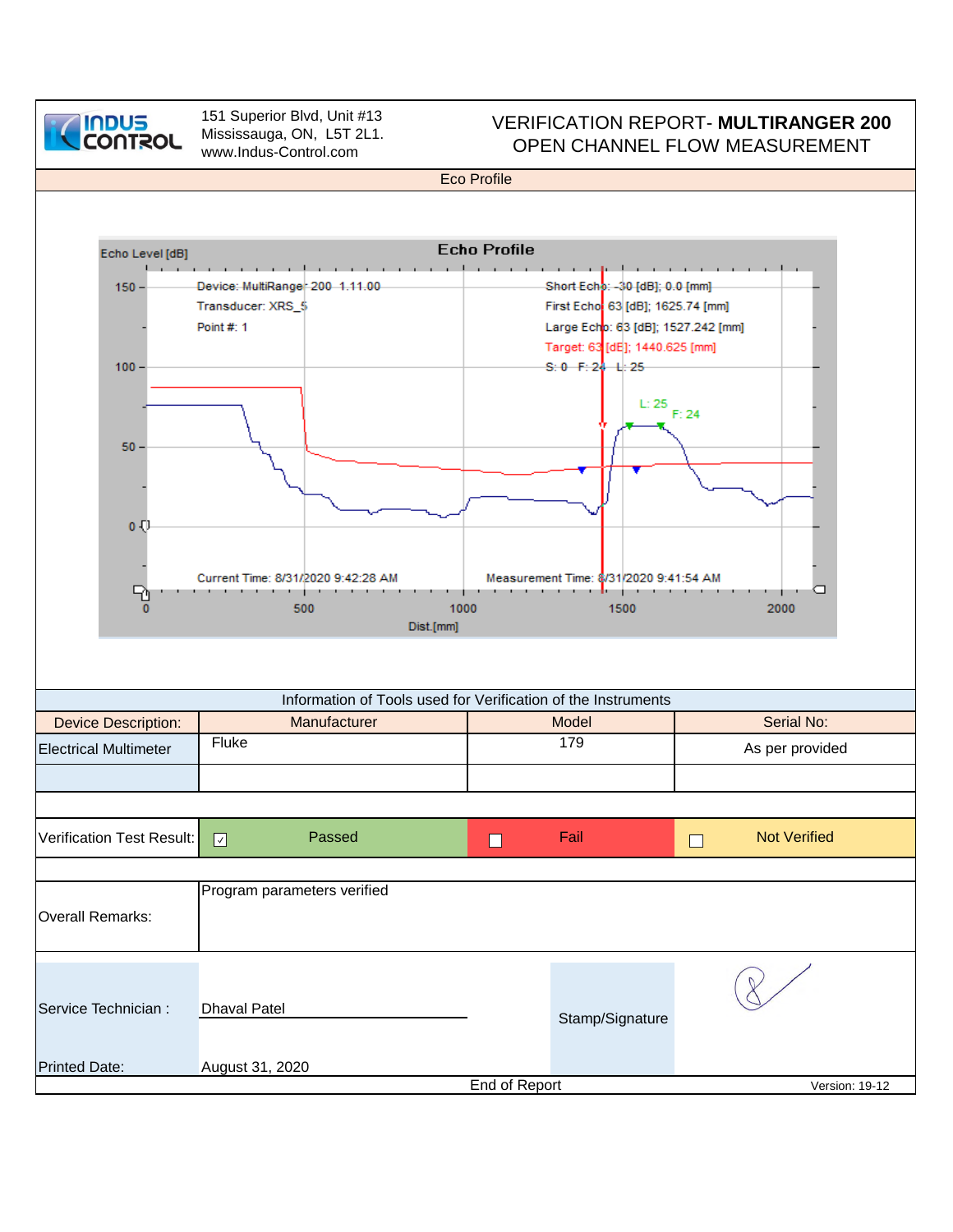#### DTM Version: 3.25.00 Page 1/3

### **Flowmeter Verification Certificate Transmitter**

| Georgian Highlands Region    | Cork ST PS                  |
|------------------------------|-----------------------------|
| Customer                     | Plant                       |
|                              |                             |
| Order code                   | Tag Name                    |
| PROMAG 50 W DN200            | 1.0427 - 1.0427             |
| Device type                  | K-Factor                    |
| D6020C16000                  | -3                          |
| Serial number                | Zero point                  |
| V2.03.00                     | V1.04.01                    |
| Software Version Transmitter | Software Version I/O-Module |
| 31.08.2020                   | 11:19                       |
| Verification date            | Verification time           |

### **Verification result Transmitter: Passed**

| <b>Test item</b>        | <b>Result</b> | <b>Applied Limits</b> |
|-------------------------|---------------|-----------------------|
| Amplifier               | Passed        | Basis: 0.55 %         |
| <b>Current Output 1</b> | Passed        | $0.05 \text{ mA}$     |
| Pulse Output 1          | Not tested    | 0 P                   |
| <b>Test Sensor</b>      | Passed        |                       |

| <b>FieldCheck Details</b>    | <b>Simubox Details</b>       |
|------------------------------|------------------------------|
| 551032                       | 8714684                      |
| Production number            | Production number            |
| 1.07.10                      | 1.00.01                      |
| Software Version             | Software Version             |
| 08/2020                      | 08/2020                      |
| <b>Last Calibration Date</b> | <b>Last Calibration Date</b> |

 $31.08.2020$ 

 $\mathbb{D}$ 

Date **Date Operator's Sign Inspector's Sign Inspector's Sign** 

. . . . . . . . . . . . . . . . . .

#### **Overall results:**

The achieved test results show that the instrumment is completely functional, and the measuring results lie within  $+/-$  1% of the original calibration.  $1$ )

The calibration of the Fieldcheck test system is fully traceable to national standards.

1) Prerequisite is an additional proof of electrode integrity with a high voltage test.

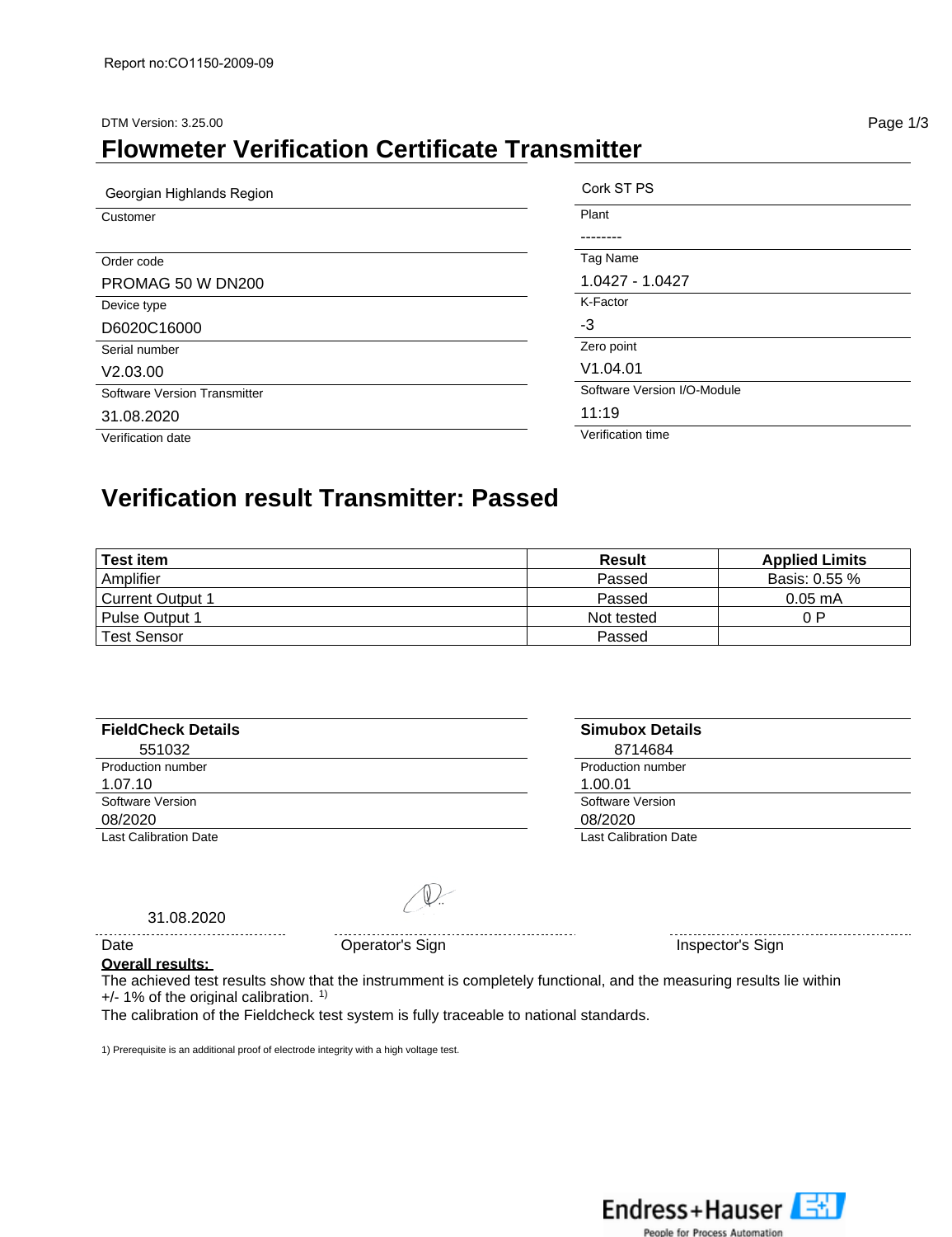Page 2/3

## **FieldCheck - Result Tab Transmitter**

| Customer                     | Georgian Highland Region | Plant                       | <b>CORK ST. PS</b> |
|------------------------------|--------------------------|-----------------------------|--------------------|
| Order code                   |                          | Tag Name                    | ---------          |
| Device type                  | <b>PROMAG 50 W DN200</b> | K-Factor                    | 1.0427 - 1.0427    |
| Serial number                | D6020C16000              | Zero point                  | -3                 |
| Software Version Transmitter | V2.03.00                 | Software Version I/O-Module | V1.04.01           |
| Verification date            | 31.08.2020               | Verification time           | 11:19              |

Verification Flow end value ( 100 % ): 125.664 l/s Flow speed 4.00 m/s

| Passed / Failed | Test item               | Simul. Signal      | <b>Limit Value</b> | <b>Deviation</b>      |
|-----------------|-------------------------|--------------------|--------------------|-----------------------|
|                 |                         |                    |                    |                       |
|                 | <b>Test Transmitter</b> |                    |                    |                       |
|                 | Amplifier               | 6.283 $1/s$ (5%)   | 1.50 %             | 0.60%                 |
|                 |                         | 12.566 l/s (10.0%) | 1.00 %             | 0.15%                 |
|                 |                         | 62.832 l/s (50.0%) | 0.60%              | 0.15%                 |
|                 |                         | 125.665 l/s (100%) | 0.55%              | 0.08%                 |
|                 |                         |                    |                    |                       |
|                 | <b>Current Output 1</b> | 4.000 mA (0%)      | $0.05$ mA          | $0.003$ mA            |
|                 |                         | 4.800 mA (5%)      | $0.05$ mA          | $0.002$ mA            |
|                 |                         | 5.600 mA (10.0%)   | $0.05$ mA          | $-0.010$ mA           |
|                 |                         | 12.000 mA (50.0%)  | $0.05$ mA          | $-0.004 \text{ mA}$   |
|                 |                         | 20.000 mA (100%)   | $0.05$ mA          | $-0.017$ mA           |
|                 |                         |                    |                    |                       |
|                 | Pulse Output 1          | $\qquad \qquad -$  | $---$              | $\qquad \qquad -$     |
|                 |                         |                    |                    |                       |
|                 |                         | <b>Start value</b> | Limits range       | <b>Measured value</b> |
|                 | <b>Test Sensor</b>      |                    |                    |                       |
|                 | Coil Curr. Rise         | 13.300 ms          | 0.00027.625 ms     | 18.680 ms             |
|                 | Coil Curr. Stability    |                    |                    | ---                   |
|                 | Electrode Integrity     | mV                 | 0.0300.001 mV      | 3.260 mV              |

Legend of symbols

| ിററാറ<br>555 U | .<br>Failed | nn<br>testec | stable | Attentior |
|----------------|-------------|--------------|--------|-----------|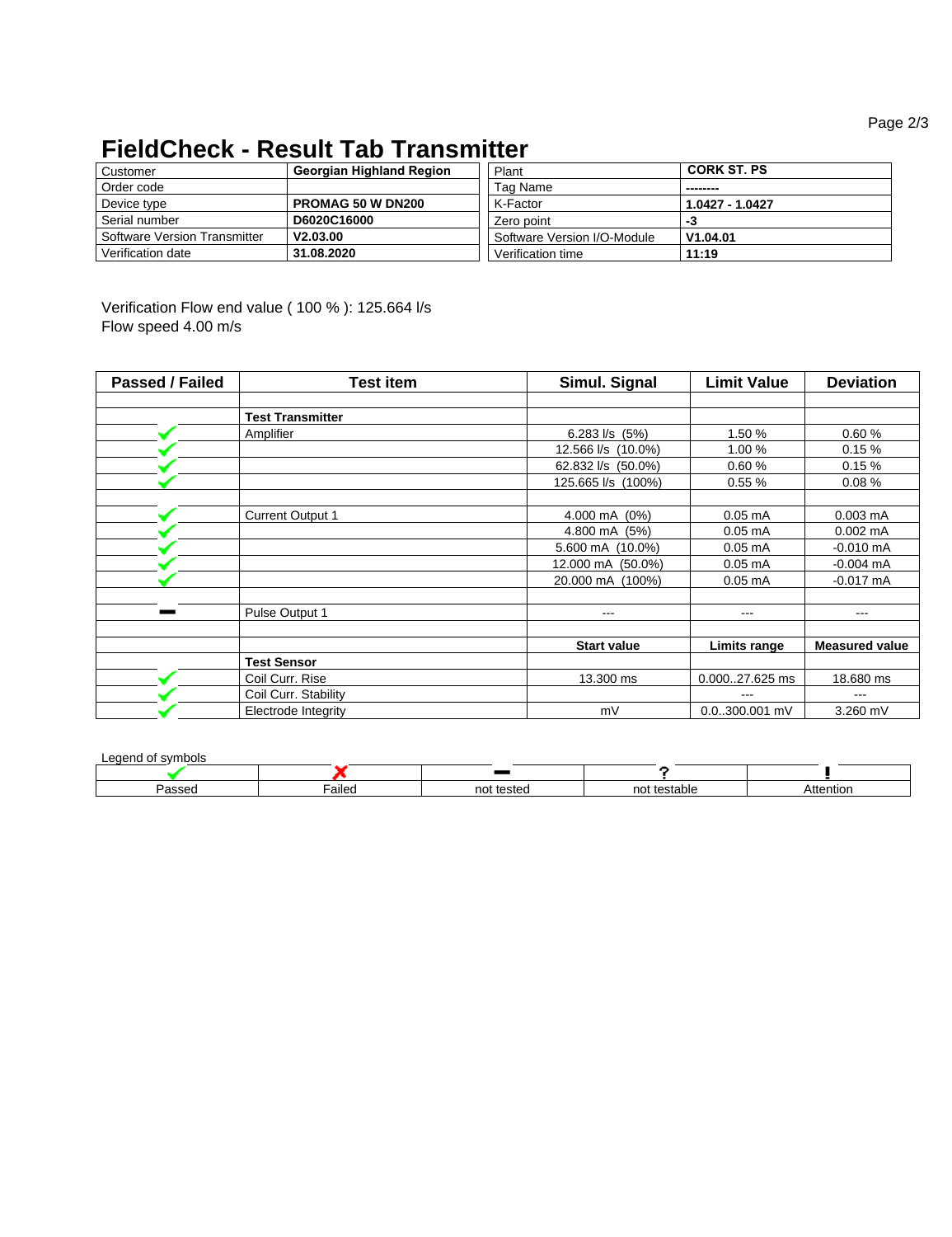#### Page 3/3

# **FieldCheck: Parameters Transmitter**

| Customer                     | <b>Georgian Highland Region</b> | Plant                       | <b>CORK ST. PS</b> |
|------------------------------|---------------------------------|-----------------------------|--------------------|
| Order code                   |                                 | Tag Name                    | ---------          |
| Device type                  | <b>PROMAG 50 W DN200</b>        | K-Factor                    | 1.0427 - 1.0427    |
| Serial number                | D6020C16000                     | Zero point                  | -3                 |
| Software Version Transmitter | V2.03.00                        | Software Version I/O-Module | V1.04.01           |
| Verification date            | 31.08.2020                      | Verification time           | 11:19              |

| <b>Curent Output</b> | Assign                       | <b>Current Range</b> | Value 0_4mA      | Value 20 mA        |  |
|----------------------|------------------------------|----------------------|------------------|--------------------|--|
| Terminal 26/27       | <b>VOLUME</b><br><b>FLOW</b> | 4-20 mA activ        | $0.0$ I/s        | 200.01 l/s         |  |
|                      |                              |                      |                  |                    |  |
| <b>Pulse Output</b>  | Assign                       | <b>Pulse Value</b>   | Output signal    | <b>Pulse width</b> |  |
| Terminal 24/25       | <b>VOLUME</b><br><b>FLOW</b> | 1.000 m3/P           | Passive/Positive | 100.01 ms          |  |
|                      |                              |                      |                  |                    |  |

Actual System Ident. 137.0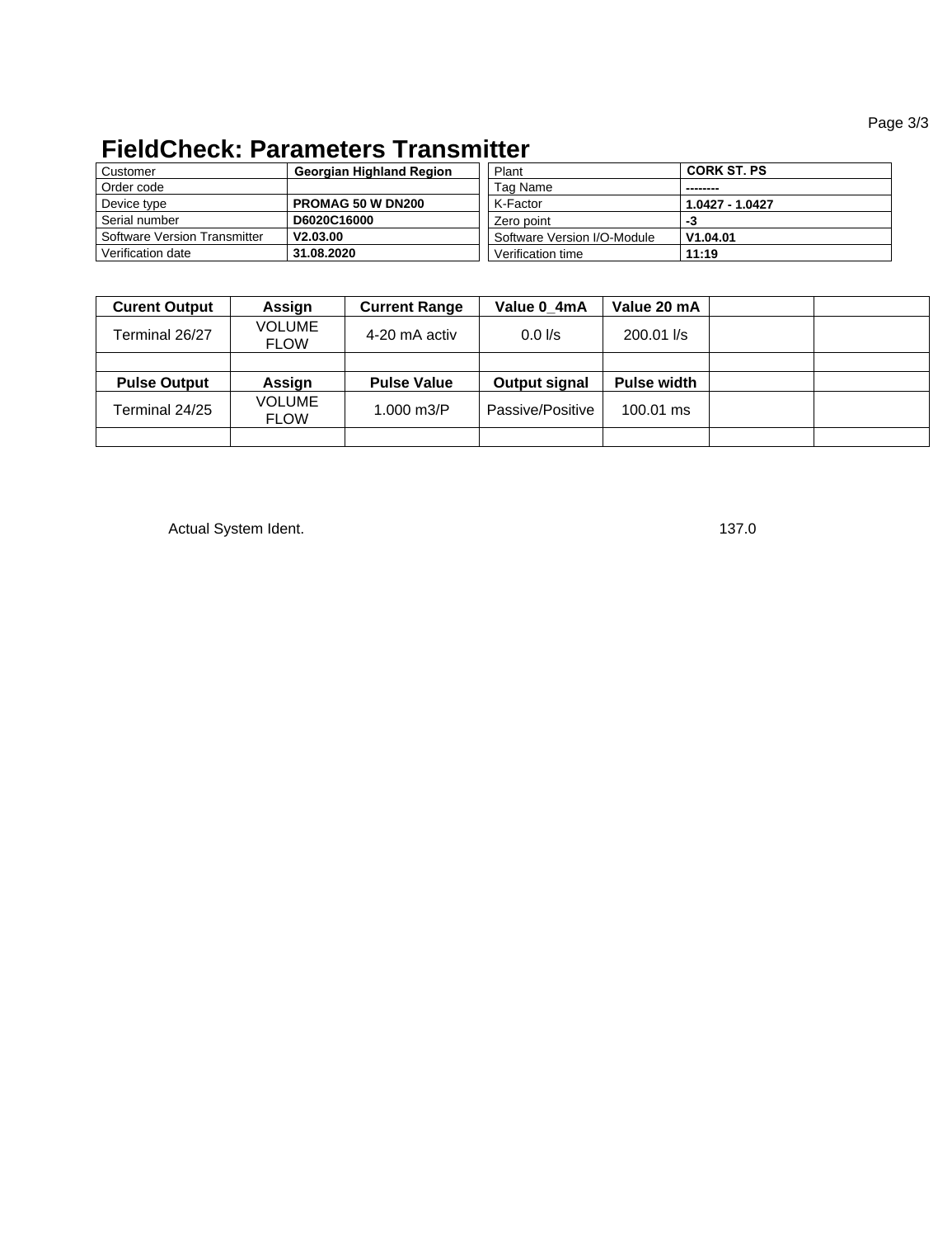

151 Superior Blvd, Unit #13 Mississauga, ON, L5T 2L1. www.Indus-Control.com

#### VERIFICATION REPORT - **KHRONE**  ELECTRO-MAGNETIC FLOW MEASUREMENT

| <b>Customer Name:</b>               |                                         |                                                                       |                                     |                        |                 |                            |   |
|-------------------------------------|-----------------------------------------|-----------------------------------------------------------------------|-------------------------------------|------------------------|-----------------|----------------------------|---|
|                                     | Georgian Highlands Region               |                                                                       | Site/Plant Address:                 |                        |                 | 304 Foster st.             |   |
| <b>Plant Name:</b>                  | Mount Forest WWTP                       |                                                                       |                                     |                        |                 | Mount Forest, ON N0G2L3    |   |
|                                     |                                         |                                                                       |                                     |                        |                 |                            |   |
|                                     | Device Information                      |                                                                       |                                     |                        |                 | Service Information        |   |
| Make:                               | Khrone                                  |                                                                       | Date:                               |                        |                 | August 31, 2020            |   |
| Model:                              | <b>IFC 100W</b>                         |                                                                       | Report No:                          |                        |                 | CO1150-2009-10             |   |
| Order Code:                         | <b>NA</b>                               |                                                                       | Job No:                             |                        |                 | CO1150-2009                |   |
| Serial No.:                         | C104591                                 |                                                                       |                                     |                        |                 |                            |   |
| Tag:                                | FIT <sub>1</sub>                        |                                                                       |                                     |                        |                 | <b>Flow Details</b>        |   |
| Job Location:                       | Foster street PS Flow                   |                                                                       | Unit:                               |                        |                 | I/sec                      |   |
| Asset ID:                           | 205530                                  |                                                                       | Flow Range:                         |                        |                 | $0 - 250$                  |   |
|                                     |                                         |                                                                       |                                     | <b>Current Output:</b> |                 | 4-20 mA                    |   |
|                                     | <b>Sensor Details</b>                   |                                                                       |                                     | 4 mA Set Point         |                 | $\overline{0}$             |   |
| Line size:                          | 12"                                     |                                                                       |                                     | 20 mA Set Point        |                 | 250                        |   |
| GK:                                 | 7.9112                                  |                                                                       |                                     |                        |                 |                            |   |
|                                     | Remote                                  |                                                                       |                                     |                        |                 | <b>AS FOUND</b>            |   |
| Mounting:                           |                                         |                                                                       | Inst. Reading                       |                        |                 | <b>AS LEFT</b>             |   |
|                                     |                                         |                                                                       | TOTALIZER (m3)                      |                        | 470495.65       | 470496                     |   |
|                                     |                                         |                                                                       | FLOW (I/sec)                        |                        |                 | 0                          | 0 |
|                                     |                                         |                                                                       |                                     |                        |                 |                            |   |
|                                     | <b>Maintenance Checklist</b>            |                                                                       |                                     |                        |                 | <b>Remarks</b>             |   |
| <b>Visual Inspection:</b>           | $\sqrt{2}$ OK                           | NOT OK                                                                |                                     |                        |                 |                            |   |
| <b>Electrical Inspection:</b>       | OK<br>$\checkmark$                      | NOT OK                                                                |                                     |                        |                 |                            |   |
| <b>Sensor Installation:</b>         | $\checkmark$<br>OK                      | NOT OK                                                                |                                     |                        |                 |                            |   |
| <b>Transmitter Installation:</b>    | $\checkmark$<br>OK                      | NOT OK                                                                |                                     |                        |                 |                            |   |
|                                     |                                         |                                                                       |                                     |                        |                 |                            |   |
|                                     |                                         | Instrument Test Information and Results                               |                                     |                        |                 |                            |   |
|                                     |                                         |                                                                       |                                     |                        | <b>UUT</b>      |                            |   |
| Set-Point as Per Calibration<br>KIT | <b>Calculated Flow</b><br>$($ l/sec $)$ | Calculated O/P<br>(mA)                                                | <b>UUT Display</b><br>$($ l/sec $)$ |                        | Measured        | Deviation<br>$($ l/sec $)$ |   |
|                                     |                                         |                                                                       |                                     |                        | Output (mA)     |                            |   |
| 0                                   | 0.00                                    | 4.00                                                                  | 0.01                                |                        | 4.01            | $-0.01$                    |   |
| A                                   | 42.61                                   | 6.73                                                                  | 43.19                               |                        | 6.59            | $-0.58$                    |   |
| $\sf B$                             | 85.22                                   | 9.45                                                                  | 85.63                               |                        | 9.41            | $-0.41$                    |   |
| $\mathbf C$                         | 170.45                                  | 14.91                                                                 | 171.85                              |                        | 14.82           | $-1.40$                    |   |
|                                     |                                         | Information of Tools used for Verification of the Instruments         |                                     |                        |                 |                            |   |
| <b>Details</b>                      |                                         | Tool/Kit 1                                                            |                                     | Tool/Kit 2             |                 | Tool/Kit 3                 |   |
| Device Description:                 | Calibrator                              |                                                                       | <b>Electrical Multimeter</b>        |                        |                 | N/A                        |   |
| Manufacturer:                       | Khrone                                  |                                                                       | Fluke                               |                        |                 | N/A                        |   |
| Model No:                           | GS8B                                    |                                                                       | 179                                 |                        |                 | N/A                        |   |
|                                     |                                         | * Refer Calibration Tools Certificates submittal for more Information |                                     |                        |                 |                            |   |
|                                     |                                         |                                                                       |                                     |                        |                 |                            |   |
| <b>Verification Test Result:</b>    | $\overline{\mathcal{L}}$                | Passed                                                                | M                                   |                        | Fail            | <b>Not Verified</b>        |   |
|                                     |                                         |                                                                       |                                     |                        |                 |                            |   |
|                                     |                                         | Measurement Works within Specification.                               |                                     |                        |                 |                            |   |
| <b>Overall Remarks:</b>             |                                         |                                                                       |                                     |                        |                 |                            |   |
|                                     |                                         |                                                                       |                                     |                        |                 |                            |   |
|                                     |                                         |                                                                       |                                     |                        |                 |                            |   |
|                                     |                                         |                                                                       |                                     |                        |                 |                            |   |
| Service Technician :                | Sagar Patel                             |                                                                       |                                     |                        | Stamp/Signature |                            |   |
|                                     |                                         |                                                                       |                                     |                        |                 |                            |   |
|                                     |                                         |                                                                       |                                     |                        |                 |                            |   |
| <b>Printed Date:</b>                | August 31, 2020                         |                                                                       |                                     |                        |                 |                            |   |
|                                     |                                         |                                                                       | End of Report                       |                        |                 | Version: 19-12             |   |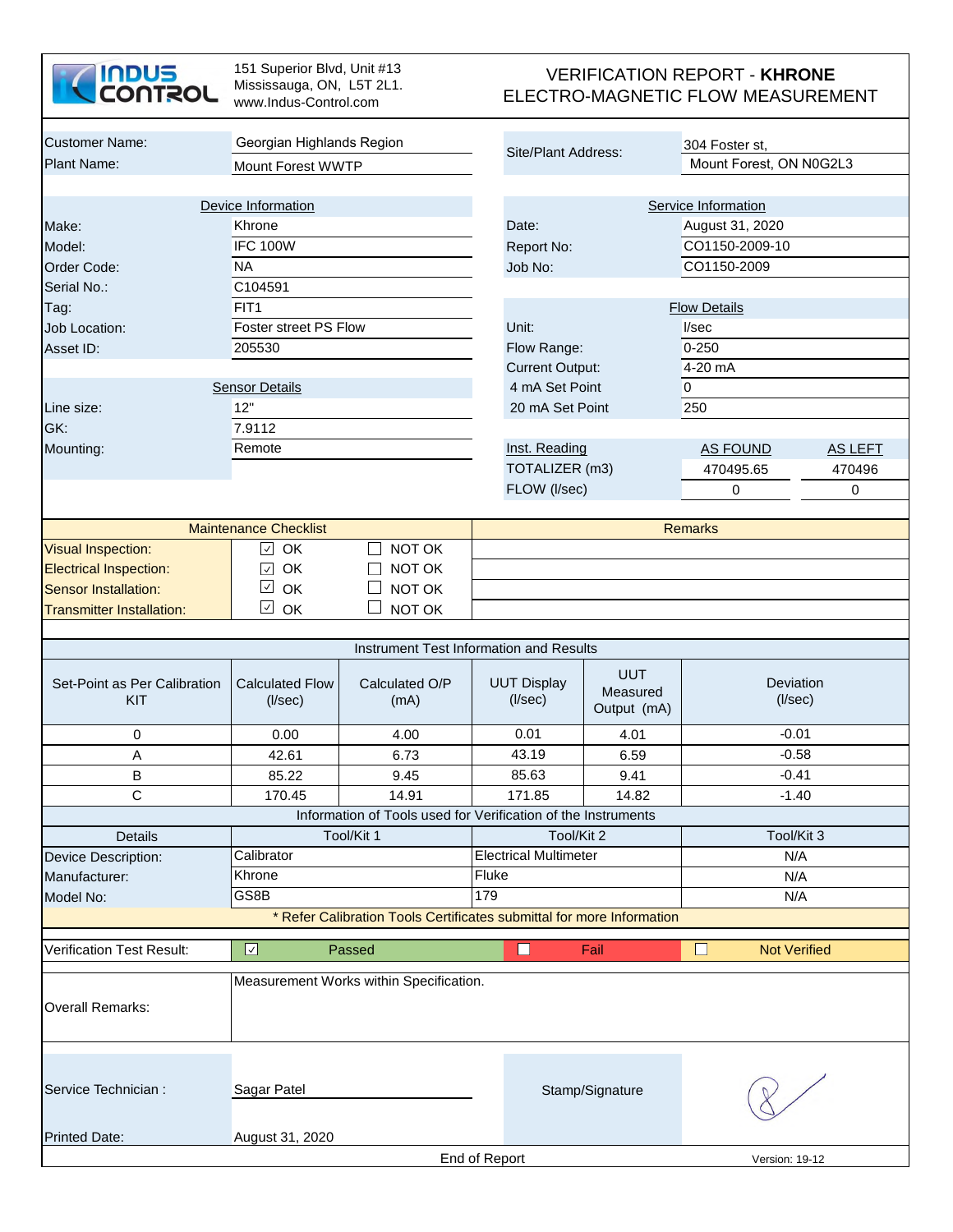| <b>INDUS</b><br><b>OULSOL</b>                | 151 Superior Blvd, Unit #13<br>Mississauga, ON, L5T 2L1.<br>www.Indus-Control.com |                                         |               | <b>VERIFICATION REPORT- SINTRANS LUT 400</b><br>OPEN CHANNEL FLOW MEASUREMENT |                         |                     |
|----------------------------------------------|-----------------------------------------------------------------------------------|-----------------------------------------|---------------|-------------------------------------------------------------------------------|-------------------------|---------------------|
| <b>Customer Name:</b>                        | Town of Shelburne                                                                 |                                         |               | Site/Plant                                                                    | 650 cork street,        |                     |
| <b>Plant Name:</b>                           | Mount Forest WWTP                                                                 |                                         |               | Address:                                                                      | Mount Forest, ON N0G2L3 |                     |
|                                              |                                                                                   |                                         |               |                                                                               |                         |                     |
|                                              | Device Information                                                                |                                         |               |                                                                               | Service Information     |                     |
| Make:                                        | Siemens                                                                           |                                         |               | Date:                                                                         | August 31, 2020         |                     |
| Model:                                       | SINTRANS LUT440                                                                   |                                         |               | Report No:                                                                    | CO1150-2009-11          |                     |
| Order Code:<br>Serial No.:                   | 7ML50500CA111DA0<br>PBD/M2280284                                                  |                                         |               | Job No:                                                                       | CO1150-2009             |                     |
|                                              |                                                                                   |                                         |               |                                                                               | <b>Flow Details</b>     |                     |
|                                              |                                                                                   |                                         |               | Unit:                                                                         | L/S                     |                     |
|                                              |                                                                                   |                                         |               | Flow Range:                                                                   | $0 - 100$               |                     |
| Inst. Reading                                | <b>AS FOUND</b>                                                                   | AS LEFT                                 |               | <b>Current Output:</b>                                                        | 4-20 mA                 |                     |
| <b>TOTALIZER (L)</b>                         | 0                                                                                 | 0                                       |               | 4 mA Set Point                                                                | 0                       |                     |
| FLOW (L/S)                                   | 0                                                                                 | 0                                       |               | 20 mA Set Point 100                                                           |                         |                     |
|                                              |                                                                                   |                                         |               |                                                                               |                         |                     |
|                                              | <b>Maintenance Checklist</b>                                                      |                                         |               |                                                                               | <b>Remarks</b>          |                     |
| <b>Visual Inspection:</b>                    | $\checkmark$<br>OK                                                                | NOT OK<br>└                             |               |                                                                               |                         |                     |
| <b>Electrical Inspection:</b>                | $\checkmark$<br>OK                                                                | NOT OK<br>П                             |               |                                                                               |                         |                     |
|                                              |                                                                                   | Programming Parameter of Instrument     |               |                                                                               |                         |                     |
| Parameter                                    |                                                                                   | Value                                   | Parameter     |                                                                               | Value                   |                     |
| <b>Sensor Mode</b>                           |                                                                                   | Level                                   |               | 4 mA Set Point                                                                | 0.00                    |                     |
| Transducer                                   |                                                                                   | XRS-5                                   |               | 20 mA Set Point                                                               | 100                     |                     |
| Unit                                         |                                                                                   | m                                       |               | <b>Flowrate Unit</b>                                                          | L/S                     |                     |
| Low Calibration Point                        |                                                                                   | 1.286 m                                 |               | Method of Flow calculation                                                    | <b>Ratio Metric</b>     |                     |
| <b>High Calibration Point</b>                |                                                                                   | $0.54 \; m$                             |               | Low Flow Cutoff                                                               | 0 <sub>m</sub>          |                     |
| Sensor Offset                                |                                                                                   | 0.498 m                                 |               | Zero Head Offset                                                              |                         | $0.53 \, m$         |
| Maximum Head                                 |                                                                                   | 0.6 <sub>m</sub>                        |               | <b>Flow Exponent</b>                                                          |                         | 2.50                |
|                                              |                                                                                   | Instrument Test Information and Results |               |                                                                               |                         |                     |
| Set-Point as Per                             | <b>Calculated Flow</b>                                                            | Calculated O/P                          |               |                                                                               | <b>UUT Measured</b>     | <b>Deviation</b>    |
| <b>Calibration KIT</b>                       | $($ l/sec $)$                                                                     | (mA)                                    |               | UUT Display (I/sec)                                                           | Output (mA)             | $($ l/sec $)$       |
| 0                                            | 0.00                                                                              | 4.00                                    |               | 0.02                                                                          | 3.99                    | $-0.02$             |
| Α                                            | 25.00                                                                             | 8.00                                    |               | 24.69                                                                         | 7.99                    | 0.31                |
| B                                            | 50.00                                                                             | 12.00                                   |               | 49.95                                                                         | 11.99                   | 0.05                |
| C                                            | 75.00                                                                             | 16.00                                   |               | 74.89                                                                         | 15.99                   | 0.11                |
| D                                            | 100.00                                                                            | 20.00                                   |               | 99.56                                                                         | 19.99                   | 0.44                |
|                                              |                                                                                   |                                         |               | Information of Tools used for Verification of the Instruments                 |                         |                     |
| <b>Device Description:</b>                   | Manufacturer                                                                      |                                         |               | Model                                                                         |                         | Serial No:          |
| <b>Electrical Multimeter</b>                 | Fluke                                                                             |                                         |               | 179                                                                           |                         | As per provided     |
| <b>Verification Test</b><br>Result:          | $\Box$<br>Passed                                                                  |                                         | □             | Fail                                                                          | □                       | <b>Not Verified</b> |
| <b>Overall Remarks:</b>                      | Program parameters verified                                                       |                                         |               |                                                                               |                         |                     |
| Service Technician :<br><b>Printed Date:</b> | <b>Dhaval Patel</b><br>August 31, 2020                                            |                                         |               | Stamp/Signature                                                               |                         |                     |
|                                              |                                                                                   |                                         | End of Report |                                                                               |                         | Version: 19-12      |

H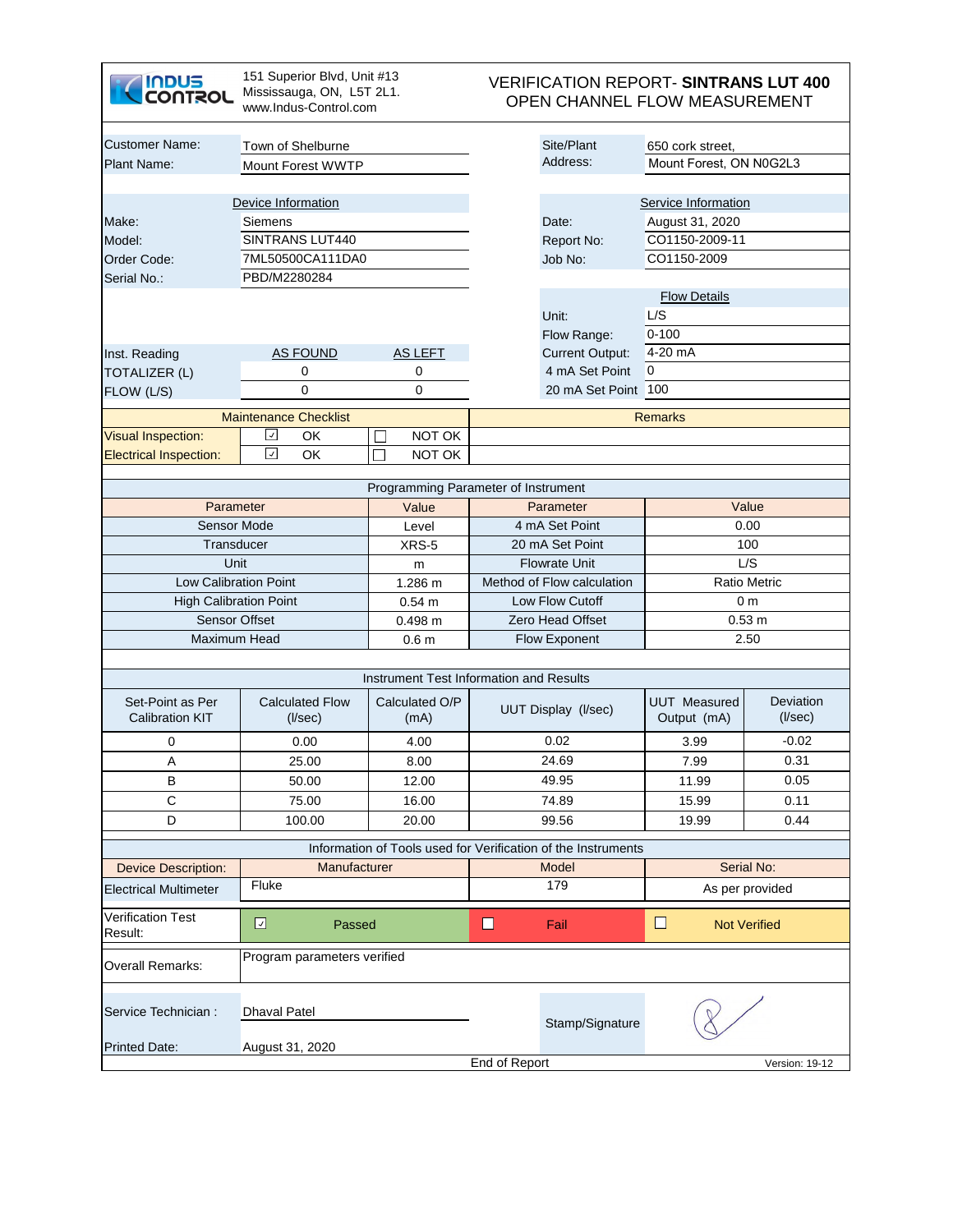| <b>ZINDUS</b>  |
|----------------|
| <b>CONTROL</b> |

151 Superior Blvd, Unit #13 Mississauga, ON, L5T 2L1. www.Indus-Control.com

#### VERIFICATION REPORT - **KHRONE**  ELECTRO-MAGNETIC FLOW MEASUREMENT

| <b>Customer Name:</b>                          |                                         |                                                                             |                                                           |                                       |                                             |                             |                |  |
|------------------------------------------------|-----------------------------------------|-----------------------------------------------------------------------------|-----------------------------------------------------------|---------------------------------------|---------------------------------------------|-----------------------------|----------------|--|
| <b>Plant Name:</b>                             | Georgian Highlands Region               |                                                                             | Site/Plant Address:                                       |                                       | 650 cork street,<br>Mount Forest, ON N0G2L3 |                             |                |  |
|                                                | Mount Forest WWTP                       |                                                                             |                                                           |                                       |                                             |                             |                |  |
|                                                | Device Information                      |                                                                             |                                                           |                                       |                                             | Service Information         |                |  |
| Make:                                          | Khrone                                  |                                                                             |                                                           | Date:                                 |                                             | August 31, 2020             |                |  |
| Model:                                         | <b>IFC 300W</b>                         |                                                                             |                                                           | Report No:                            |                                             | CO1150-2009-12              |                |  |
| Order Code:                                    | <b>NA</b>                               |                                                                             |                                                           |                                       |                                             | CO1150-2009                 |                |  |
| Serial No.:                                    | C080273                                 |                                                                             | Job No:                                                   |                                       |                                             |                             |                |  |
|                                                | <b>NA</b>                               |                                                                             |                                                           |                                       |                                             |                             |                |  |
| Tag:<br><b>Job Location:</b>                   | Water street PS                         |                                                                             | <b>Flow Details</b>                                       |                                       |                                             |                             |                |  |
| Asset ID:                                      | 205535                                  |                                                                             | Unit:<br>l/sec                                            |                                       |                                             |                             |                |  |
|                                                |                                         |                                                                             | 0-300<br>Flow Range:<br>4-20 mA<br><b>Current Output:</b> |                                       |                                             |                             |                |  |
|                                                | <b>Sensor Details</b>                   |                                                                             | 4 mA Set Point                                            |                                       | $\overline{0}$                              |                             |                |  |
| Line size:                                     | 12"                                     |                                                                             | 20 mA Set Point                                           |                                       | 300                                         |                             |                |  |
| GK:                                            | 3.6471                                  |                                                                             |                                                           |                                       |                                             |                             |                |  |
| GKL:                                           | 7.295                                   |                                                                             |                                                           | Inst. Reading                         |                                             | <b>AS FOUND</b>             | <b>AS LEFT</b> |  |
| Mounting:                                      | Remote                                  |                                                                             |                                                           | TOTALIZER (m3)                        |                                             | 876198.38                   | 8716205.87     |  |
|                                                |                                         |                                                                             |                                                           | FLOW (I/sec)                          |                                             | 0                           | 0              |  |
|                                                |                                         |                                                                             |                                                           |                                       |                                             |                             |                |  |
| <b>Maintenance Checklist</b><br><b>Remarks</b> |                                         |                                                                             |                                                           |                                       |                                             |                             |                |  |
| <b>Visual Inspection:</b>                      | OK<br>$\checkmark$                      | NOT OK                                                                      |                                                           |                                       |                                             |                             |                |  |
| <b>Electrical Inspection:</b>                  | OK<br>$\checkmark$                      | NOT OK                                                                      |                                                           |                                       |                                             |                             |                |  |
| <b>Sensor Installation:</b>                    | $\checkmark$<br>OK                      | NOT OK                                                                      |                                                           |                                       |                                             |                             |                |  |
| <b>Transmitter Installation:</b>               | $\checkmark$<br>OK                      | NOT OK                                                                      |                                                           |                                       |                                             |                             |                |  |
|                                                |                                         |                                                                             |                                                           |                                       |                                             |                             |                |  |
|                                                |                                         | Instrument Test Information and Results                                     |                                                           |                                       |                                             |                             |                |  |
| Set-Point as Per Calibration<br>KIT            | <b>Calculated Flow</b><br>$($ l/sec $)$ | Calculated O/P<br>(mA)                                                      |                                                           | <b>UUT Display</b><br>$($ I/sec $)$   | <b>UUT</b><br>Measured<br>Output (mA)       | Deviation<br>$($ I/sec $)$  |                |  |
| 0                                              | 0.00                                    | 4.00                                                                        |                                                           | 0.36                                  | 3.99                                        | $-0.36$                     |                |  |
| A                                              | 39.29                                   | 6.10                                                                        |                                                           | 39.25                                 | 6.07                                        | 0.04                        |                |  |
| $\sf B$                                        | 78.58                                   | 8.19                                                                        |                                                           | 78.12                                 | 8.15                                        | 0.46                        |                |  |
| $\mathsf C$                                    | 157.15                                  | 12.38                                                                       |                                                           | 156.85                                | 12.28                                       | 0.30                        |                |  |
|                                                |                                         |                                                                             |                                                           |                                       |                                             |                             |                |  |
|                                                |                                         |                                                                             |                                                           |                                       |                                             |                             |                |  |
|                                                |                                         | Information of Tools used for Verification of the Instruments<br>Tool/Kit 1 |                                                           | Tool/Kit 2                            |                                             | Tool/Kit 3                  |                |  |
| <b>Details</b>                                 | Calibrator                              |                                                                             |                                                           |                                       |                                             |                             |                |  |
| Device Description:<br>Manufacturer:           | Khrone                                  |                                                                             |                                                           | <b>Electrical Multimeter</b><br>Fluke |                                             | N/A<br>N/A                  |                |  |
| Model No:                                      | GS8B                                    |                                                                             | 179                                                       |                                       |                                             | N/A                         |                |  |
|                                                |                                         | * Refer Calibration Tools Certificates submittal for more Information       |                                                           |                                       |                                             |                             |                |  |
|                                                |                                         |                                                                             |                                                           |                                       |                                             |                             |                |  |
| <b>Verification Test Result:</b>               | $\overline{\mathcal{L}}$                | Passed                                                                      |                                                           | $\Box$                                | Fail                                        | l. I<br><b>Not Verified</b> |                |  |
| <b>Overall Remarks:</b>                        |                                         | Measurement Works within Specification.                                     |                                                           |                                       |                                             |                             |                |  |
| Service Technician :<br><b>Printed Date:</b>   | Sagar Patel<br>August 31, 2020          |                                                                             |                                                           |                                       | Stamp/Signature                             |                             |                |  |
|                                                |                                         |                                                                             | End of Report                                             |                                       |                                             | Version: 19-12              |                |  |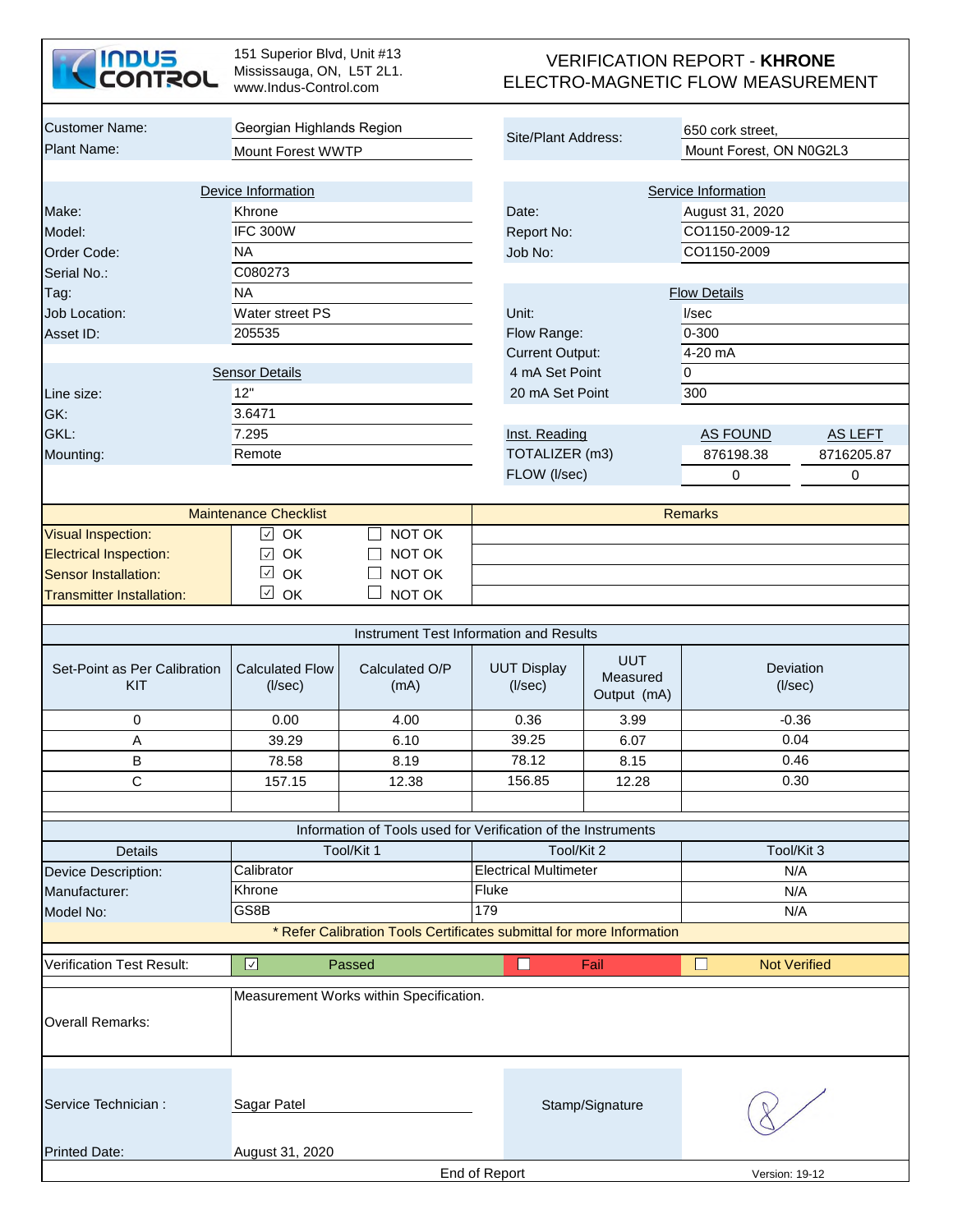**2020 Annual Performance Report Mount Forest Wastewater Treatment Plant Certificate of Approval No. 6134-73F3FHHU**

Appendix D

Process Flow Schematic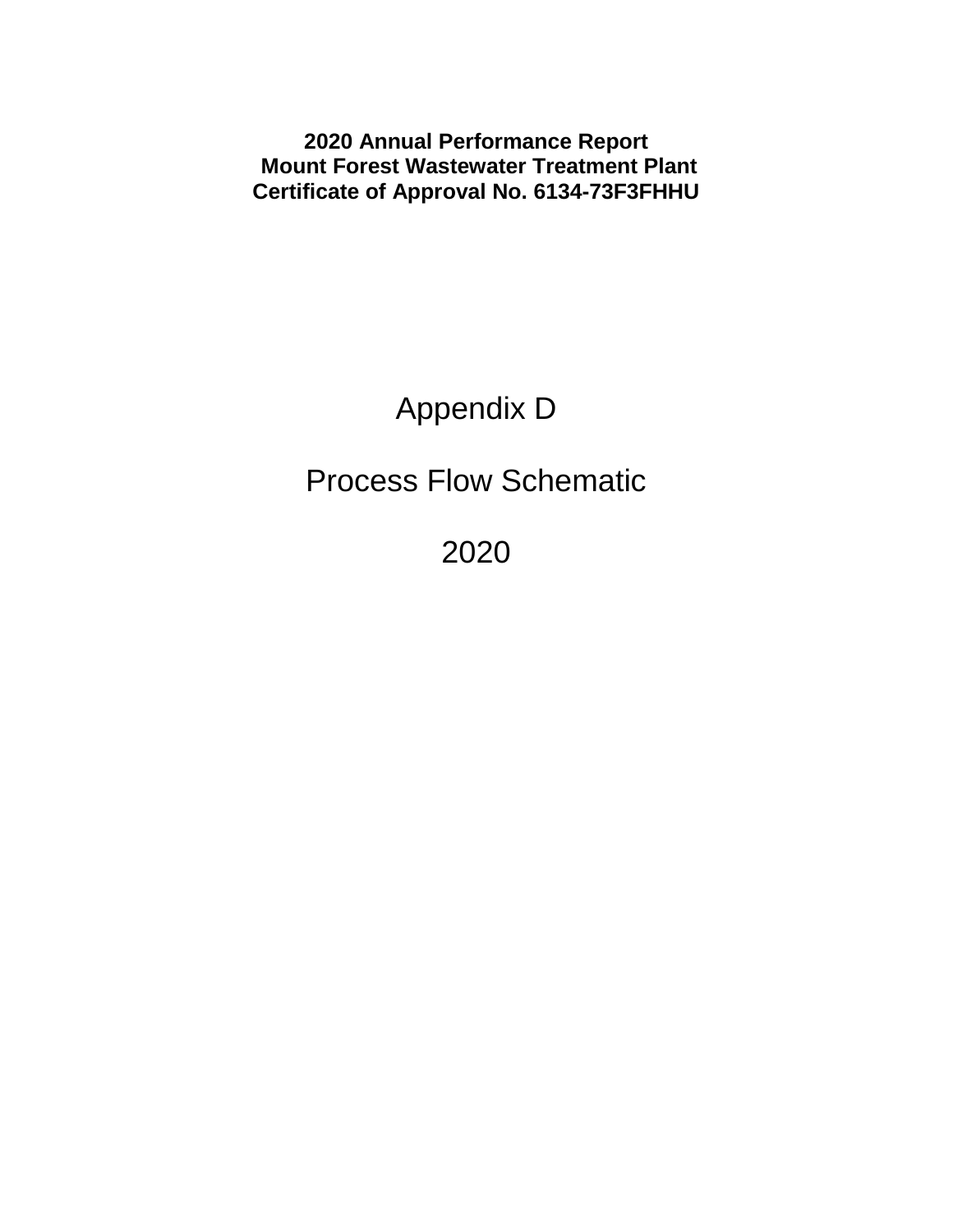

C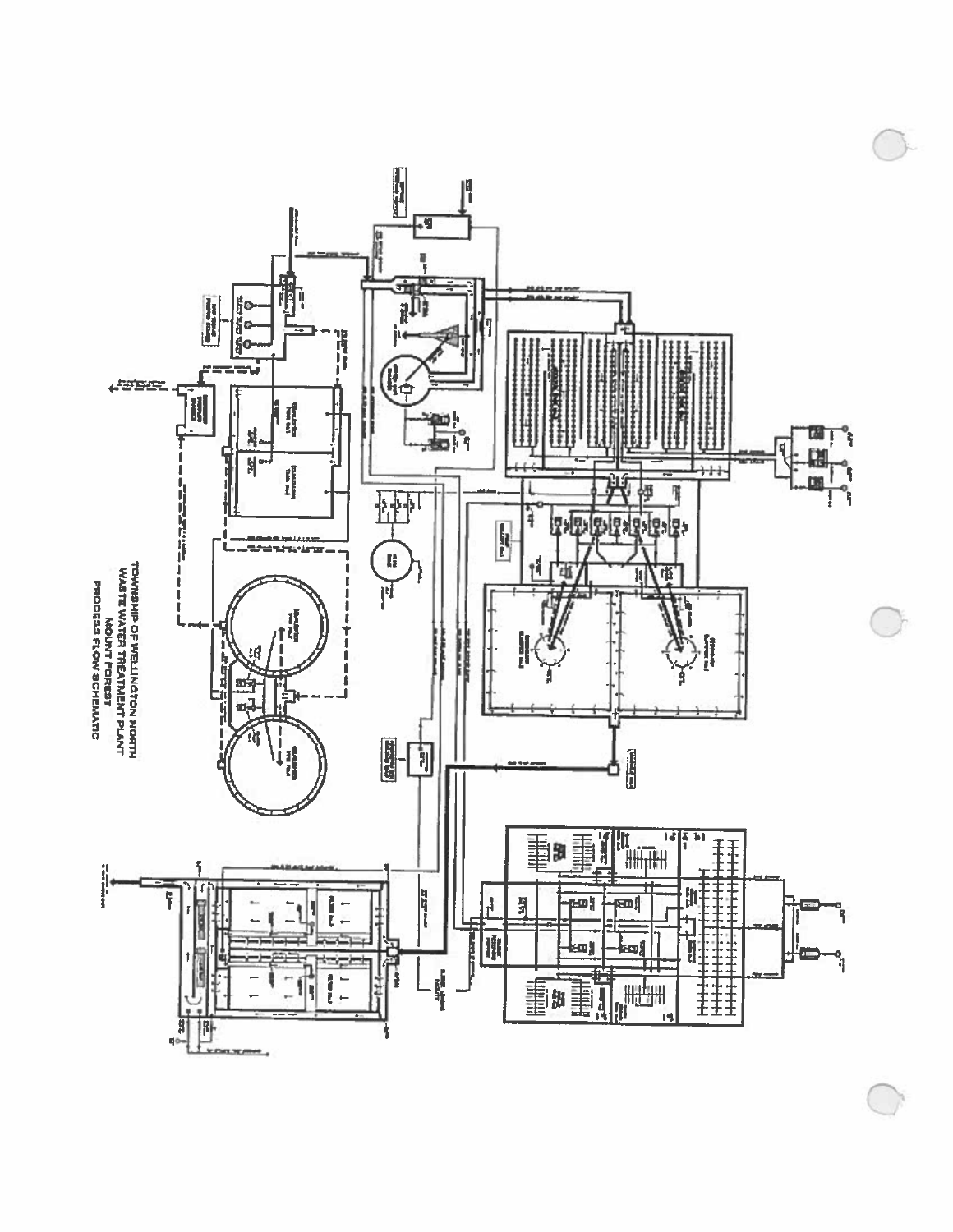

**SECTIONAL PLAN** €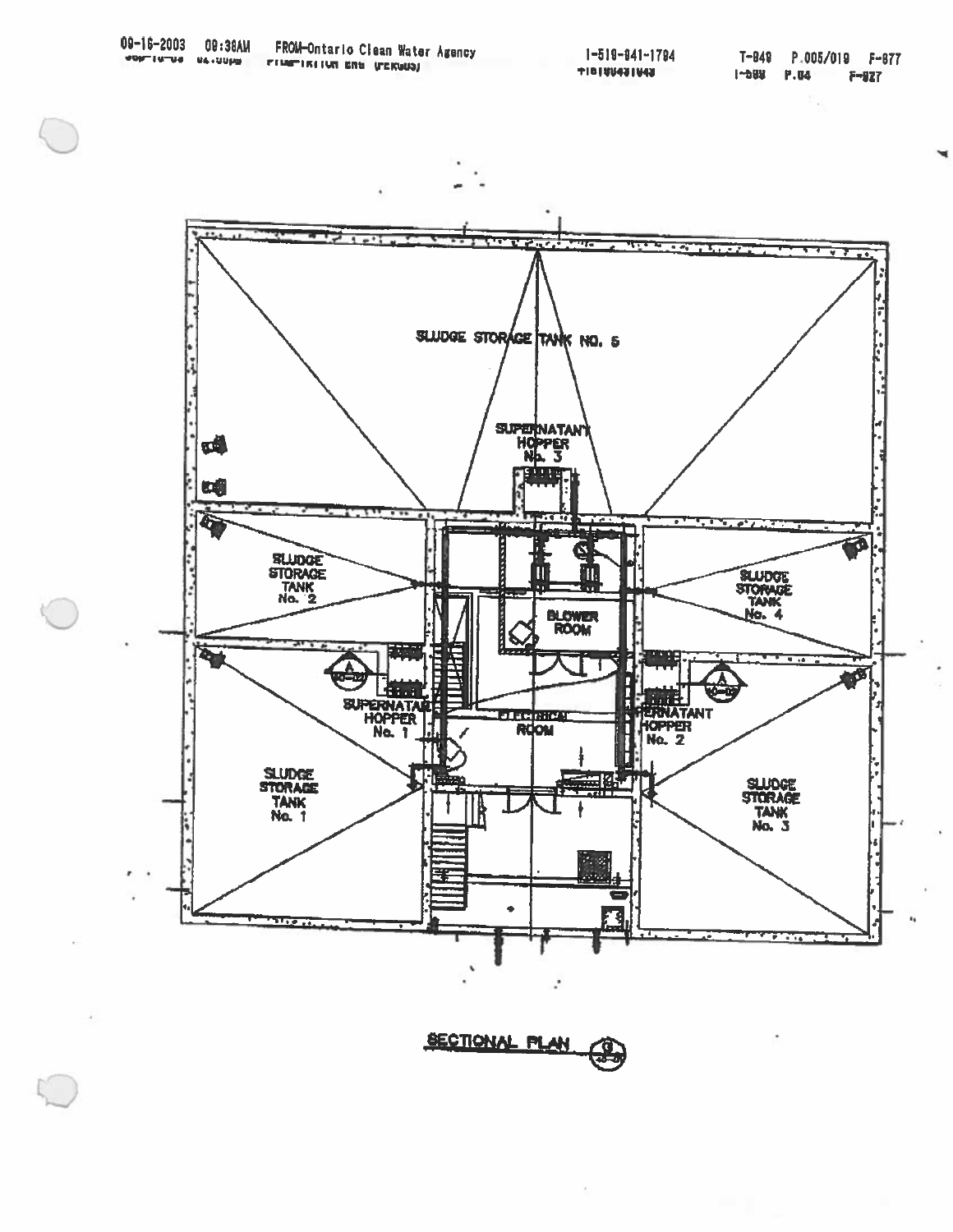**2020 Annual Performance Report Mount Forest Wastewater Treatment Plant Certificate of Approval No. 6134-73F3FHHU**

# Appendix E

# Incident Reports – Overflow/Bypass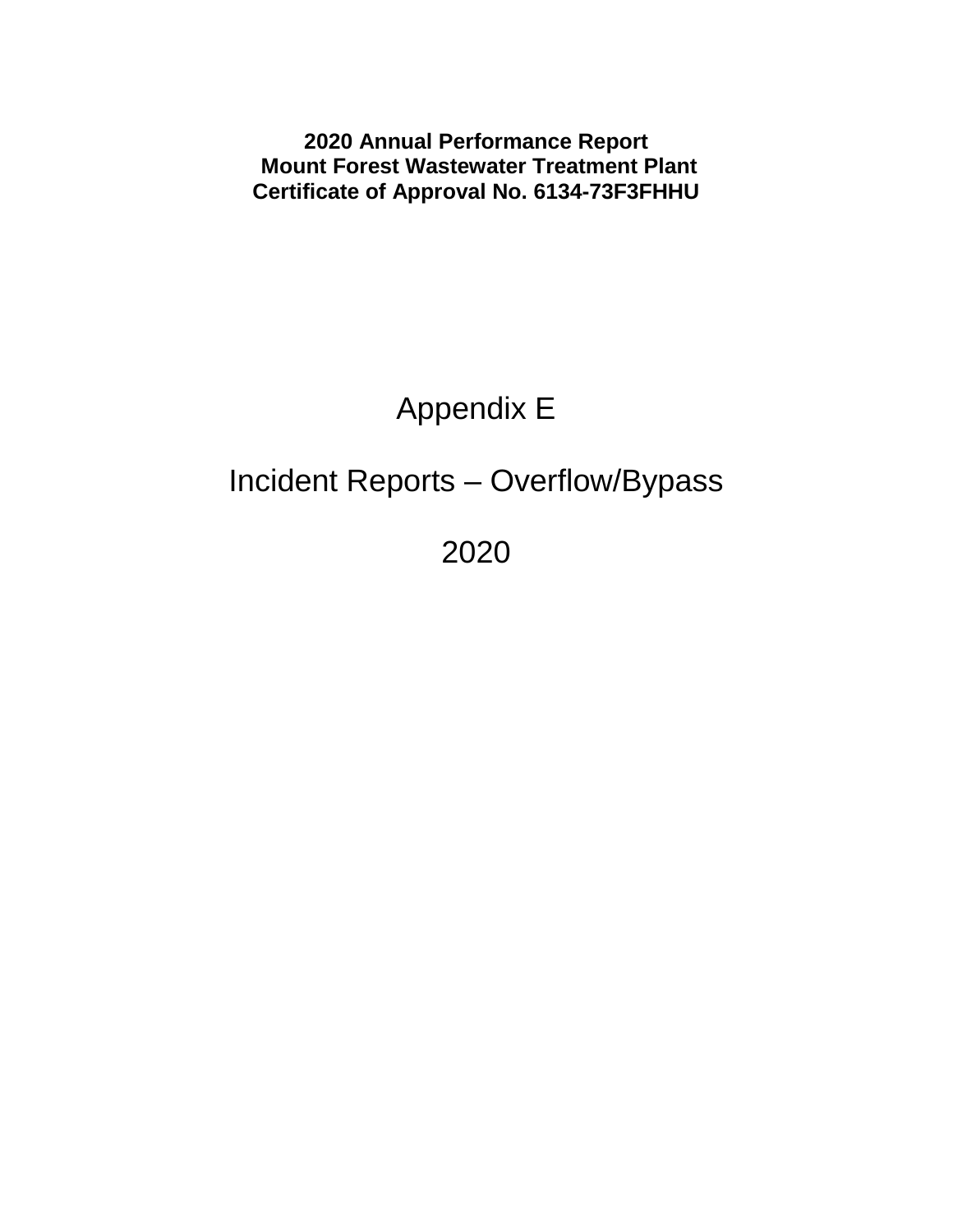#### **Ontario Clean Water Agency Environmental Incident Report**

| Facility ID:                                                                                                                                                               | 5541                                                                                                                                                                                                                                                                                                                                                                               | EIncidentRep<br>ort |
|----------------------------------------------------------------------------------------------------------------------------------------------------------------------------|------------------------------------------------------------------------------------------------------------------------------------------------------------------------------------------------------------------------------------------------------------------------------------------------------------------------------------------------------------------------------------|---------------------|
| <b>Facility Name:</b>                                                                                                                                                      | <b>Mount Forest Wastewater Treatment Plant</b>                                                                                                                                                                                                                                                                                                                                     |                     |
| Address:                                                                                                                                                                   | 400 North Water Street                                                                                                                                                                                                                                                                                                                                                             |                     |
| City:                                                                                                                                                                      | <b>Mount Forest</b>                                                                                                                                                                                                                                                                                                                                                                |                     |
| Province:                                                                                                                                                                  | Ontario                                                                                                                                                                                                                                                                                                                                                                            |                     |
| Postal Code:                                                                                                                                                               | <b>N0G 2K0</b>                                                                                                                                                                                                                                                                                                                                                                     |                     |
| Date of Occurrence:                                                                                                                                                        | 11/01/2020                                                                                                                                                                                                                                                                                                                                                                         |                     |
| Time of Occurrence:                                                                                                                                                        | 07:50:50 AM                                                                                                                                                                                                                                                                                                                                                                        |                     |
| <b>Nature of the Incident</b><br>Incident affected: $\Box$ Air<br>What was discharged or emitted?<br><b>Chlorine</b><br>Sodium Hypochlorite<br>Calcium Chloride<br>Arsenic | $\bullet$ Level 1 Contingency $\circlearrowright$ Level 2 Contingency $\circlearrowright$ Level 3 Contingency <i>Click here To Show the Definitions</i><br>$\boxtimes$ Water<br>$\Box$ Land<br>$\Box$ Nothing<br>Oil/Diesel/Gas<br>$\boxtimes$ Untreated or partly treated sewage<br><b>Odours</b><br>Aluminum Compounds (Specify in Other) $\Box$ Water<br><b>Iron Coagulants</b> |                     |
| Fluoride                                                                                                                                                                   |                                                                                                                                                                                                                                                                                                                                                                                    |                     |
|                                                                                                                                                                            | Other:                                                                                                                                                                                                                                                                                                                                                                             |                     |
| If this was a discharge, spill or emission                                                                                                                                 |                                                                                                                                                                                                                                                                                                                                                                                    |                     |
|                                                                                                                                                                            | If a liquid, approximately what quantity was released?: 2553000 Litres                                                                                                                                                                                                                                                                                                             |                     |
|                                                                                                                                                                            | If a gas, approximately what quantity was released?: ____________________________                                                                                                                                                                                                                                                                                                  |                     |
|                                                                                                                                                                            | If a solid, approximately what quantity was released?: __________ Kg                                                                                                                                                                                                                                                                                                               |                     |
| What was the source of release?:                                                                                                                                           |                                                                                                                                                                                                                                                                                                                                                                                    |                     |

Heavy rainfall exceeding the treatment capacity of the filters.

Where did the release go?:

South Saugeen River

If it entered a watercourse:  $\bullet$  Yes  $\circledcirc$  No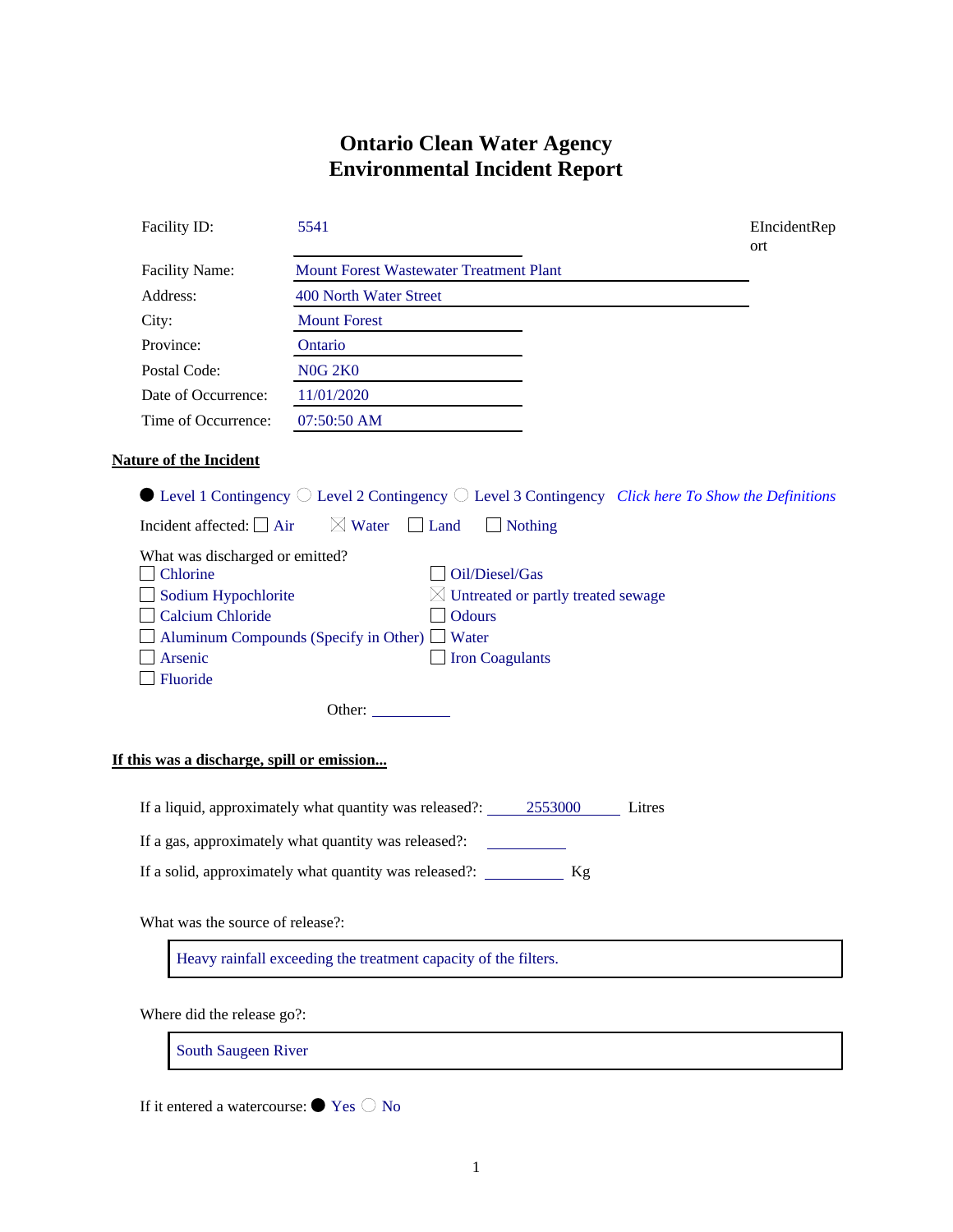If it went off site:  $\bigcirc$  Yes  $\bigcirc$  No

Duration of the release?: 9 hours 45 minutes

Is the release now stopped?:  $\bullet$  Yes  $\circlearrowright$  No

Was there any damage? (i.e. property and/or environmental):  $\bigcirc$  Yes  $\bigcirc$  No  $\bigcirc$  N/A

If "Yes", describe below and fill out "Insurance Claim" report

**Action(s) Taken**

What actions were taken to control the incident?

Operator was on site after receiving a high flow alarm, found the sand filters were not able to handle the excessive flow. A decision was made to bypass the filters in order to allow the process to continue. Both UV banks were turned on to aid in disinfection. Operator closely monitored the plant and pump stations during the heavy rainfall to ensure pumps were running as needed.

What actions have been taken to remediate the incident?

Operator closely monitored the system throughout the heavy rainfall period, incident was resolved when the storm had passed. Normal Operation continued shortly after the weather event.

Was this a reportable spill or discharge?:  $\bullet$  Yes  $\circ$  No

If "Yes", at what time was it first reported to the MOE?

Wednesday January 15th, 2020

Was it reported to the MOE district office?:  $\bullet$  Yes  $\circlearrowright$  No

If "Yes", which office/location and who was the contact?: Rick Neubrand of the MECP Guelph District Office

Was it reported to MOE SAC?:  $\bullet$  Yes  $\circledcirc$  No

If "Yes", at what time was it reported to MOE SAC?:

Wednesday January 15th, 2020

Was it reported to Municipality?:  $\bullet$  Yes  $\circ$  No

If "Yes", at what time was it reported to Municipality?:

Wednesday January 15th, 2020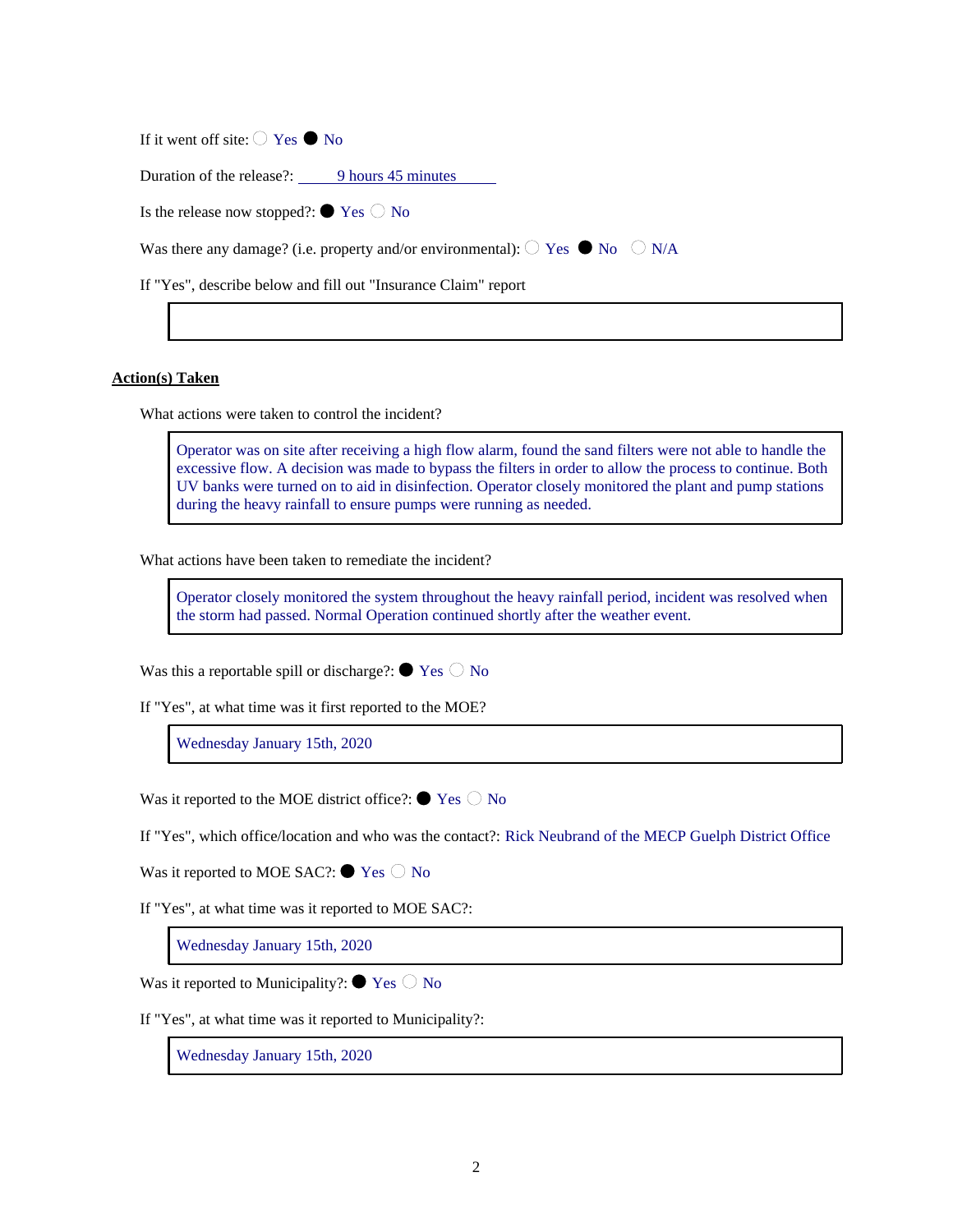#### **External Assistance/Involvement**

| Was corporate or area office assistance requested?: $\bigcirc$ Yes $\bullet$ No                                                                                                     |
|-------------------------------------------------------------------------------------------------------------------------------------------------------------------------------------|
| If "Yes", was it received?: $\bigcirc$ Yes $\bigcirc$ No                                                                                                                            |
| Was external emergency assistance requested?: $\circ$ Yes $\bullet$ No                                                                                                              |
| If "Yes", from who?: $\Box$ Fire Department $\Box$ Equipment Suppliers<br>Canutec<br>$\Box$ Ambulance or Hospital $\Box$ MOE<br><b>Coast Guard</b><br>Police<br>$\Box$ Municipality |
| Other:                                                                                                                                                                              |
| Was there any media involvment?: $\bigcirc$ Yes $\bullet$ No                                                                                                                        |
| If "Yes", who?:                                                                                                                                                                     |
| Was the public affected?: $\bigcirc$ Yes $\bigcirc$ No                                                                                                                              |
| If "Yes", how?:                                                                                                                                                                     |
| Updated By: David Jorge 24/01/2020 01:44:58 PM                                                                                                                                      |

#### **Comments:**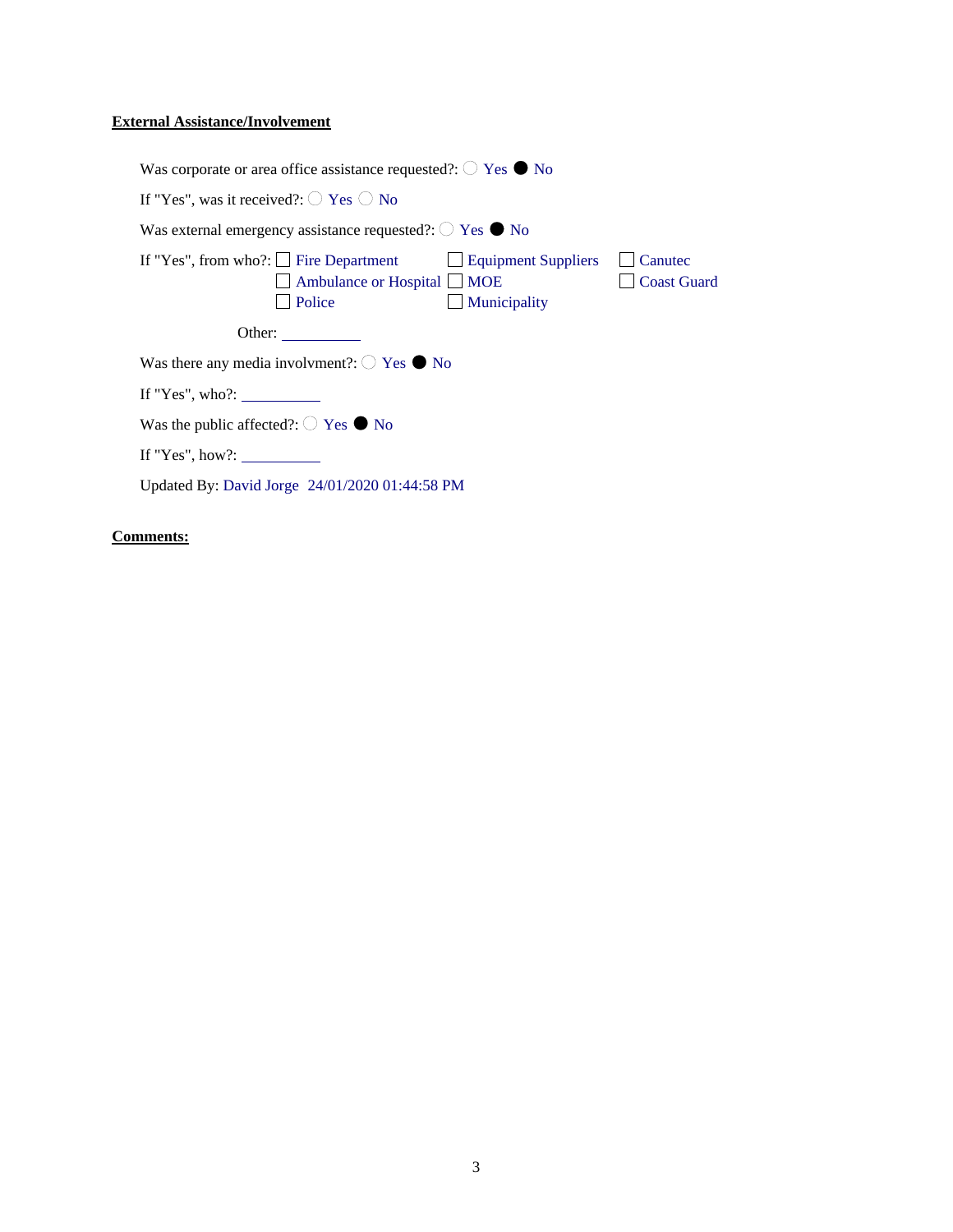#### **Ontario Clean Water Agency Environmental Incident Report**

| Facility ID:                                                                                                         | 5541                                                                                                                                                       | EIncidentRep<br>ort |
|----------------------------------------------------------------------------------------------------------------------|------------------------------------------------------------------------------------------------------------------------------------------------------------|---------------------|
| Facility Name:                                                                                                       | <b>Mount Forest Wastewater Treatment Plant</b>                                                                                                             |                     |
| Address:                                                                                                             | 400 North Water Street                                                                                                                                     |                     |
| City:                                                                                                                | <b>Mount Forest</b>                                                                                                                                        |                     |
| Province:                                                                                                            | Ontario                                                                                                                                                    |                     |
| Postal Code:                                                                                                         | <b>N0G 2K0</b>                                                                                                                                             |                     |
| Date of Occurrence:                                                                                                  | 11/01/2020                                                                                                                                                 |                     |
| Time of Occurrence:                                                                                                  | 08:45:00 AM                                                                                                                                                |                     |
| <b>Nature of the Incident</b>                                                                                        |                                                                                                                                                            |                     |
|                                                                                                                      | $\bullet$ Level 1 Contingency $\circlearrowright$ Level 2 Contingency $\circlearrowright$ Level 3 Contingency <i>Click here To Show the Definitions</i>    |                     |
| Incident affected: $\Box$ Air                                                                                        | $\boxtimes$ Water<br>$\Box$ Land<br>$\Box$ Nothing                                                                                                         |                     |
| What was discharged or emitted?<br><b>Chlorine</b><br>Sodium Hypochlorite<br>Calcium Chloride<br>Arsenic<br>Fluoride | Oil/Diesel/Gas<br>$\boxtimes$ Untreated or partly treated sewage<br><b>Odours</b><br>Aluminum Compounds (Specify in Other) $\Box$ Water<br>Iron Coagulants |                     |
|                                                                                                                      | Other:                                                                                                                                                     |                     |
| If this was a discharge, spill or emission                                                                           |                                                                                                                                                            |                     |
|                                                                                                                      | If a liquid, approximately what quantity was released?: 461000 Litres                                                                                      |                     |
|                                                                                                                      | If a gas, approximately what quantity was released?:                                                                                                       |                     |
|                                                                                                                      | If a solid, approximately what quantity was released?: ___________ Kg                                                                                      |                     |
| What was the source of release?:                                                                                     |                                                                                                                                                            |                     |
|                                                                                                                      | Heavy rainfall exceeding the pump station capacity                                                                                                         |                     |

Where did the release go?:

South Saugeen River

If it entered a watercourse:  $\bullet$  Yes  $\circledcirc$  No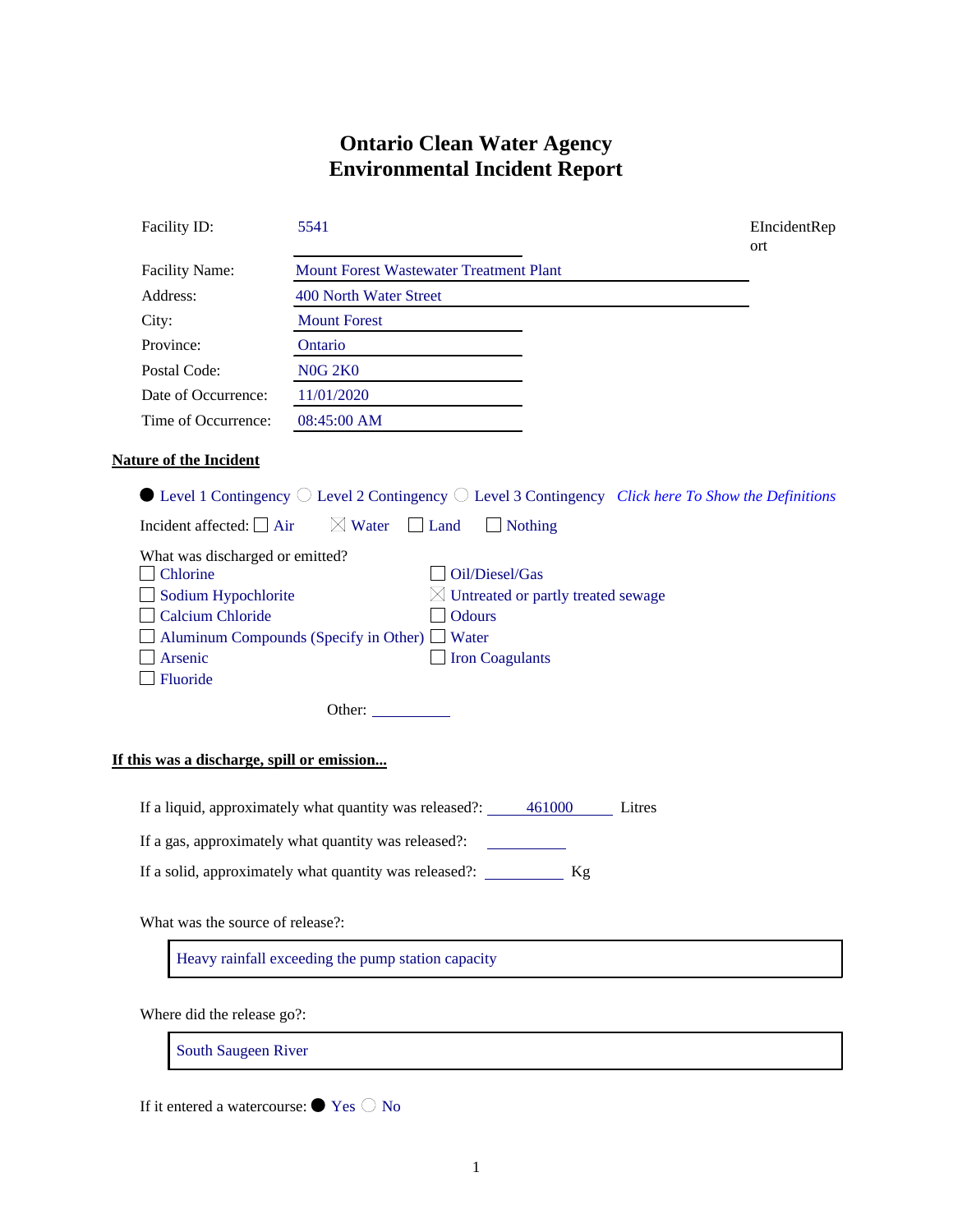If it went off site:  $\bullet$  Yes  $\circledcirc$  No

Duration of the release?: 24 hours 30 min

Is the release now stopped?:  $\bullet$  Yes  $\circlearrowright$  No

Was there any damage? (i.e. property and/or environmental):  $\bigcirc$  Yes  $\bigcirc$  No  $\bigcirc$  N/A

If "Yes", describe below and fill out "Insurance Claim" report

**Action(s) Taken**

What actions were taken to control the incident?

Operator used pail Bio Sanitizer Disinfection Tablets, Calcium Hypochlorite and dropped in the effluent channel. There were holes drilled in the pail to help with saturation.

What actions have been taken to remediate the incident?

Operator closely monitored the system throughout the heavy rainfall period, incident resolved itself when the storm had passed. Normal Operation continued shortly after the weather event.

Was this a reportable spill or discharge?:  $\bullet$  Yes  $\circlearrowright$  No

If "Yes", at what time was it first reported to the MOE?

Wednesday January 15th, 2020

Was it reported to the MOE district office?:  $\bullet$  Yes  $\circlearrowright$  No

If "Yes", which office/location and who was the contact?: Rick Neubrand of the MECP Guelph District Office

Was it reported to MOE SAC?:  $\bullet$  Yes  $\circledcirc$  No

If "Yes", at what time was it reported to MOE SAC?:

Wednesday January 15th, 2020

Was it reported to Municipality?:  $\bullet$  Yes  $\circlearrowright$  No

If "Yes", at what time was it reported to Municipality?:

Wednesday January 15th, 2020

**External Assistance/Involvement**